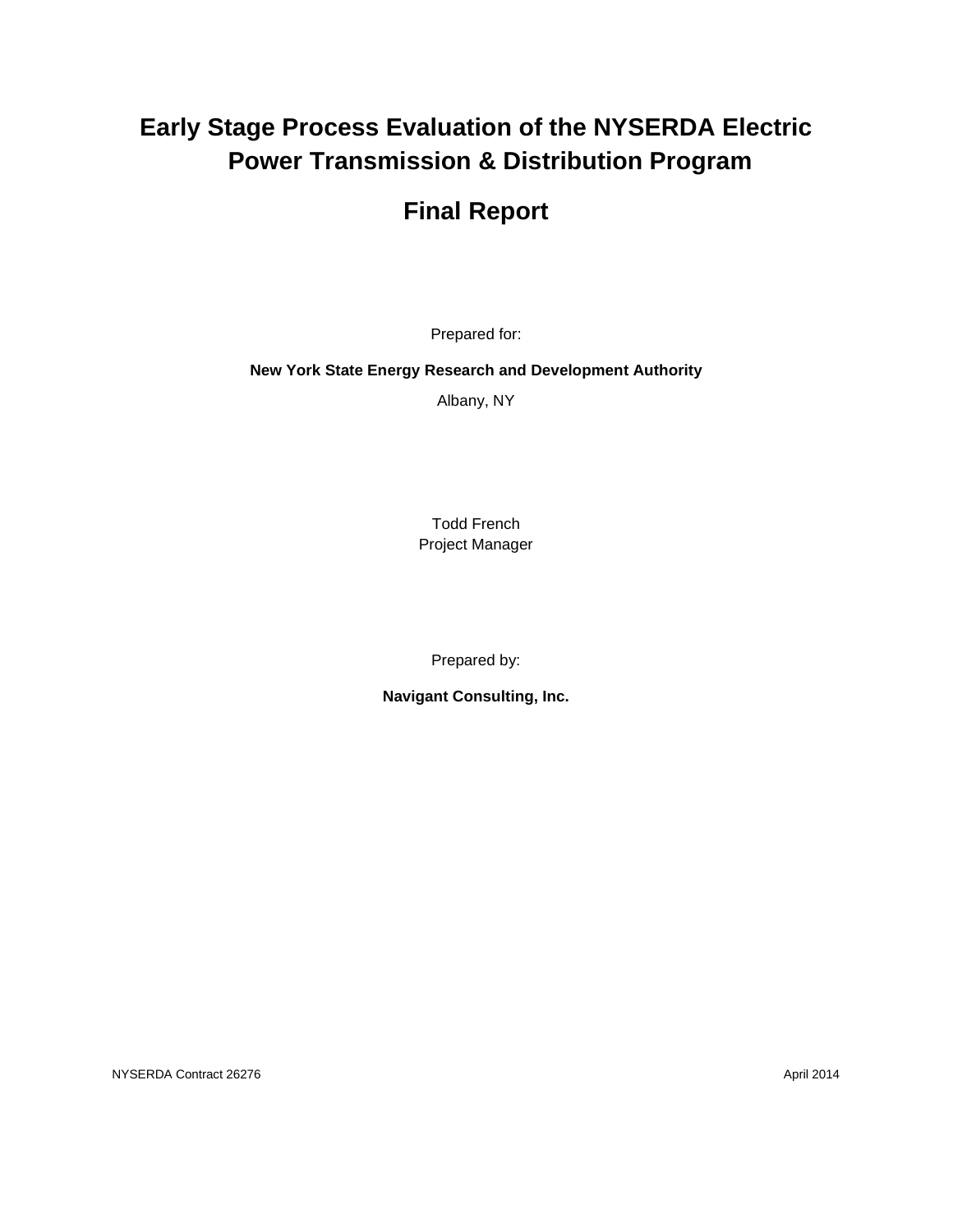# **Notice**

This report was prepared by Navigant Consulting, Inc. in the course of performing work contracted for and sponsored by the New York State Energy Research and Development Authority (hereafter "NYSERDA"). The opinions expressed in this report do not necessarily reflect those of NYSERDA or the State of New York, and reference to any specific product, service, process, or method does not constitute an implied or expressed recommendation or endorsement of it. Further, NYSERDA, the State of New York, and the contractor make no warranties or representations, expressed or implied, as to the fitness for particular purpose or merchantability of any product, apparatus, or service, or the usefulness, completeness, or accuracy of any processes, methods, or other information contained, described, disclosed, or referred to in this report. NYSERDA, the State of New York, and the contractor make no representation that the use of any product, apparatus, process, method, or other information will not infringe privately owned rights and will assume no liability for any loss, injury, or damage resulting from, or occurring in connection with, the use of information contained, described, disclosed, or referred to in this report.

NYSERDA makes every effort to provide accurate information about copyright owners and related matters in the reports we publish. Contractors are responsible for determining and satisfying copyright or other use restrictions regarding the content of reports that they write, in compliance with NYSERDA's policies and federal law. If you are the copyright owner and believe a NYSERDA report has not properly attributed your work to you or has used it without permission, please email print@nyserda.ny.gov.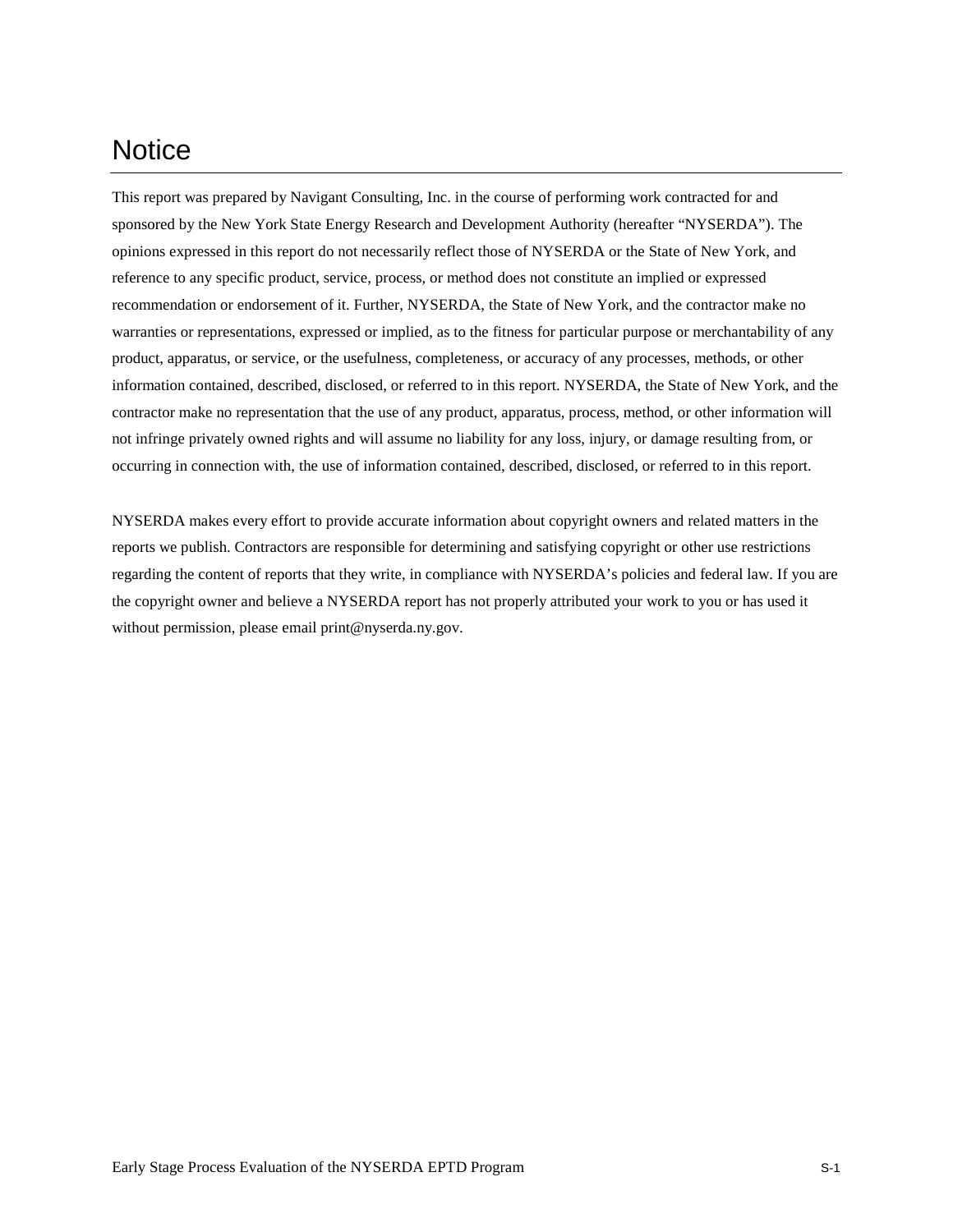# **Table of Contents**

| 1              |     |                                                                                    |     |
|----------------|-----|------------------------------------------------------------------------------------|-----|
|                | 1.1 |                                                                                    |     |
|                | 1.2 |                                                                                    |     |
| $\overline{2}$ |     |                                                                                    |     |
|                | 2.1 |                                                                                    |     |
|                | 2.2 |                                                                                    |     |
|                | 2.3 |                                                                                    |     |
| 3              |     |                                                                                    |     |
|                | 3.1 |                                                                                    |     |
|                | 3.2 |                                                                                    |     |
|                | 3.3 |                                                                                    |     |
| 4              |     |                                                                                    |     |
|                | 4.1 |                                                                                    |     |
|                | 4.2 |                                                                                    |     |
|                | 4.3 |                                                                                    |     |
| 5              |     |                                                                                    |     |
| 6              |     |                                                                                    |     |
|                | 6.1 |                                                                                    |     |
|                | 6.2 | <b>Recommendations</b>                                                             | .27 |
|                |     | Appendix A: American Recovery and Reinvestment Act Distribution, Transmission, and |     |
|                |     |                                                                                    |     |
|                |     |                                                                                    |     |
|                |     |                                                                                    |     |
|                | C.1 |                                                                                    |     |
|                | C.2 |                                                                                    |     |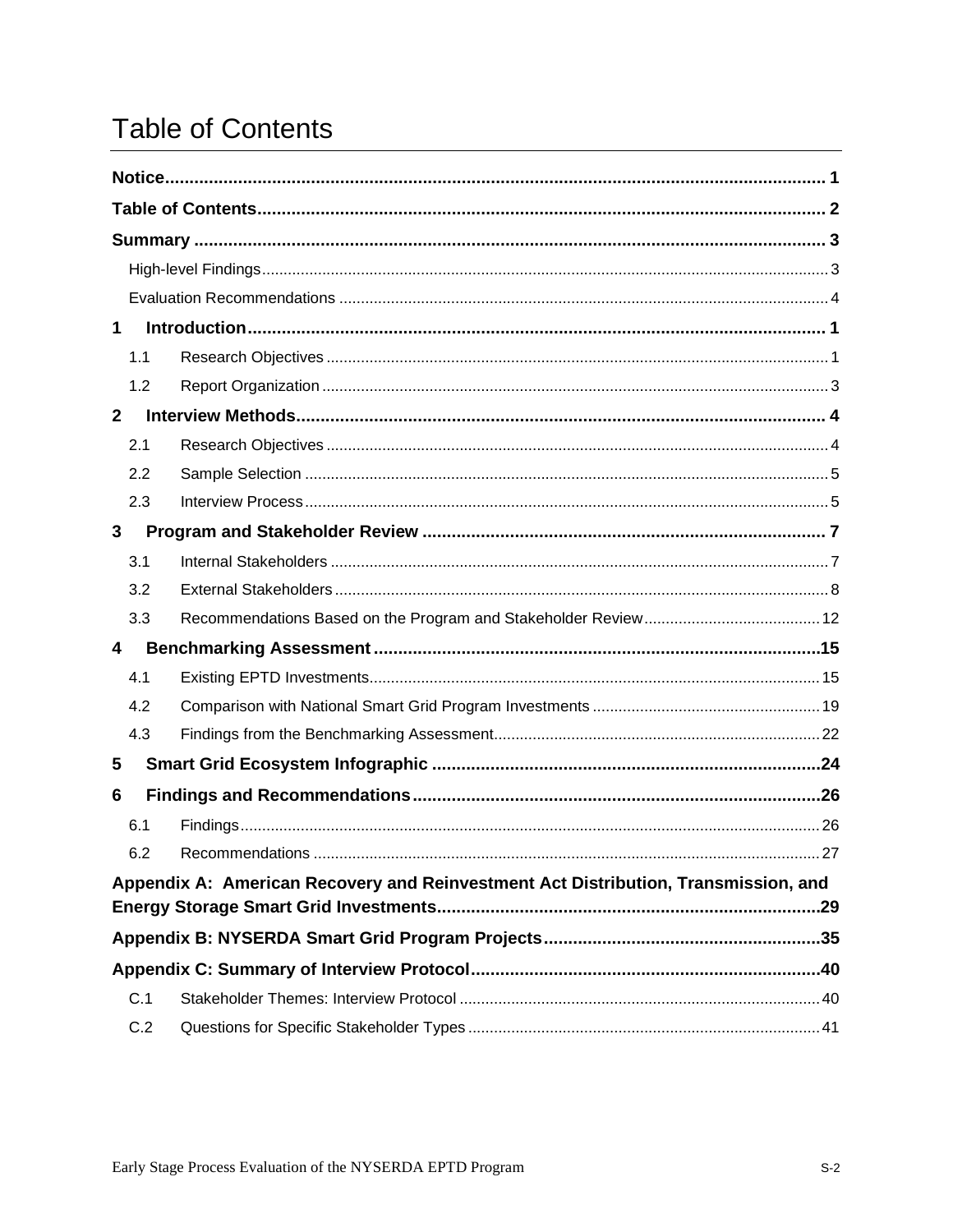# Summary

Navigant performed an early stage process evaluation of the Electric Power Transmission & Distribution (EPTD) program. The evaluation included the following tasks:

- 1. **Program and Stakeholder Review**: Navigant conducted a review of program materials and in-depth interviews with program staff to document the program design and objectives, explore the alignment of expectations across program staff, evaluate internal communication and collaboration pathways, and identify areas for internal program improvement. In addition, Navigant completed in-depth interviews with 14 external stakeholders relevant to NYSERDA Smart Grid activities to examine stakeholder awareness of EPTD program activities, explore alignment of the program with stakeholder objectives, identify issues for further investigation; and evaluate stakeholder perception of program funding strategies.
- 2. **Benchmarking**: Navigant reviewed EPTD projects to identify technologies that are well-supported by the program and to identify any program funding gaps. Navigant then benchmarked the EPTD program against American Recovery and Reinvestment Act (ARRA) investments in Smart Grid transmission and distribution (T&D) programs across North America. The EPTD program is more focused on grid-based (that is, T&D) modernization than on end-use applications (such as advanced metering infrastructure [AMI] and smart appliances), and EPTD staff noted that a key driver of program activity is the desire to fill technology gaps within the Smart Grid domain, particularly in the grid-based aspect of the domain. Navigant used this program context to focus its benchmarking efforts.
- 3. **Infographic**: Navigant used observations made during the benchmarking assessment to create an infographic that depicts the spectrum of Smart Grid T&D technologies within the larger electric grid topography. The infographic depicts the categorical investment allocation – by both EPTD and ARRAfunded Smart Grid programs – by technology class to help EPTD staff compare their investment decisions to those made on a national scale, while providing a graphical context for the investment decisions.

## **High-level Findings**

Navigant identified the following findings as a result of the Program and Stakeholder Review and Benchmarking efforts.

**Stakeholders Desire Increased Communication Regarding Program Activity:** Internal and external stakeholders noted that the EPTD program could improve its communications with stakeholders. Interviewees stated that increased communication of Program Opportunity Notice (PON) awards, as well as participating project progress updates and results, would add value to program efforts and promote stakeholder awareness of and involvement in program activities.

**Stakeholders Agree That EPTD's Portfolio Investment Strategy Is Prudent:** Given the scope of the T&D technology spectrum, stakeholders considered the EPTD program's strategy of making small investments across multiple technologies the most appropriate way to achieve program objectives. In addition, stakeholders felt that program investments, which are currently distributed among research studies, engineering studies, product development, and demonstration projects, are appropriately aligned with the investment needs of each of these project types. Demonstration projects, for example, receive a higher proportion of investment dollars than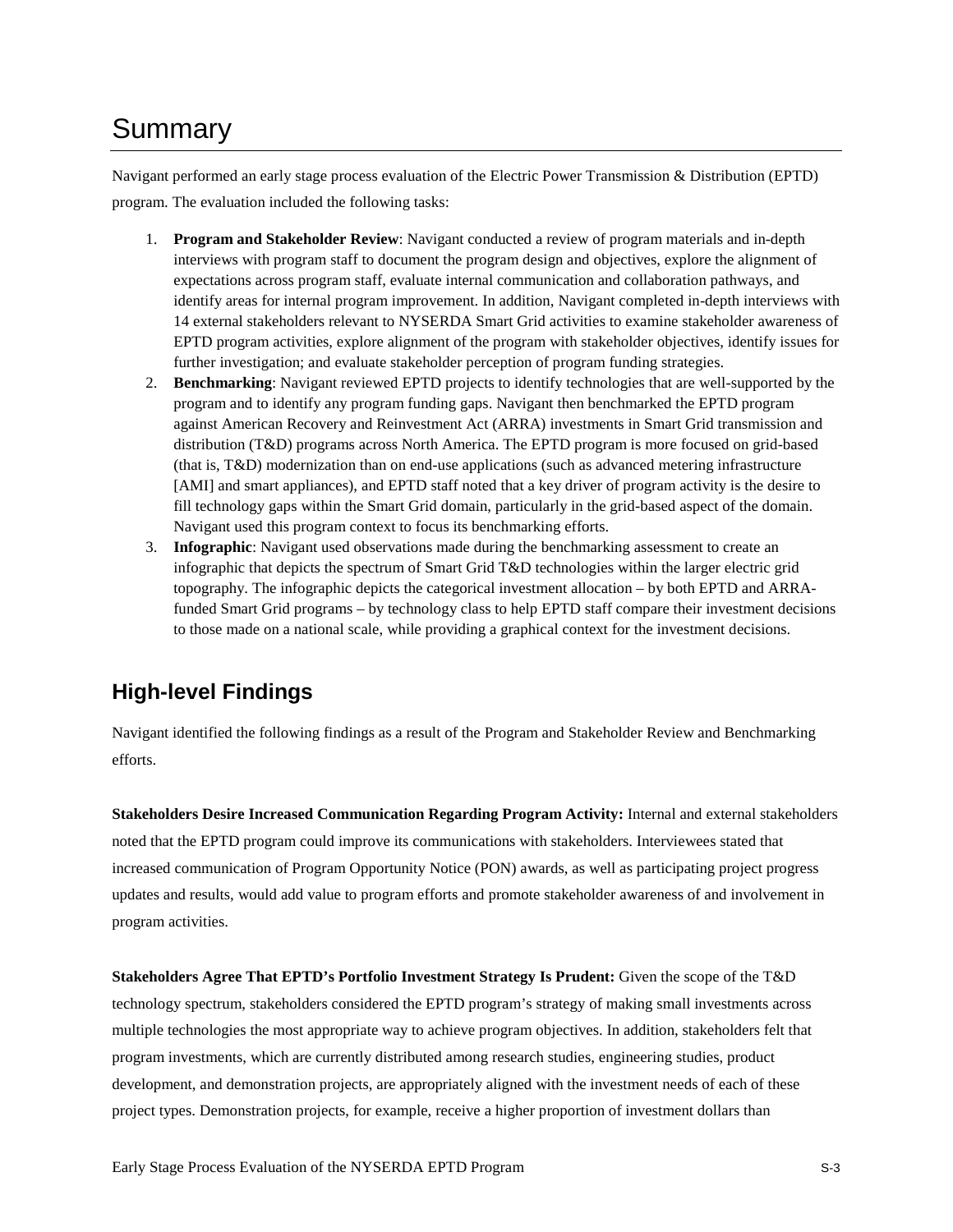engineering or research studies or product development. This strategy, which is aligned with the expectations and needs of many external stakeholders, reflects a rational distribution of research and development (R&D) dollars, as demonstration projects tend to require greater investments in hardware and implementation. Stakeholders noted, however, that there appears to be a need to identify transitional funding for projects or technologies that have successfully completed the demonstration phase and are ready for scaling.

**EPTD Investments Are Aligned With Broader Market Trends:** Navigant's assessment of the EPTD program's technology investments shows strong alignment with national trends in Smart Grid technology investments within the T&D domain. This alignment confirms that the EPTD program is effectively focusing its resources to fill technology gaps identified by program staff and the stakeholder community. This alignment may help spur broader economic development from program investments (such as broader use of existing technologies, commercialization of new technologies, and development of new business models in the T&D domain) as private investors respond to program accomplishments.

## **Evaluation Recommendations**

Navigant identified the following recommendations for EPTD program staff based on the tasks completed in this evaluation.

**Recommendation 1: Work collaboratively to develop a formal definition of Smart Grid –** EPTD staff and external stakeholders would like a more formal definition of the term Smart Grid in New York State. All stakeholders agreed that a consistent definition would help the EPTD program and Smart Grid initiatives promoted by other organizations throughout the state be more strategic in terms of funding specific types of projects, technologies, and strategies. Stakeholders felt that a collaborative process involving EPTD staff, energy regulators, and other relevant stakeholder groups was needed to better articulate Smart Grid policy framework for the state. Stakeholders viewed this as an essential task and agreed that the impact of EPTD projects would likely be increased if the EPTD program had a clearly articulated vision for how individual projects fit into a comprehensive Smart Grid policy framework.

**Recommendation 2: Enhance external communications and project information-sharing –** EPTD program staff currently make a number of efforts to communicate the program to interested external stakeholders. These efforts include presenting project information on the NYSERDA website and meeting annually with program stakeholders to discuss EPTD projects and the program's direction. External stakeholders felt that the EPTD information dissemination process could be improved, however. Based on this feedback, as well as an examination of best practices, Navigant recommends enhancing the information dissemination processes used by the EPTD program to improve stakeholder awareness of program activities and the details of specific projects within the program. Examples include providing case summaries of participating projects and corresponding lessons learned,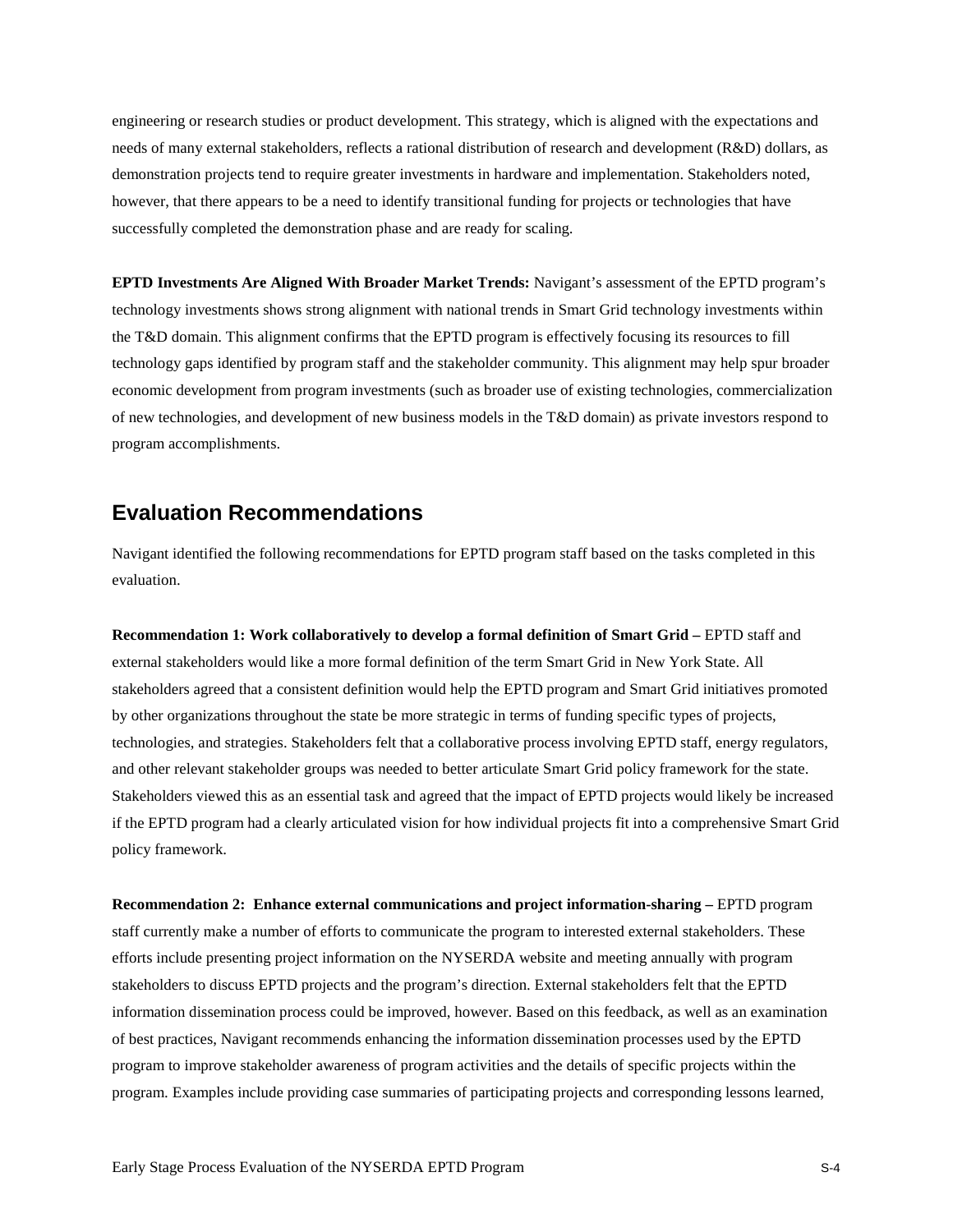improving access to project information including technology advancements and performance characteristics, and scheduling events (such as webinars and stakeholder meetings) to share project information. These efforts will foster stakeholder awareness of and enthusiasm for EPTD activities and projects and will strengthen existing relationships and feedback loops between stakeholders, project representatives, and the program.

#### **Recommendation 3: Consider developing metrics for measuring the economic impacts of EPTD investments –**

As noted in the EPTD program logic model, objectives of the program include increasing private investment and promoting the adoption of new business models in the T&D domain.<sup>[1](#page-5-0)</sup> Navigant recommends that EPTD staff consider expanding their existing project review process by capturing three types of economic metrics at the conclusion of each project to serve as tracking mechanisms for the projects. The metrics include benefits resulting – either directly or indirectly – from NYSERDA's investment in a particular project. Suggested metrics categories include: **system benefits** (such as improved statewide T&D system condition monitoring), **state economic benefits** (such as private investment generated by program activity), and **business growth** (such as new technologies commercialized by companies that received EPTD funding). EPTD staff should track these metrics beyond the lifecycle of the Program Opportunity Notice (PON) awards to assess EPTD investments over a broader time horizon.

<span id="page-5-0"></span>-

<sup>1</sup> Navigant and Research Into Action, *Electric Power Transmission and Distribution (EPTD) Smart Grid Program, Final Program Theory and Logic Model Report*, December, 2013.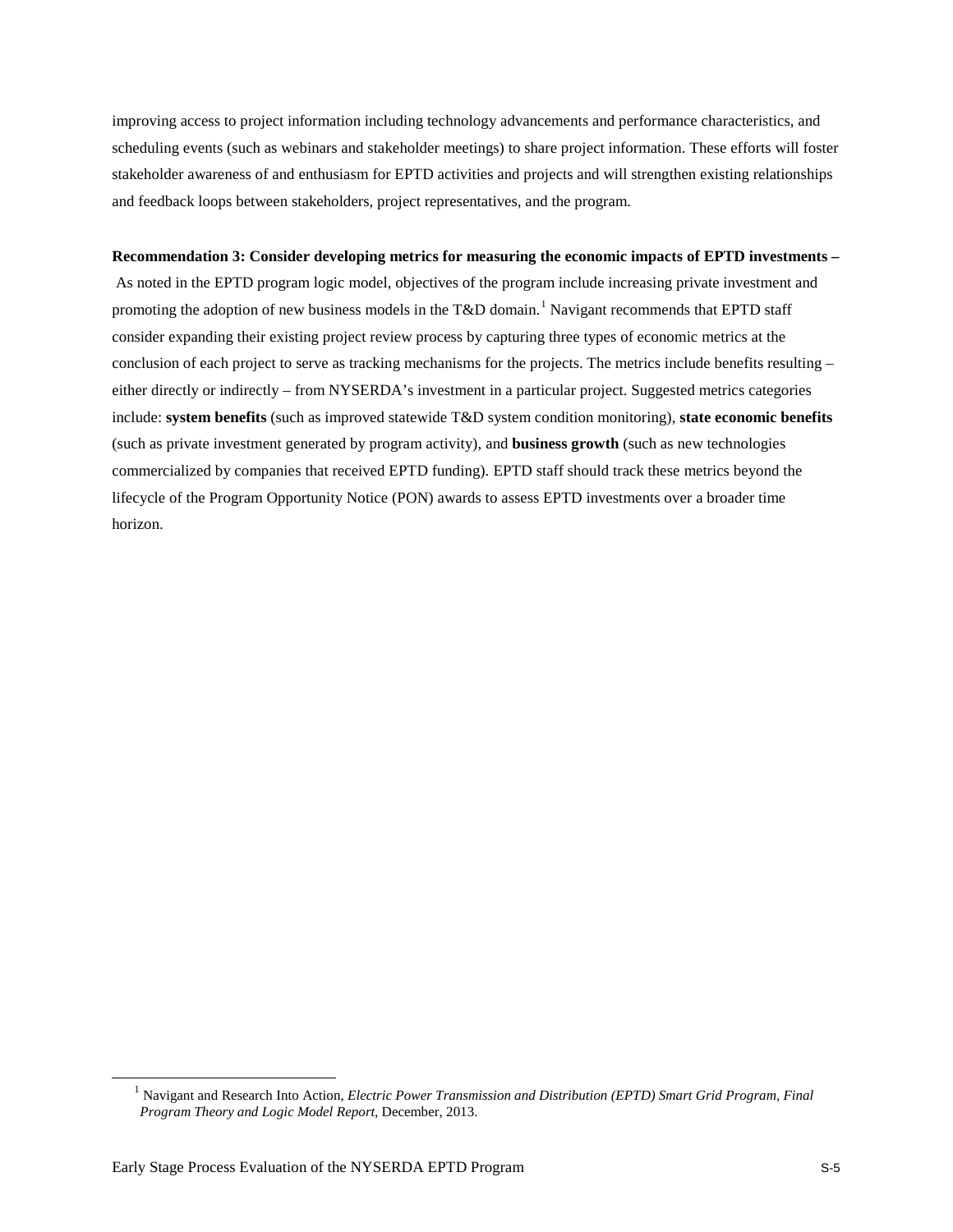# 1 Introduction

NYSERDA's Electric Power Transmission & Distribution (EPTD) Smart Grid initiative promotes the systematic modernization of the electric grid by designing and managing programs focused on improving the reliability, efficiency, security, and overall performance of the electric power delivery system in New York State.<sup>[2](#page-6-0)</sup> Program offerings provide opportunities for sharing risks associated with research, development, and demonstration (together, RD&D), and validation of innovative Smart Grid technologies and applications that improve asset utilization, improve efficiency, maintain strict security, lower consumer costs, and lower the carbon intensity of the electric-power sector. The initiative's focus includes efforts to expand grid functionality, such as through advanced energy storage, advanced monitoring, automation, management and controls, innovative demand response, integration of renewable resources, and electric vehicles. NYSERDA funds its projects through competitive solicitations issued throughout the year.

NYSERDA works with organizations active in the Smart Grid domain, such as the New York State Smart Grid Consortium, to coordinate the efforts of key energy stakeholders to help realize program goals. NYSERDA also coordinates with other state and federal organizations on transmission- and distribution-related research. NYSERDA's programs fund research studies, engineering studies, product development, and demonstration projects focused on Smart Grid technologies and applications that provide economic growth opportunities.

The Electric Power Transmission & Distribution (EPTD) program is one of three programs within NYSERDA's overarching Smart Grid initiative. The EPTD program focuses on technologies specific to "smart wires," within the transmission and distribution (T&D) domain. The other two programs are focused on smart buildings and transportation. In particular, the EPTD program is designed to promote the development of a Smart Grid that accommodates a diverse set of electrical generation resources, enhances overall grid performance, and enables customers to reduce costs, energy consumption, and their environmental impacts.

## **1.1 Research Objectives**

<span id="page-6-0"></span> $\ddot{\phantom{a}}$ 

The primary objective of this research was to conduct an early stage process evaluation of the EPTD program. Navigant used three primary tasks to complete the project: 1) program and stakeholder review; 2) benchmarking assessment; and 3) Smart Grid ecosystem infographic. The activities performed for each of these three tasks are summarized below.

<sup>&</sup>lt;sup>2</sup> NYSERDA's Advanced Building Systems and Electric Vehicle Infrastructure programs are related to the EPTD program.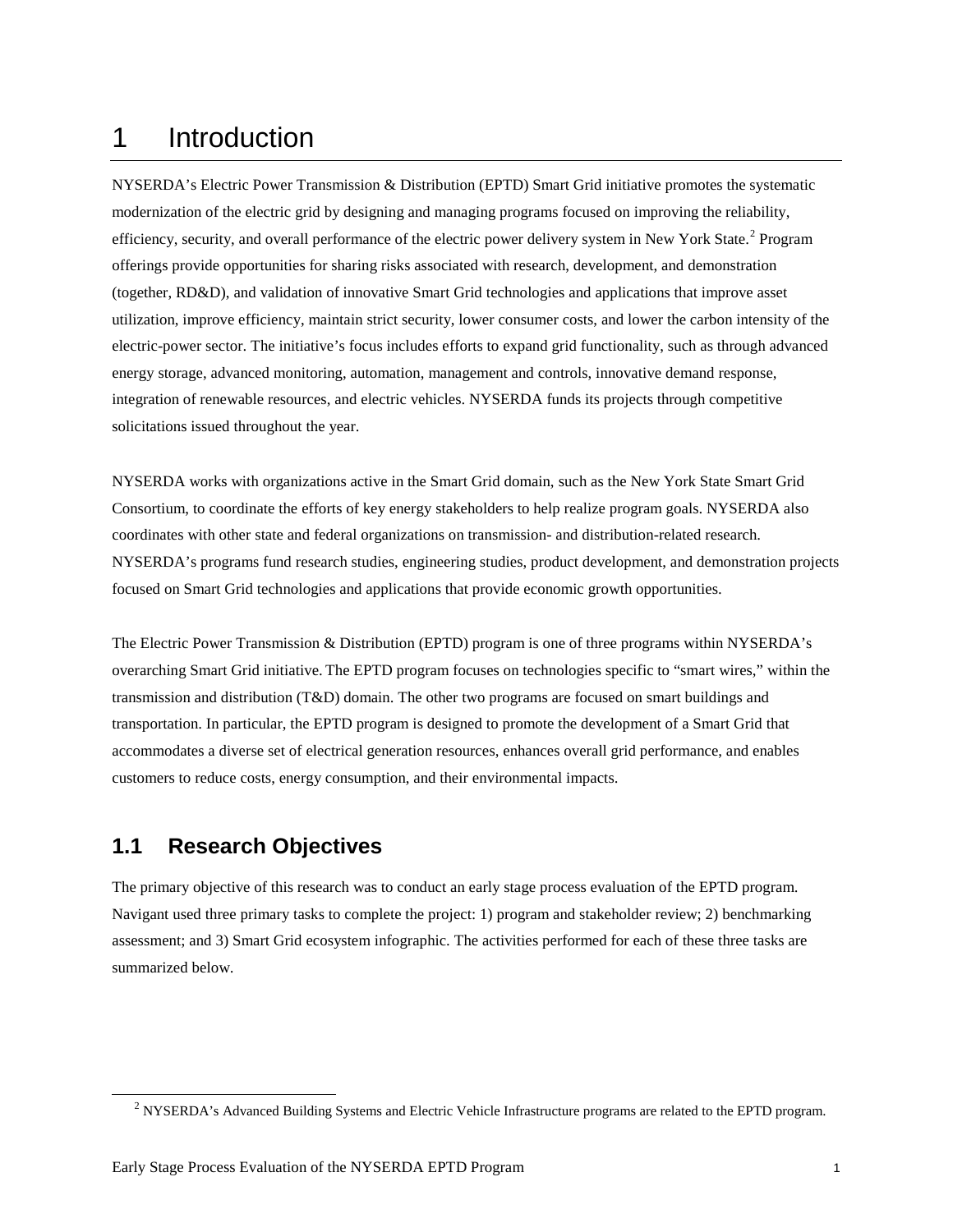## **1.1.1 Task 1: Program and Stakeholder Review**

The goal of this task was to document the primary internal and external processes related to EPTD program activities.

**Internal Processes** – Navigant conducted a review of program materials and in-depth interviews with program staff to document the program design and objectives, explore the alignment of expectations across program staff, evaluate internal communication and collaboration pathways, and identify areas for internal program improvement.

**External Processes** – Navigant completed in-depth interviews with 14 external stakeholders relevant to NYSERDA Smart Grid activities to examine stakeholder awareness of EPTD program activities, explore alignment of the program with stakeholder objectives, identify issues for further investigation; and evaluate stakeholder perception of program funding strategies. Stakeholders were selected to represent broad categories of individuals and organizations affected by or in a position to affect NYSERDA Smart Grid programs. Interviews were completed with representatives of the following organizations:

- New York Independent System Operator (NYISO)
- The New York State Smart Grid Consortium
- New York Power Authority (NYPA)
- New York Public Service Commission (PSC)
- Investor-owned and public utilities
- Academic and nonprofit research institutions
- Smart Grid finance and investment community<sup>[3](#page-7-0)</sup>
- PON awardees (participating projects)

## **1.1.2 Task 2: Benchmarking Assessment**

Navigant conducted a benchmarking analysis to help assess the focus, approach, and results of the EPTD program relative to similar initiatives across North America. The EPTD program is more focused on grid-based (that is T&D) modernization than on end-use applications (such as advanced metering infrastructure [AMI] and smart appliances), and a key driver of program activity is staff's desire to fill technology gaps within the Smart Grid domain. Navigant used this context to focus its benchmarking efforts. Navigant augmented the benchmarking exercise by identifying key grid-level market trends in the Smart Grid domain by reviewing relevant secondary sources.<sup>[4](#page-7-1)</sup>

Navigant benchmarked the EPTD program's project portfolio (Appendix B) against federal Smart Grid investments made through the United States Department of Energy's (DOE) Smart Grid Investment Grant (SGIG) program, Smart Grid Demonstration Program (SGDP), and Renewable and Distributed Systems Integration (RDSI) program.<sup>[5](#page-7-2)</sup>

<span id="page-7-2"></span><span id="page-7-1"></span><span id="page-7-0"></span> $\ddot{\phantom{a}}$ 

<sup>&</sup>lt;sup>3</sup> Navigant was unable to gain access for interviews with private T&D investors, distribution equipment manufacturers, and the United States Department of Energy.<br>
<sup>4</sup> The secondary sources reviewed by the Navigant team are cited throughout this report.<br>
<sup>5</sup> As reported by the DOE on SmartGrid.gov for technology assets deployed as of December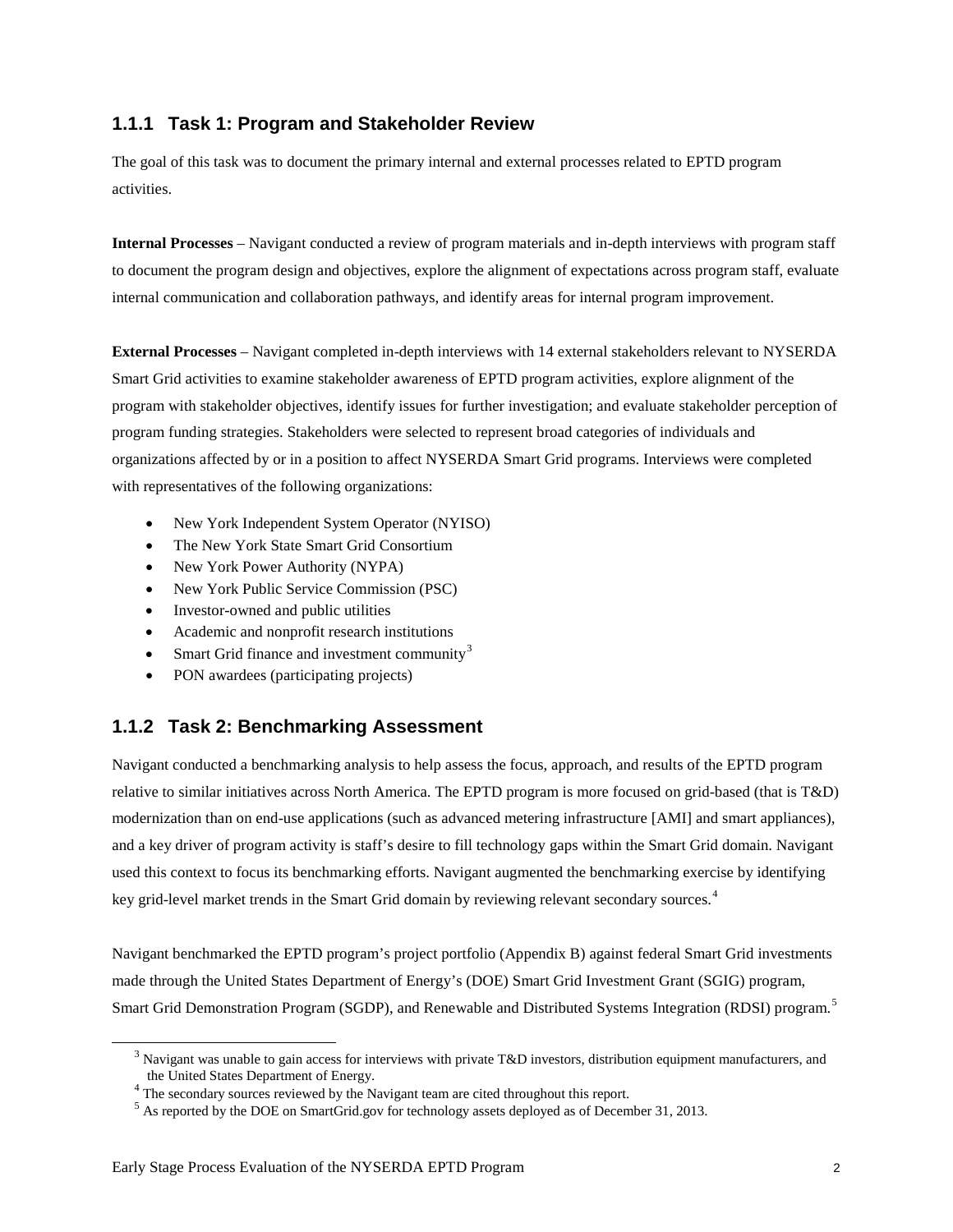Navigant examined the EPTD and DOE funding allocations across comparable technology categories to understand technology prioritization decisions and identify investment gaps. The DOE projects served as a meaningful basis for comparison due to the breadth of the Smart Grid technology landscape these projects covered.

### **1.1.3 Task 3: Smart Grid Ecosystem Infographic**

Navigant used the observations made during the benchmarking assessment to create an infographic that depicts the spectrum of Smart Grid T&D technologies within the larger electric grid topography. The infographic depicts the categorical investment allocations made by EPTD and DOE by technology category to help EPTD staff compare their investment decisions to those made on a national scale, while providing a graphical context for the investment decisions.

## **1.2 Report Organization**

The remainder of this report is organized in the following manner:

**Section 2** presents the interview methods used by the Navigant team including discussion of the research objectives, the sample selection process, and the interview process.

**Section 3** presents the results of the program and stakeholder review task including findings and recommendations developed as a result of stakeholder feedback.

**Section 4** presents the results of the benchmarking task including a comparison of EPTD program investments against American Recovery and Reinvestment Act (ARRA) investments in Smart Grid transmission and distribution (T&D) programs.

**Section 5** presents the infographic developed by the Navigant team that depicts the spectrum of Smart Grid T&D technologies within the larger electric grid topography.

**Section 6** presents the findings and recommendations identified by Navigant over the course of the project.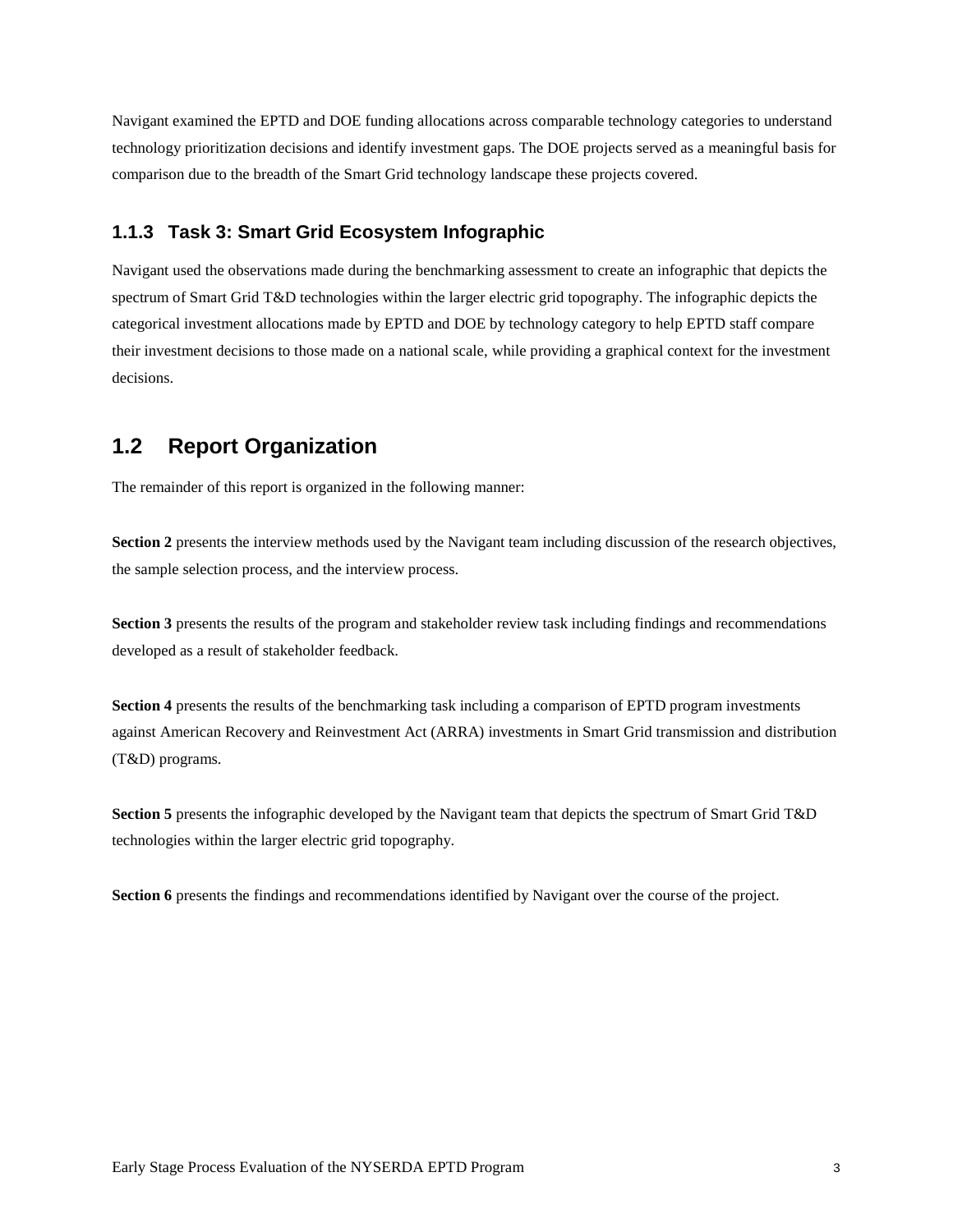# 2 Interview Methods

This section discusses the methods Navigant used to conduct the program staff and external stakeholder interviews.

## **2.1 Research Objectives**

Navigant conducted in-depth interviews with program staff and external stakeholders to document EPTD program design and objectives, explore the alignment of expectations across program staff and external stakeholders, evaluate internal and external communication pathways, and identify suggested areas for program improvement. [Table 1](#page-9-0) summarizes the key themes explored in the interviews.

| <b>Theme</b>                                             | <b>Key Questions</b>                                                                                                                                                                                                                                                                             | <b>Objectives</b>                                                                                                                                                                                                                                                               |
|----------------------------------------------------------|--------------------------------------------------------------------------------------------------------------------------------------------------------------------------------------------------------------------------------------------------------------------------------------------------|---------------------------------------------------------------------------------------------------------------------------------------------------------------------------------------------------------------------------------------------------------------------------------|
| Perspectives of<br><b>NYSERDA Smart</b><br>Grid programs | How have you interacted with<br>NYSERDA on Smart Grid programs?<br>Describe for me these interactions.                                                                                                                                                                                           | Examine stakeholder awareness of program<br>activities. Document program design and<br>objectives, explore the alignment of<br>expectations across program staff, evaluate<br>internal communication and collaboration, and<br>identify areas for internal program improvement. |
| Interactions with other<br>organizations                 | Have you heard of the Smart Grid<br>Consortium? Tell me about your<br>participation in that organization. How<br>does participation in the Smart Grid<br>Consortium fit with your organization's<br>long-term vision for Smart Grid<br>technology?                                               | Explore alignment across stakeholder<br>objectives and programs, identify issues for<br>further investigation, and evaluate stakeholder<br>perception and alignment of NYSERDA funding<br>strategy.                                                                             |
| Role(s) of the EPTD<br>Program                           | What do you see as the EPTD<br>program's role in the Smart Grid space?<br>How might you suggest that EPTD staff<br>change their role?                                                                                                                                                            | Explore alignment across stakeholder<br>objectives and programs, identify issues for<br>further investigation, and evaluate stakeholder<br>perception of EPTD funding strategy.                                                                                                 |
| Program staff (internal<br>processes)                    | What are some challenges your group<br>has encountered in interacting with the<br>EPTD program?                                                                                                                                                                                                  | Explore alignment across stakeholder<br>objectives and programs.                                                                                                                                                                                                                |
| Private research lab-<br>specific themes                 | How does the work that the EPTD<br>program funds in the Smart Grid space<br>affect the research that you are<br>performing at your facility?                                                                                                                                                     | Examine stakeholder awareness of program<br>activities, explore alignment across stakeholder<br>objectives and programs, identify issues for<br>further investigation, and evaluate stakeholder<br>perception of EPTD funding strategy.                                         |
| University-<br>/Government lab-<br>specific themes       | How well does the EPTD program's<br>technology strategy align with your<br>research priorities?                                                                                                                                                                                                  | Examine stakeholder awareness of program<br>activities, explore alignment across stakeholder<br>objectives and programs, identify issues for<br>further investigation, and evaluate stakeholder<br>perception of EPTD funding strategy.                                         |
| Utility-specific themes                                  | How well does the EPTD program's<br>technology strategy align with your<br>utility's technology roadmap for building<br>a Smart Grid? Where do you see Smart<br>Grid technology, in general, evolving in<br>the next ten years? What role do you<br>think utilities will play in that evolution? | Examine stakeholder awareness of program<br>activities, explore alignment across stakeholder<br>objectives and programs, identify issues for<br>further investigation, and evaluate stakeholder<br>perception of EPTD funding strategy.                                         |

#### <span id="page-9-0"></span>Table 1. Interview Themes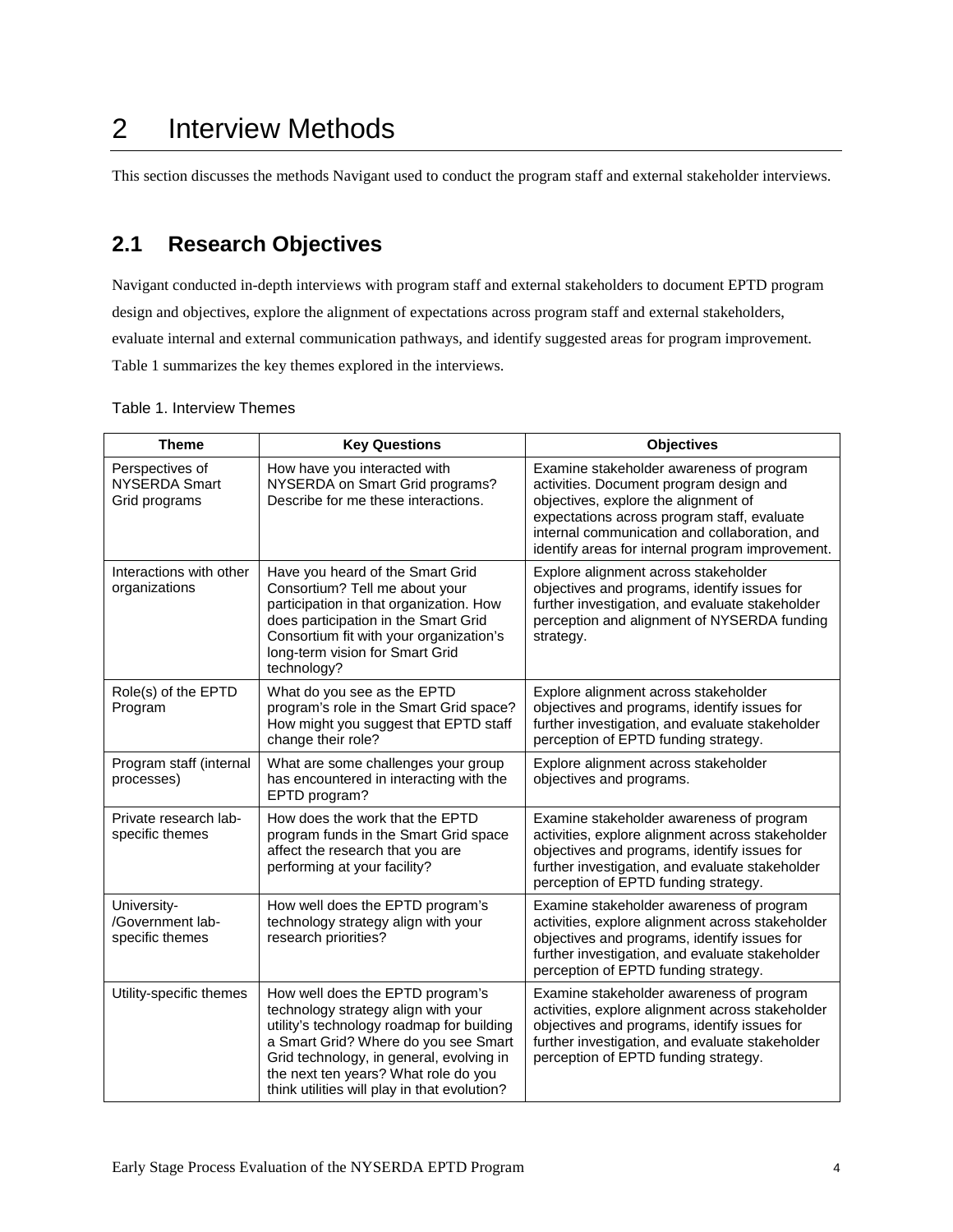## **2.2 Sample Selection**

Navigant worked with EPTD staff to develop a sample of 25 organizations representing stakeholders (both internal and external) to EPTD program activities. Navigant identified the initial list of stakeholder organizations and EPTD staff provided contact information for these organizations as needed.<sup>[6](#page-10-1)</sup> This process, known as targeted sampling, ensured that the sample included a broad selection of stakeholder organizational types. Navigant selected individual interviewees within each organization based on their involvement with the EPTD program. As shown in [Table 2,](#page-10-0) Navigant conducted interviews with representatives from 17 of the 25 targeted stakeholder organizations. This number was not intended to achieve any predetermined degree of statistical precision; it was Navigant's estimate of the number of interviews needed to reasonably represent a cross-section of stakeholder types.

#### <span id="page-10-0"></span>Table 2. Interviews Conducted

| #               | <b>Respondent Organization</b>                                                                                 |
|-----------------|----------------------------------------------------------------------------------------------------------------|
| 1               | NYSERDA Program Manager #1                                                                                     |
| 2               | NYSERDA Program Manager #2                                                                                     |
| 3               | NYSERDA Program Manager #3                                                                                     |
| 4               | Central Hudson Gas & Electric                                                                                  |
| 5               | New York Power Authority                                                                                       |
| 6               | New York Independent System Operator                                                                           |
| 7               | New York State Smart Grid Consortium                                                                           |
| 8               | Rensselaer Polytechnic Institute                                                                               |
| 9               | New York Battery and Energy Storage Technology Consortium                                                      |
| 10              | New York State Department of Public Service                                                                    |
| 11              | <b>Electric Power Research Institute</b>                                                                       |
| 12 <sup>2</sup> | Stanford University Steyer-Taylor Center for Energy Policy and Finance/National Renewable Energy<br>Laboratory |
| 13              | Orange & Rockland                                                                                              |
| 14              | New York State Electric and Gas Corporation                                                                    |
| 15              | Clarkson (PON Awardee)                                                                                         |
| 16              | American Vanadium (PON Awardee)                                                                                |
| 17              | NYSEG (PON Awardee)                                                                                            |

## **2.3 Interview Process**

<span id="page-10-1"></span> $\overline{a}$ 

Navigant technical staff conducted interviews over the phone between November 2013 and February 2014.

Interview length ranged from 35 minutes to more than one hour. Most interviews were conducted with two members

<sup>&</sup>lt;sup>6</sup> EPTD staff but did not identify the specific stakeholders to be interviewed by Navigant. Rather, staff provided contact information and relevant details regarding participating projects (e.g., the level of project development and status of program participation) on an as needed basis.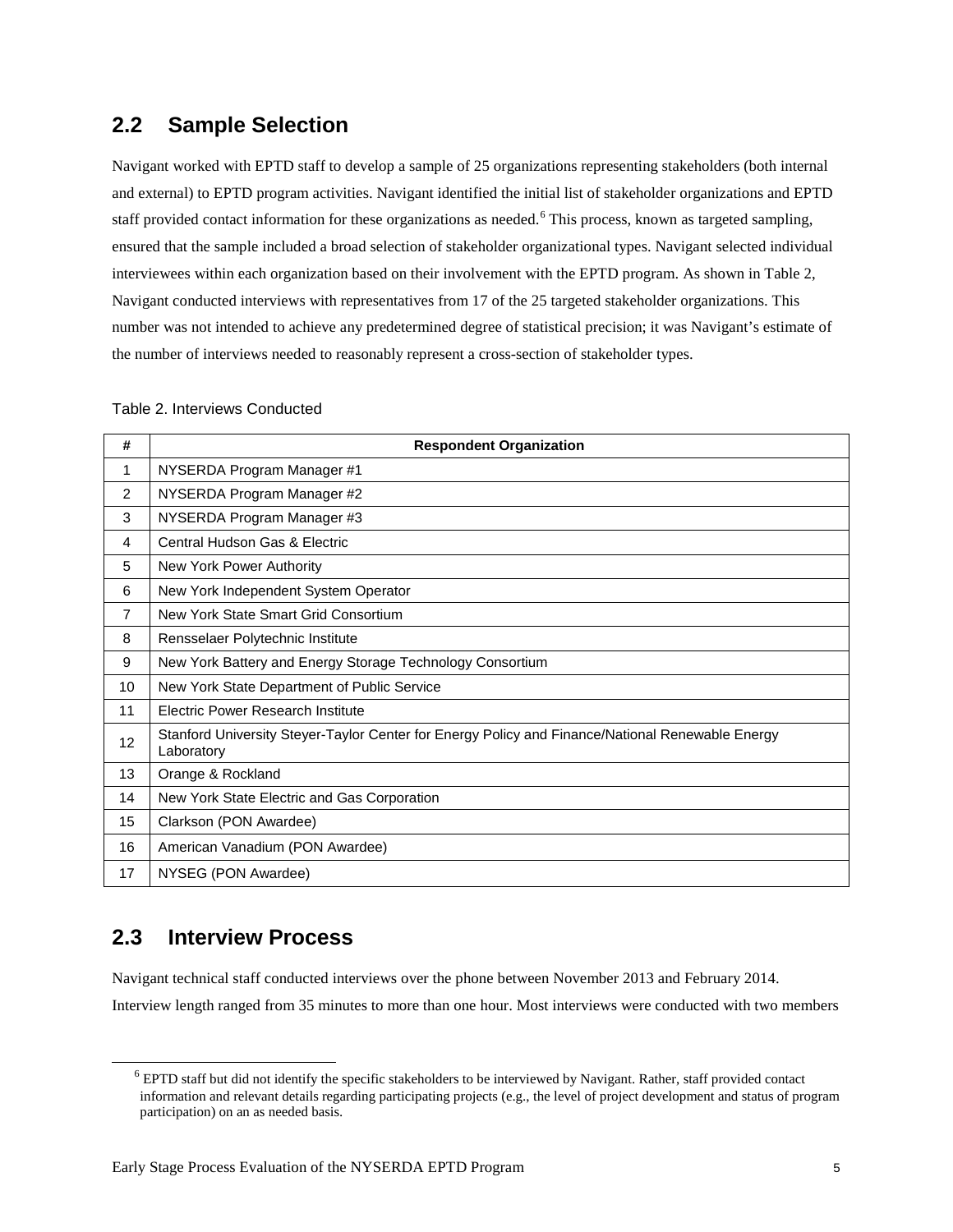of the Navigant team present. This allowed one member of the team to stay engaged and focused on the interview while the other could record detailed notes for review.

Navigant adhered to the "Interview Guide Approach" outlined by Patton.<sup>[7](#page-11-0)</sup> This approach explores topics and issues determined in advance (as noted by the interview themes shown in [Table 1\)](#page-9-0). Each interview was adjusted (sequence and wording) depending on the interviewee to help increase the comprehensiveness of the data collected, while maintaining a systematic process to support effective exploration of similar themes across different stakeholder types. The completed interviews were conversational in nature, which yielded more candid and valuable responses.

<span id="page-11-0"></span> $\ddot{\phantom{a}}$ 

<sup>&</sup>lt;sup>7</sup> Patton, M. Q. (1987) How to Use Qualitative Methods in Evaluation. California: Sage Publications, Inc.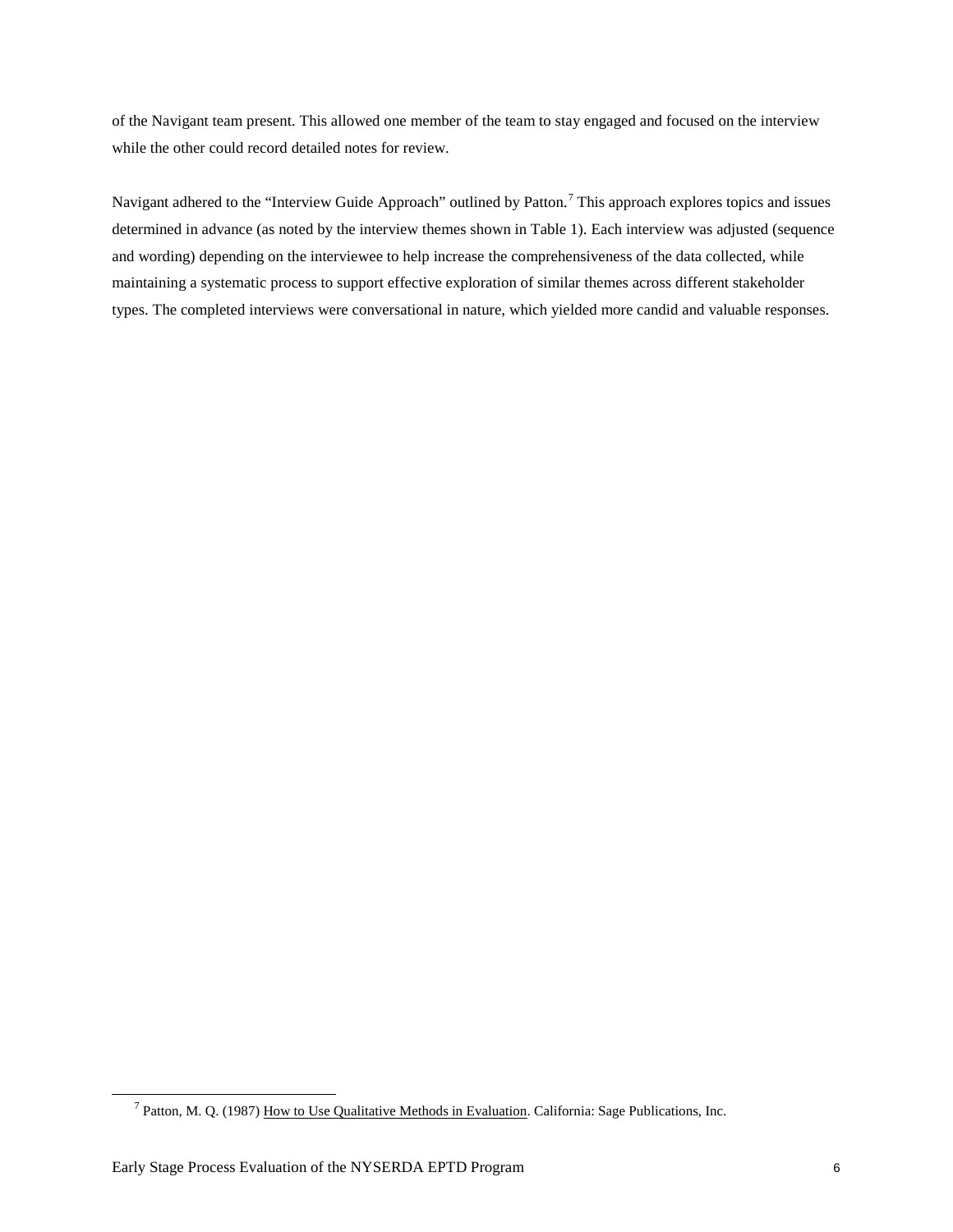# 3 Program and Stakeholder Review

This section presents findings from interviews the Navigant team completed with internal stakeholders (EPTD program managers and staff) and external stakeholders (regulators and those engaging with or seeking funding from NYSERDA programs).

## **3.1 Internal Stakeholders**

Navigant conducted interviews with three EPTD program staff (internal stakeholders) to elicit their perceptions of internal communication and collaboration processes, definitions of the Smart Grid, and the prevailing R&D funding strategy.

### **3.1.1 Internal Communication and Collaboration Processes**

EPTD staff noted that internal communication and collaboration processes are informal yet effective. Program staff work closely with one another and have solid working relationships. Staff noted that a formal process for identifying and communicating with NYSERDA subject-matter experts does not exist but that they are able to leverage their internal networks to directly contact subject-matter experts as needed.

The primary formal mechanism staff identified for communicating strategy or coordinating projects across group lines was through Technical Evaluation Panels (TEP). TEPs provide opportunities for NYSERDA staff (across groups) and external experts to review PON applications, provide feedback, and help promote (or reject) projects that fit within their group's and NYSERDA's objectives.

Interviewees stated that certain groups within NYSERDA's R&D department focus on technology development, while the Smart Grid programs tend to focus on demonstration projects. EPTD staff provide their unique perspective on candidate projects by serving on TEPs for other groups. By serving on TEPs, EPTD staff can advise selected projects during the technology development phase to increase the likelihood of the projects' success during a subsequent demonstration phase. TEPs also create opportunities for EPTD staff to communicate the value of T&D improvements to other NYSERDA staff during the project selection process.

### **3.1.2 Definition of Smart Grid**

EPTD staff indicated that internal and external stakeholders did not share an understanding of the term Smart Grid and the value of the Smart Grid to NYSERDA or to external organizations. Part of the reason for this lack of clarity may be due to an imprecise definition of the term Smart Grid. There was no consensus among EPTD staff regarding the definition of Smart Grid and staff agreed that the definition likely differs across external stakeholder groups as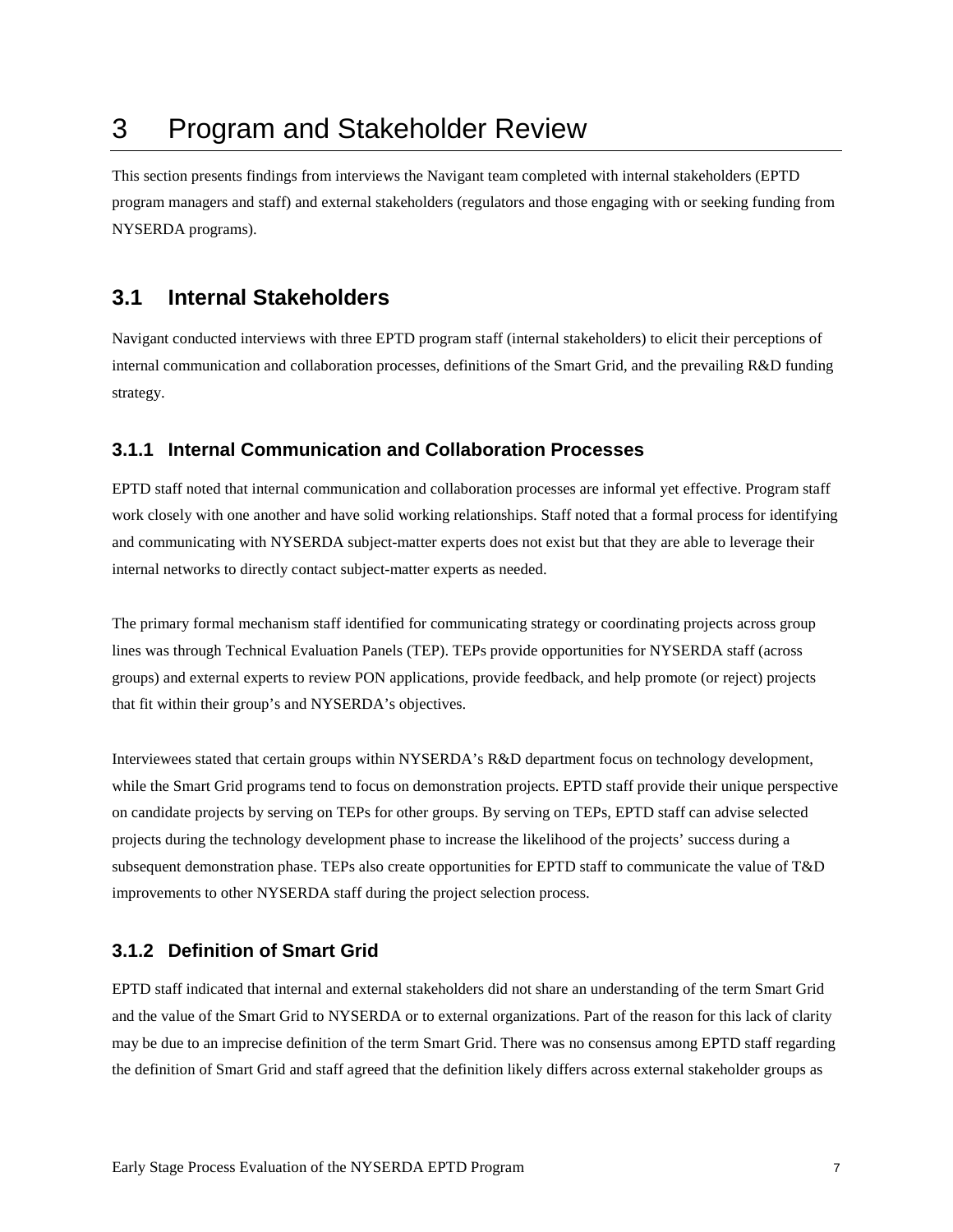well. Staff expressed optimism that state regulators are aware of this situation and are working with multiple stakeholder groups to better articulate a Smart Grid policy statement for the state.

## **3.1.3 R&D Funding Strategy**

EPTD staff generally favored a portfolio-based approach to R&D—in terms of project size (dollar amount) and diversity of technologies. Staff noted that the broad scope of the T&D technology spectrum was a key factor driving the EPTD program's strategy of making small investments across multiple technologies. Staff also noted that they try to avoid investing in projects that might have happened anyway—the free rider phenomenon. This philosophy aligns with staff's stated desire to identify and fill technological gaps within the Smart Grid domain. In addition, EPTD staff noted that the uncertain nature of an evolving Smart Grid created investment risks that were best managed through the use of a broad and diverse portfolio strategy that generally avoided high-budget, large-scale projects.

[Table 3](#page-13-0) summarizes the key findings generated from the internal stakeholder interviews.

| <b>Key Finding</b>                                                                                                                    | <b>Exemplary Quote</b>                                                                                                                                                                                                                                                                                                    |
|---------------------------------------------------------------------------------------------------------------------------------------|---------------------------------------------------------------------------------------------------------------------------------------------------------------------------------------------------------------------------------------------------------------------------------------------------------------------------|
| EPTD staff leverage informal<br>mechanisms for coordination,<br>collaboration, and communication                                      | It's not hard. We're not a large department and all the colleagues here are<br>close so when you talk about [coordination across] groups we're talking<br>about three guys. I don't think we have any challenges internally we kind<br>of know who's doing what I don't think there are any organizational<br>challenges. |
| EPTD's primary formal mechanism for<br>coordination with other groups is<br>through TEPs.                                             | Smart Grid representatives will sit on review boards. This allows input at the<br>technology development phase that can help shepherd a project to the<br>demonstration phase later.                                                                                                                                      |
| EPTD staff believe a clear definition<br>of Smart Grid is needed to help<br>establish regulatory priorities and<br>program strategies | We're still defining what Smart Grid meanswe recognize that Smart Grids<br>could either be how the grid itself is smarter or how the grid is smarter when<br>it is interacting with customers better. Those are two different angle[s] of<br>'smarts.'                                                                    |
| EPTD staff generally support a broad<br>and diverse portfolio of projects.                                                            | There's a high rate of uncertainty and complications in the<br>processbusiness complications, technology complications so having a<br>broad and diverse portfolio is the smart way to go.                                                                                                                                 |

<span id="page-13-0"></span>

|  | Table 3. Summary of Internal Stakeholder Key Findings |  |
|--|-------------------------------------------------------|--|
|--|-------------------------------------------------------|--|

## **3.2 External Stakeholders**

External stakeholders represented organizations outside of NYSERDA, including regulators and those engaged with or seeking funding from the EPTD program. Navigant conducted interviews with 14 external stakeholders to elicit their perceptions regarding the definition of Smart Grid, the EPTD program's information-sharing process, their experience with EPTD program managers, and the program's project funding strategy.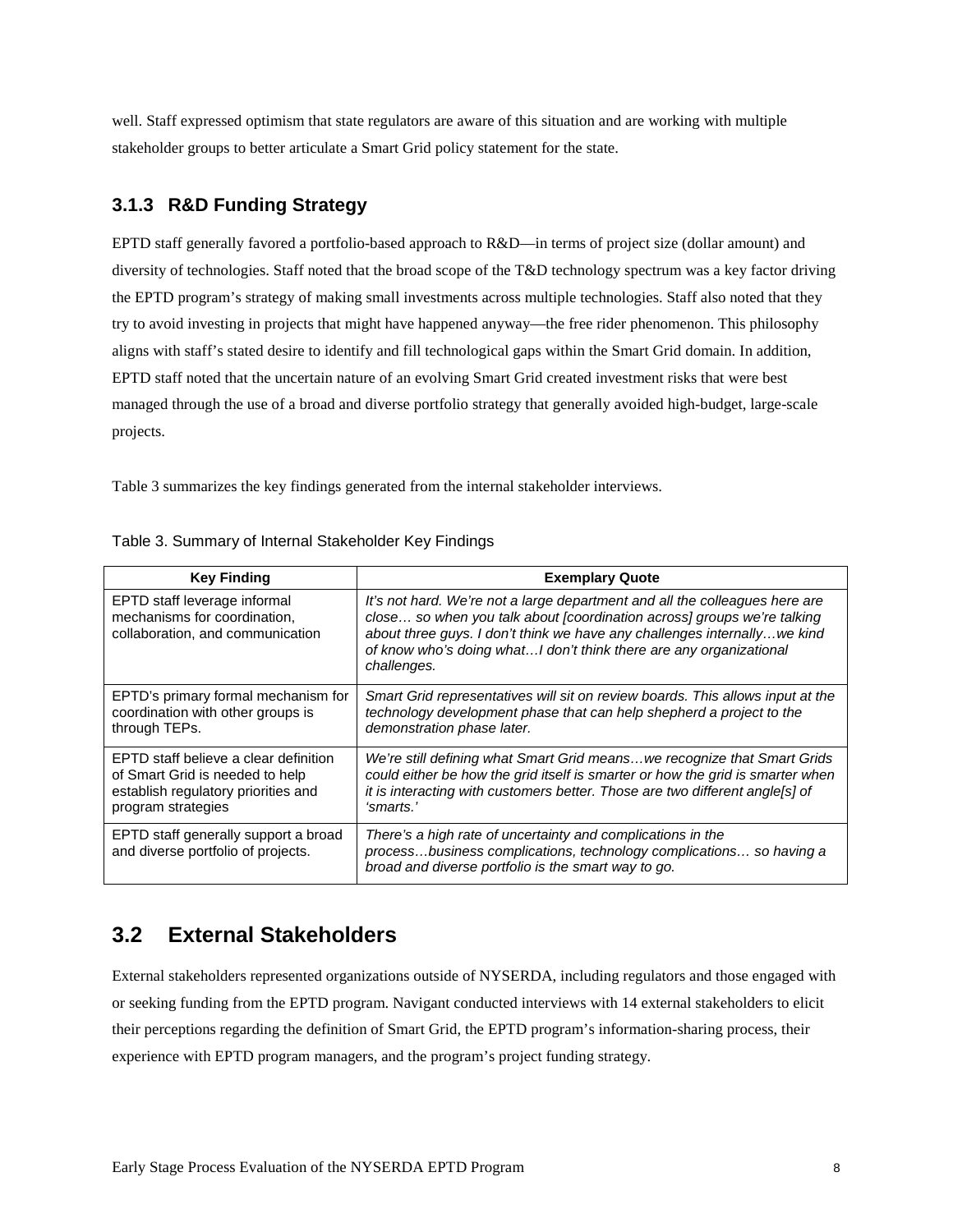### **3.2.1 Definition of Smart Grid**

Like internal stakeholders, external stakeholders agreed that the term Smart Grid does not have one fixed definition across stakeholders. In general, stakeholders affiliated with utilities that focus on generation and transmission (with little customer interaction) tended to define Smart Grid in terms that excluded customer-side improvements. Alternatively, stakeholders affiliated with organizations that provide services beyond T&D conceived of a broader definition, including technologies (such as phasor measurement units [PMUs], switches, control devices, and power technologies), communications with the grid, integration of smart buildings with the grid, managing customer loads, and educating a new generation of engineers to run the future system. External stakeholders agreed that a consistent definition was needed to clarify the types of projects, technologies, and strategies that deployed by the EPTD program and Smart Grid initiatives promoted by other organizations throughout the state including strategic interaction across the various initiatives. Most external stakeholders shared EPTD staff's perception that state regulators were aware of the need for a formal definition of Smart Grid and were making progress toward developing such a definition.

Many external stakeholders expressed their opinion that NYSERDA should articulate a long-term strategic vision for the Smart Grid in New York State. In general, external stakeholders shared a perception that EPTD staff focus on managing individual participating projects rather than on developing a more strategic long-term plan based on or incorporating a viable Smart Grid strategy. These external stakeholders expressed that NYSERDA may be able to lead a facilitated process to better articulate a Smart Grid policy framework for the state. Given the perceived lack of a state-level Smart Grid policy framework, many external stakeholders were unclear about how EPTD participating projects might fit together in a long-term strategy.

Many external stakeholders said the EPTD program has had positive statewide impacts. According to these external stakeholders, getting an award from NYSERDA gives legitimacy to a project or technology, because the EPTD program is funding projects that wouldn't normally be done by the utilities or the private sector. Stakeholders viewed project validation as a primary benefit of participating in the EPTD program, but said the impact of their projects could be increased if the EPTD program had a well-articulated vision for how individual projects fit into a long-term vision for the state.

#### **3.2.2 Information-sharing Process**

A minority of external stakeholders stated their perception that NYSERDA's Smart Grid programs were somewhat insular and available only to a small group of invited organizations. These stakeholders noted that they were not invited to Smart Grid meetings facilitated by NYSERDA and suggested that NYSERDA and other stakeholders would benefit from a more open process. In addition, several external stakeholders were frustrated that EPTD program staff did not regularly inform them about program developments and project outcomes (successes or failures) associated with EPTD activities. These stakeholders expressed a desire for NYSERDA to institute a more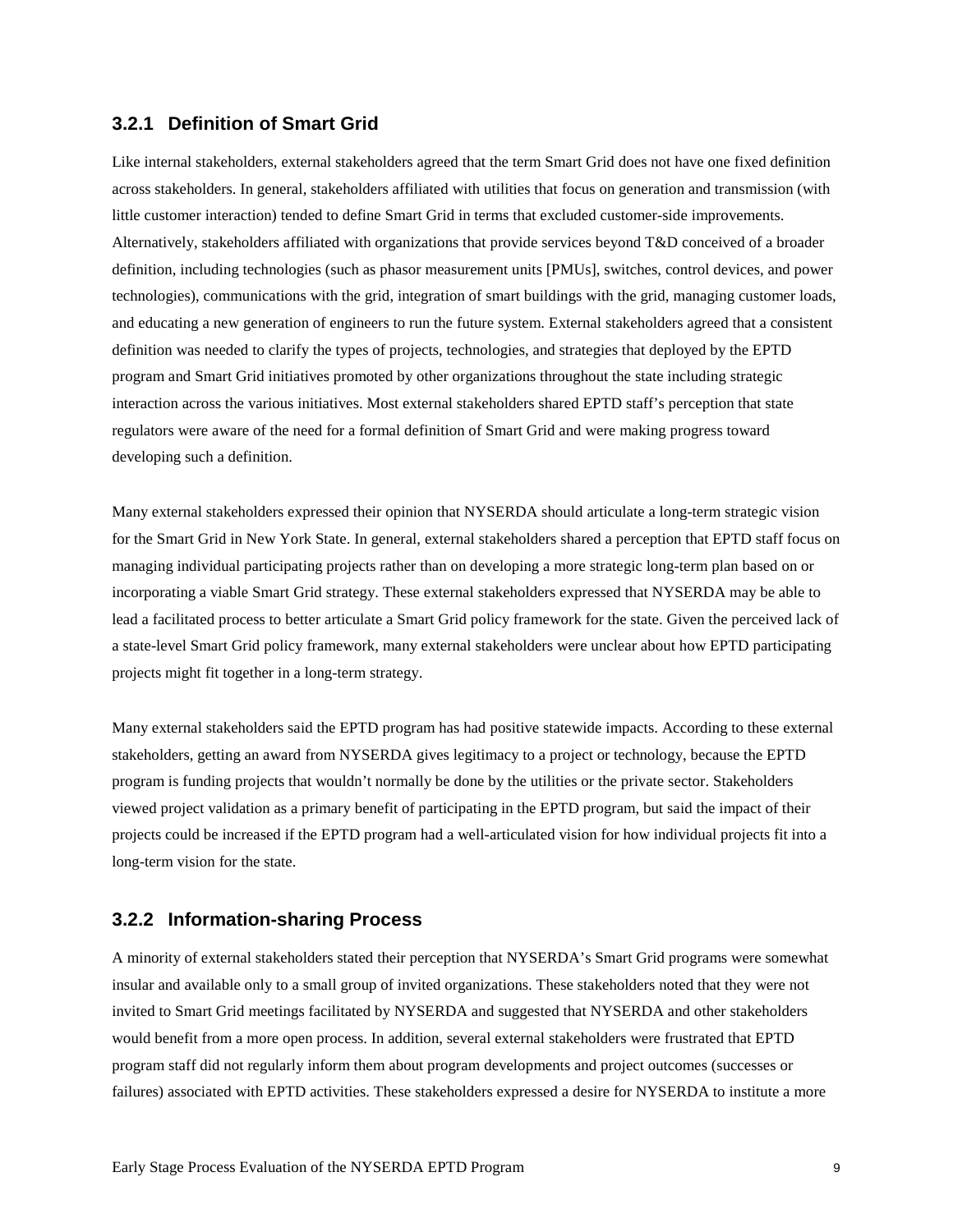formal process for communicating with the Smart Grid community. Stakeholders expressed that there is no process or dashboard to help relevant parties share lessons learned from participating projects, particularly recommendations about how external parties could build upon the outputs of each participating project.

Many external stakeholders suggested that EPTD program staff may want to institute a reporting process similar to one used by the DOE, which reports projects that have received program funding, including summaries of participating projects' successes and lessons learned. Stakeholders reported that they benefited tremendously from this type of reporting. In addition, external stakeholders said the outputs of existing participating projects should be used as inputs for future participating projects to the extent possible to build upon preceding program investments. External stakeholders expressed their belief that opportunities for expanding program outputs beyond individual projects would likely be increased if the EPTD program enhanced its formal information-sharing process.

### **3.2.3 EPTD Project Management Expertise**

External stakeholders held generally positive opinions of EPTD staff's management of participating projects. They described EPTD staff as knowledgeable and involved throughout the PON process, including proactively helping them understand the process. Nearly every stakeholder reported that EPTD staff gave (and continues to give) participating projects the flexibility to implement projects in a manner that is appropriate for their organization. The stakeholders also indicated that EPTD staff encourages utilities and other organizations to participate in the PON process. A minority of external stakeholders noted that EPTD contractors were assigned to projects that were outside of their areas of technical expertise, and that this created inefficiencies in their projects. These stakeholders would like to see better alignment between contractor technical knowledge and the projects they manage.

### **3.2.4 Perceptions of the New York State Smart Grid Consortium**

Stakeholder perceptions of and ideas about the Consortium are important to the overall understanding of NYSERDA's position and objectives for Smart Grid in the state. Although many external stakeholders had hoped that the Consortium would serve as a centralized information sharing organization, most external stakeholders said they were uncertain about the Consortium's goals, objectives, and outcomes. These stakeholders stated that the Consortium had not sufficiently communicated its overarching goals or the problems it would address.

Not all external stakeholders shared this perspective, however. Some external stakeholders reported that the Consortium provides an opportunity to develop relationships across the industry. These stakeholders also said the Consortium has the potential to assist New Yorkers in learning from the experience of experts from other jurisdictions and areas of expertise. Further, these stakeholders noted that since the EPTD program tends to focus on the technical aspects of the Smart Grid, the Consortium could enhance the program's efforts through regular communications and information-sharing regarding program activities and outcomes.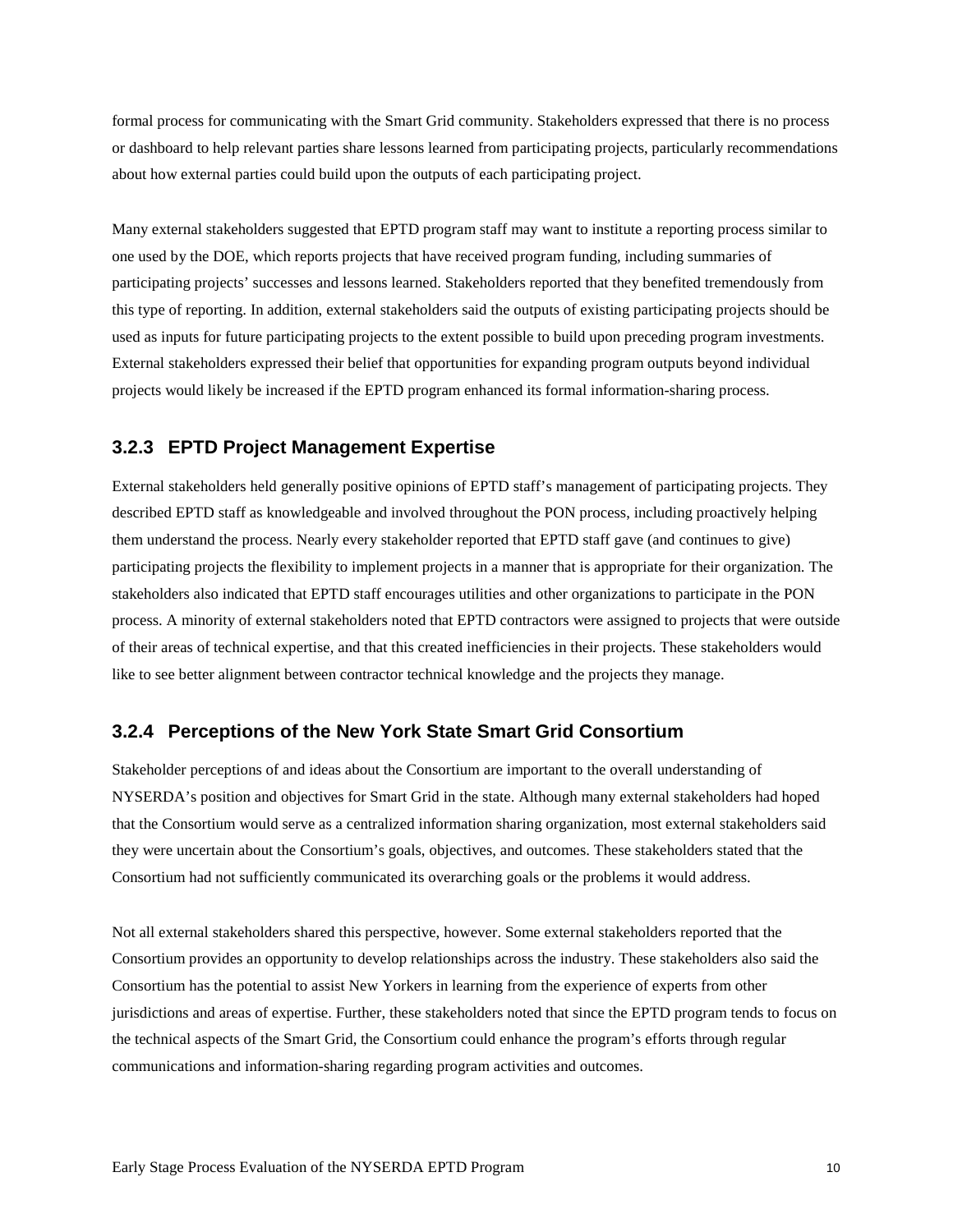## **3.2.5 EPTD Program Funding Strategy**

External and internal stakeholders agreed that the EPTD program's portfolio-based funding approach – which supports a diverse mix of projects and technologies – is the optimal strategy, especially since T&D projects tend to cost significantly more than other types of projects. Most external stakeholders supported the types and size of projects funded by the program. In addition, many external stakeholders saw the EPTD program's role as funding applied Smart Grid research, rather than conducting true R&D. These stakeholders stated that the program supports development of products that can be demonstrated in the field and can subsequently be deployed by utilities or other organizations. However, as discussed previously, external stakeholders would like the EPTD program to implement more effective communication strategies regarding program activities. This information would enable external stakeholders to remain aware of program accomplishments and build upon successful project outcomes.

External stakeholders involved more heavily in applied research (rather than technology development or deployment) were concerned about the EPTD program's potential investments in much larger projects. For instance, many academic institutions cannot compete with utilities for PON awards because they cannot provide the matching funds that are often required to respond to an EPTD PON. This barrier would become a greater challenge for such stakeholders if the program moves toward funding larger projects. To mitigate this potential issue, external stakeholders suggested that the EPTD program continue to encourage and support partnerships between academic institutions and the utilities. These partnerships effectively integrate cutting-edge knowledge with relevant technical expertise, existing system infrastructures, and available capital to develop projects that are likely to generate positive impacts statewide.

[Table 4](#page-16-0) summarizes the key findings from the external stakeholder interviews.

| <b>Key Finding</b>                                                                            | <b>Exemplary Quote</b>                                                                                                                                                                                                            |  |  |
|-----------------------------------------------------------------------------------------------|-----------------------------------------------------------------------------------------------------------------------------------------------------------------------------------------------------------------------------------|--|--|
| External stakeholders struggle to<br>consistently define Smart Grid                           | The definition of Smart Grid seems to depend on where you're coming<br>fromwhat your business goals areperhaps what your ideals arelt's a<br>little bit of a slippery topic because the interpretation has been moving<br>around. |  |  |
| External stakeholders support a<br>diverse mix of participating projects<br>and technologies  | When you start out, you have to spread the research money widesee what<br>starts to pop up as things that really make sense.                                                                                                      |  |  |
| External stakeholders felt the EPTD<br>information dissemination process<br>could be improved | The purpose [of PON awards] should be so that others look at this and say, 'I<br>can take this and I can use it.' I just don't know where that information might<br>be.                                                           |  |  |

<span id="page-16-0"></span>

| Table 4. Summary of External Stakeholder Findings |  |
|---------------------------------------------------|--|
|---------------------------------------------------|--|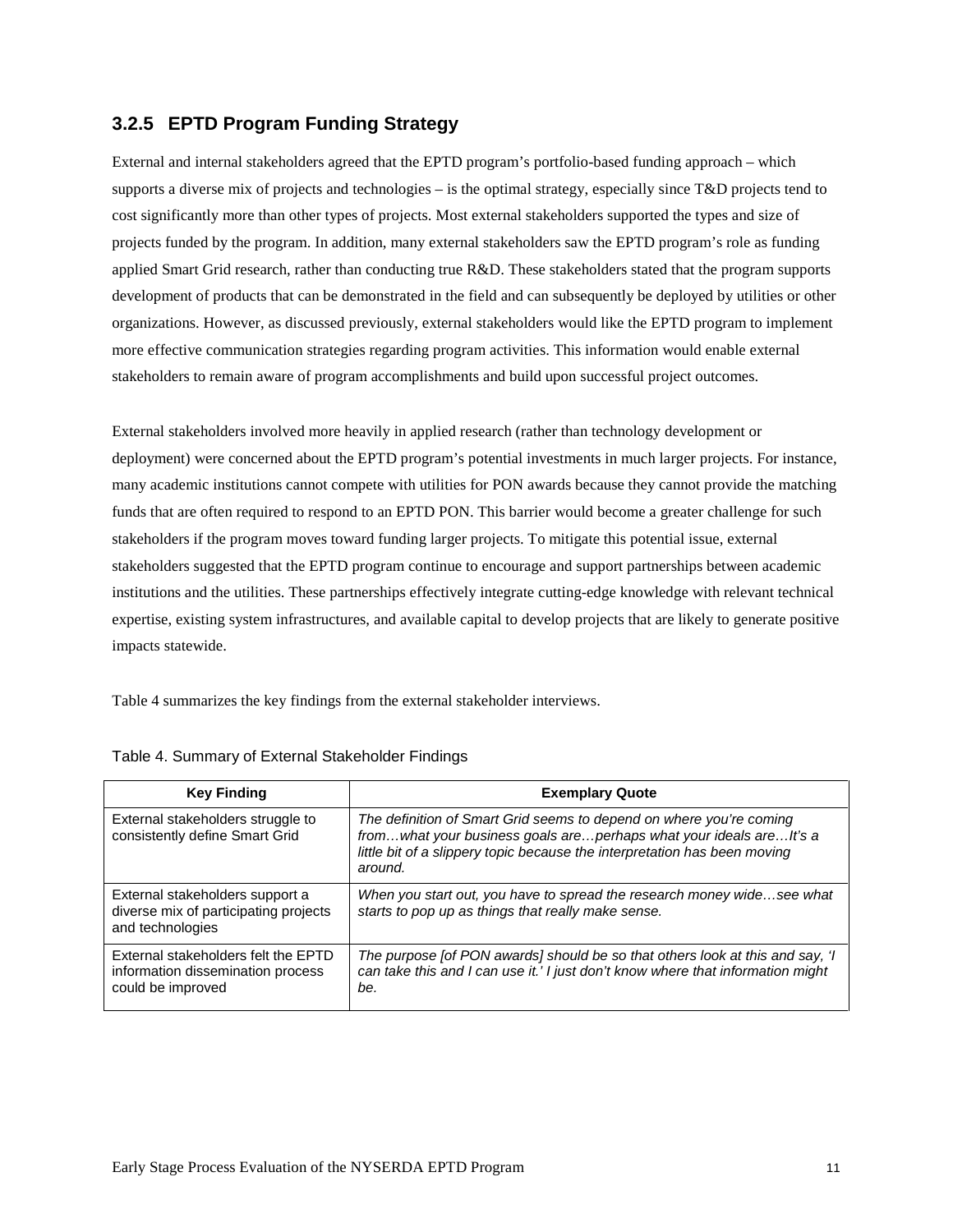## **3.3 Recommendations Based on the Program and Stakeholder Review**

Navigant developed the following recommendations based on the program and stakeholder review.

#### **Recommendation 1: Work collaboratively to develop a formal definition of Smart Grid**

EPTD staff and external stakeholders would like a more formal definition of the term Smart Grid in New York State. All stakeholders agreed that a consistent definition would help the EPTD program and Smart Grid initiatives promoted by other organizations throughout the state be more strategic in terms of funding specific types of projects, technologies, and strategies. Stakeholders felt that a collaborative process involving EPTD staff, energy regulators, and other relevant stakeholder groups was needed to better articulate a Smart Grid policy framework for the state. Stakeholders viewed this as an essential task and agreed that the impact of EPTD projects would likely be increased if the EPTD program had a clearly articulated vision for how individual projects fit into a comprehensive Smart Grid policy framework.

#### **Recommendation 2: Enhance External Communications and Project Information-sharing**

EPTD program staff currently make a number of efforts to communicate the program to interested external stakeholders. These efforts include presenting project information on the NYSERDA website and meeting annually with program stakeholders to discuss EPTD projects and the program's direction. External stakeholders felt that the EPTD information dissemination process could be improved, however. Based on this feedback, as well as an examination of best practices, Navigant recommends enhancing the information dissemination processes used by the EPTD program to improve stakeholder awareness of program activities and the details of specific projects within the program.

In particular, EPTD staff can take the following three actions to address the information-sharing challenges noted by external stakeholders:

- 1. **Improve access to program and project information:** Navigant recommends enhancements to the EPTD program website that facilitate navigation of the site, as well as more prominent promotion of the website address, to allow external stakeholders to more easily find and access the program and project information they are seeking.
- 2. **Expand project information reporting requirements:** EPTD staff should consider expanding PON reporting requirements to provide external stakeholders with additional information regarding funded projects. As an example, EPTD staff might consider asking participating projects to obtain and share the following information, which DOE captures for each of their Smart Grid Investment Grant (SGIG) projects:
	- Project description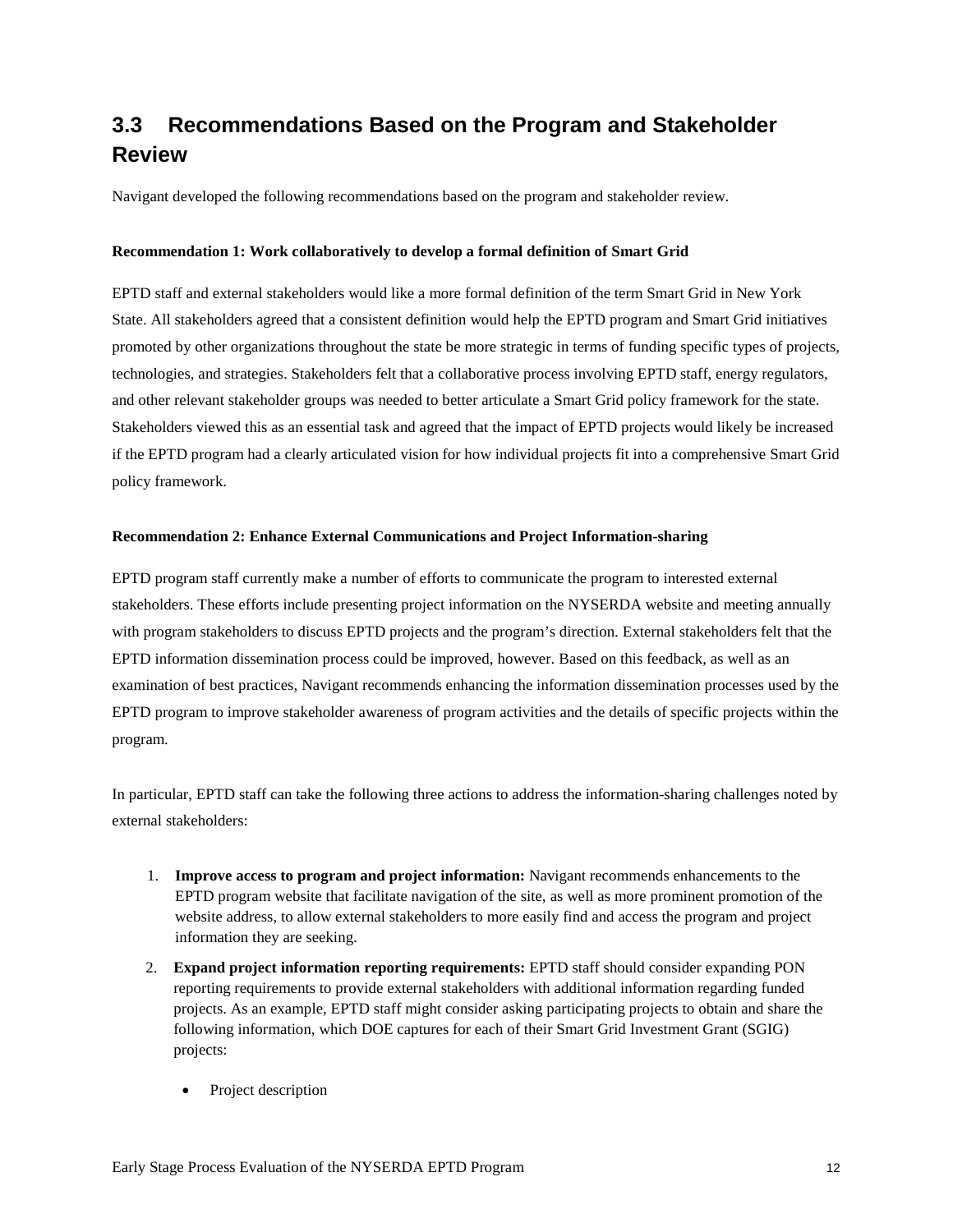- Goal/Objectives
- **Key Milestones**
- **Benefits**
- Contact information
- **Partners**
- Project duration
- Total budget
- **Equipment**
- Demonstration sites
- Equipment costs
- Equipment quantities
- Customers enrolled
- Distributed generation capacities
- Other system data
- 3. **Host quarterly EPTD events:** EPRI hosts quarterly events or webinars to update stakeholders on Smart Grid project developments. Navigant recommends EPTD staff consider a similar approach to keep EPTD program stakeholders up-to-date and engaged in program activities throughout the calendar year. These events (such as conferences and webinars), which would involve internal and external stakeholders including representatives from participating projects and EPTD staff, would serve as opportunities to present "state of the EPTD" program reports. This effort would increase stakeholders' awareness of and enthusiasm for EPTD activities and increase the likelihood that external parties could build upon the outputs of successful EPTD projects.

## **Recommendation 3: Develop Metrics for Measuring the Economic Impacts of EPTD Projects on the New York State Economy**

Since NYSERDA's Smart Grid investment goals include delivering ratepayer benefit through system improvements, as well as promoting business and market development and helping to build the "expansion" link in the innovation chain, EPTD staff should consider developing and tracking performance metrics (supplemental to existing program performance metrics) relative to these goals. These metrics could be used to verify goal achievement or identify areas for program refinement. NYSERDA already has identified metrics for assessing cleantech innovation.<sup>[8](#page-18-0)</sup> Many of these metrics could be applied to the EPTD program including the following examples:

- Patents registered
- University research expenditure
- Industry-sponsored university research expenditure
- Value of competitive DOE awards (or other, such as small business innovation research/small business technology transfer)
- Venture capital investments
- Private-sector jobs created
- Industry development

<span id="page-18-0"></span> $\ddot{\phantom{a}}$ 

• Number of Smart Grid companies

<sup>8</sup> NYSERDA, *Clean Energy Innovation Metrics*, 2012.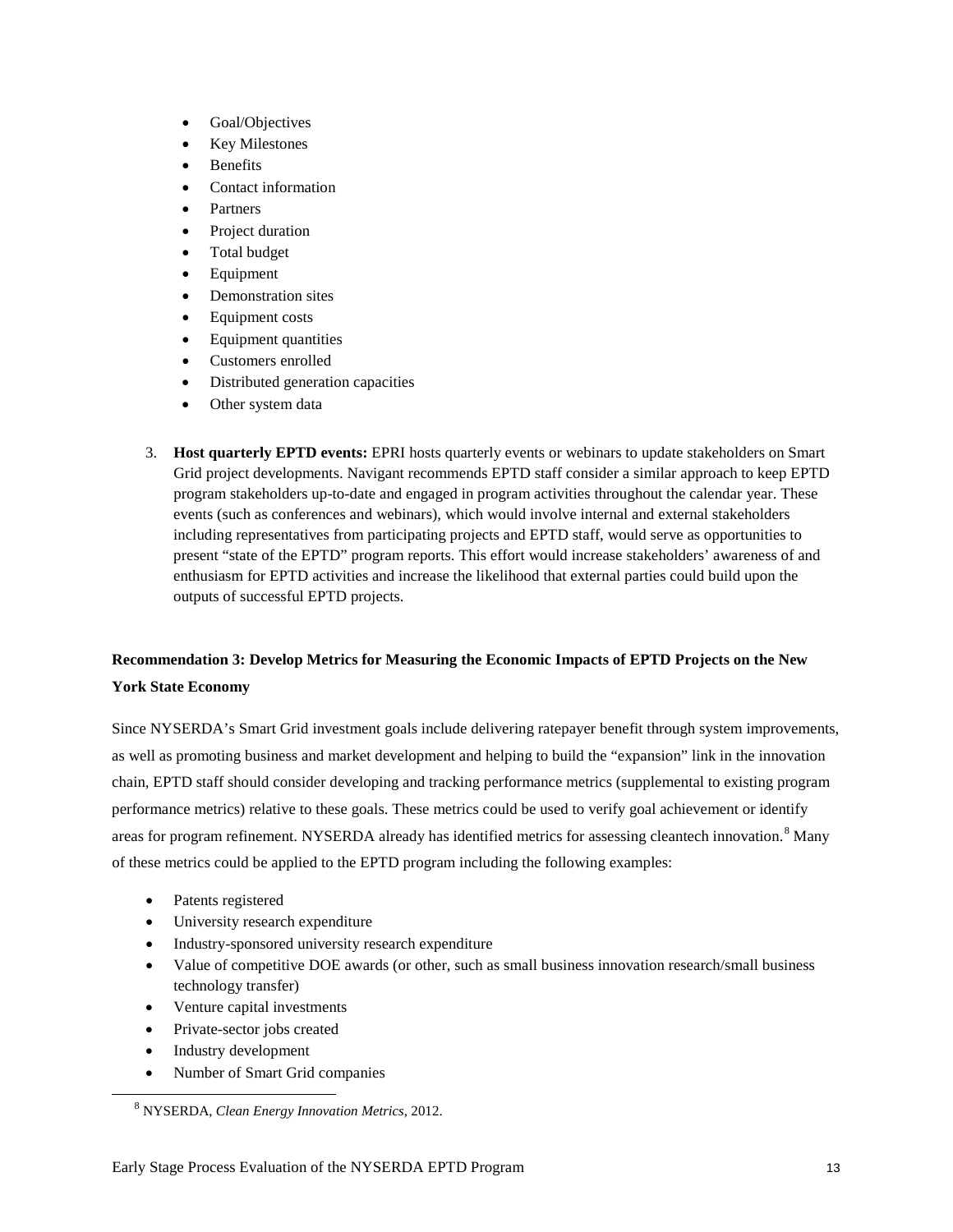Furthermore, while the EPTD program captures system impact metrics on a project-by-project basis, including efficiency gains, avoided cost and other technology-related system impacts, EPTD staff has not yet implemented a process to track these metrics after participating projects are completed. Navigant recommends that EPTD staff consider tracking at the state level the subsequent deployment of completed projects that have successfully validated a technology or application. By applying the benefits identified within the context of the EPTD program, EPTD staff could estimate the downstream system benefits of their investments as technology deployment is expanded throughout the state. The estimated benefits could then be applied to avoided costs or deferred T&D investments and be extrapolated into ratepayer cost savings over time.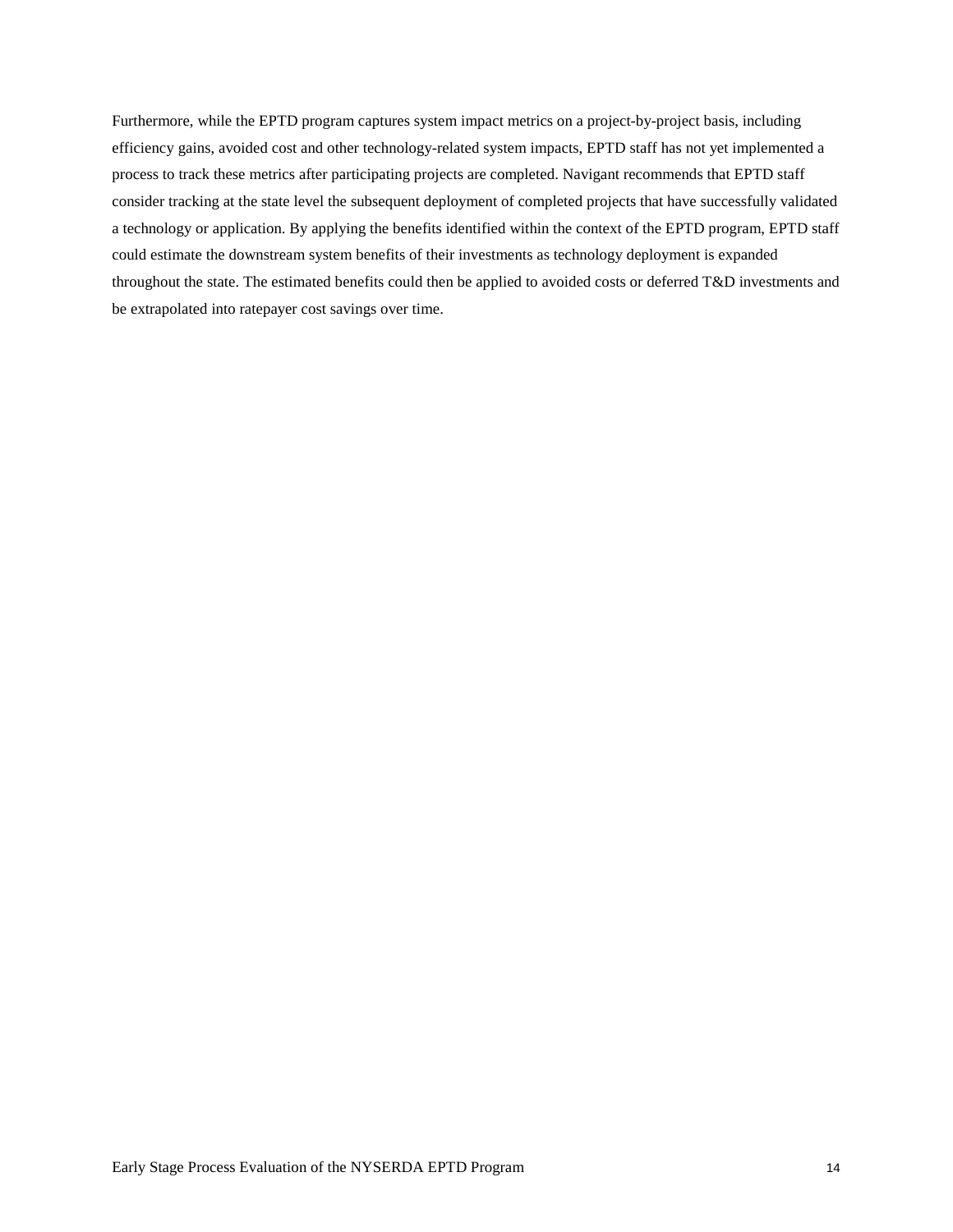# 4 Benchmarking Assessment

Navigant conducted a benchmarking analysis to assess the breadth and depth of the EPTD program. As noted previously, the program is focused on grid-based modernization (transmission, distribution, and energy storage), as opposed to end-use applications (such as AMI and smart appliances), and a key driver of program activity is staff's desire to fill technology gaps within the Smart Grid domain. Navigant conducted the benchmarking assessment within this context by identifying grid-level market trends, and by mapping those trends to the EPTD program's current investment profile with the objective of identifying promising areas for future program investment.

This section presents an overview of the current EPTD investment profile, as categorized by Navigant, followed by a comparison with the current grid-based investment profile nationally and a discussion of identified national market trends in grid-based technologies.

## **4.1 Existing EPTD Investments**

Figure 1 and Figure 2 show the percentage of EPTD project types by funding level (Figure 1) and by number of projects (Figure 2). The majority (68%) of program funding was allocated toward various Smart Grid Demonstration projects, followed by Engineering Studies (16%) and Research Studies/Product Development (8%). This distribution suggests that the EPTD program is in a strong position to identify successful Demonstration projects and steer subsequent investment to those projects as they are deployed in the marketplace.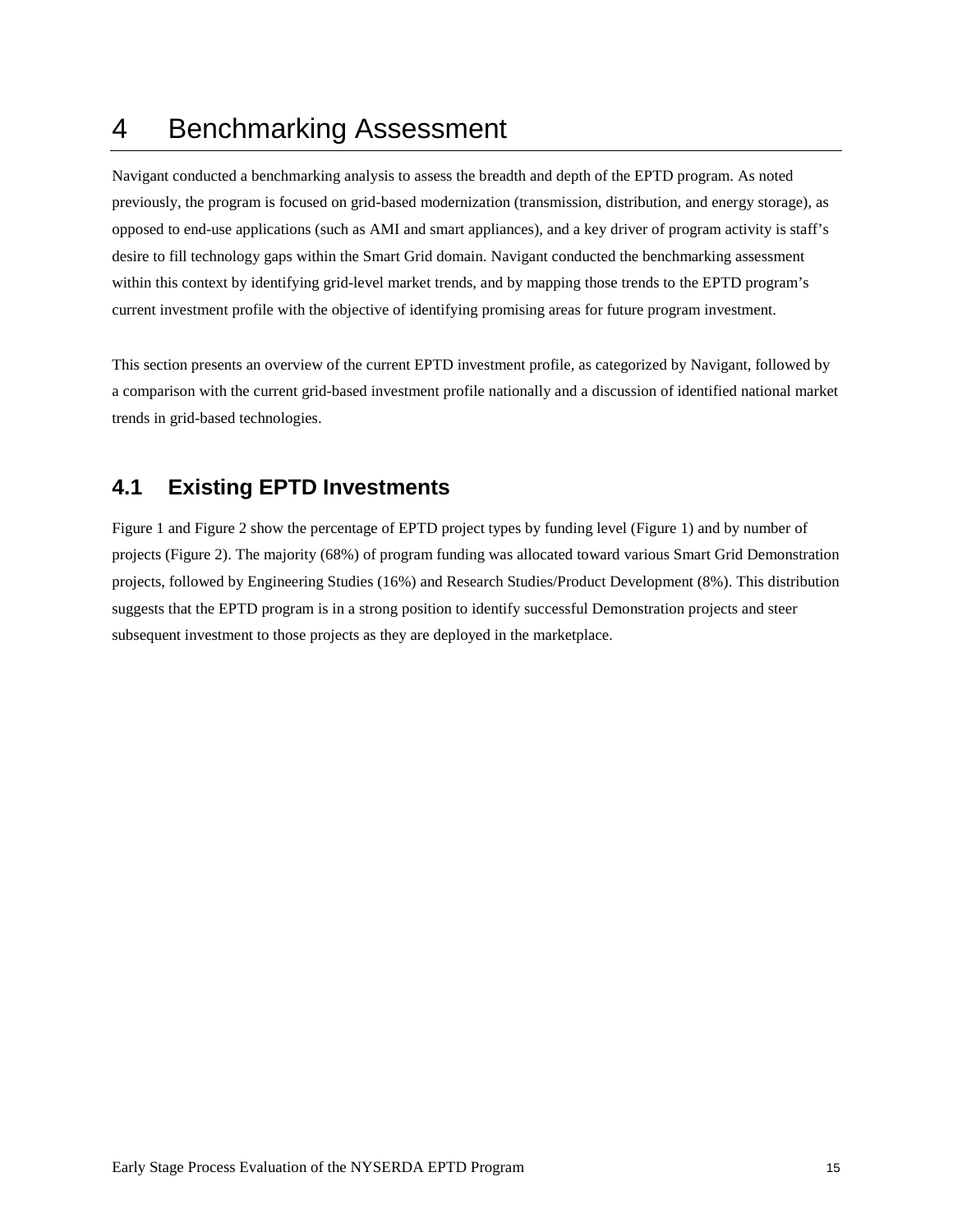*Source: EPTD Program records*



Figure 2. Percentage of EPTD Projects by Project Type

*Source: EPTD Program records*



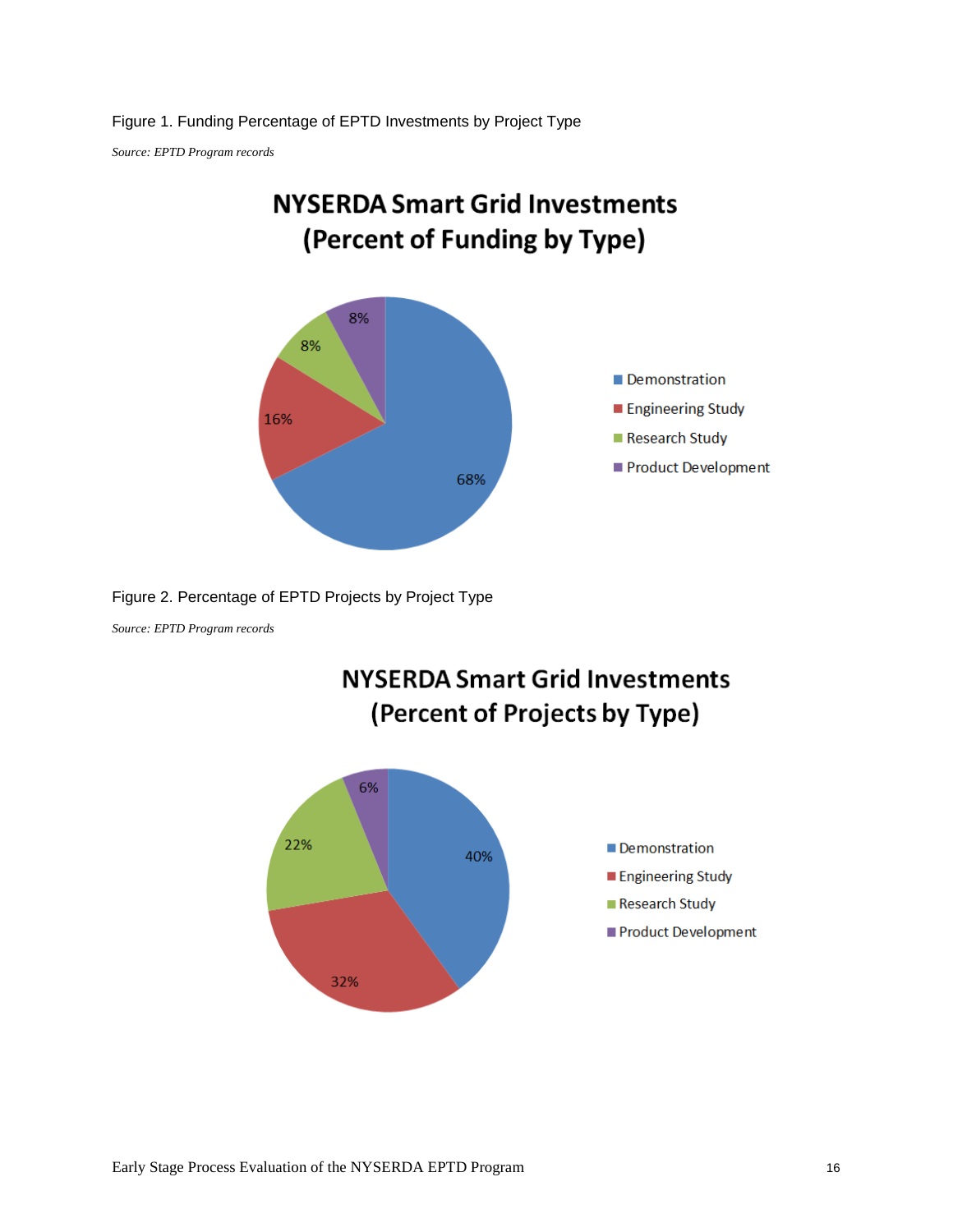Navigant also characterized EPTD projects by technology category. The following technology categories were used (adapted from technology categories in the IEA Technology Roadmap,  $2011^9$  $2011^9$ ):

- **Flexible Alternating Current Transmission Systems (FACTS).** This category includes technologies that enhance the controllability of transmission networks in order to maximize power transfer capability and may also include power system sensing and automating equipment. Some of these technologies include: fixed series capacitors (FSCs), thyristor controlled series capacitors (TCSCs), thyristor protected series capacitors (TPSCs), static synchronous compensators (STATCOM), static volt-ampere reactive (VAR) compensators, and variable frequency transformers.
- **Phasor Measurement Units (PMU).** PMUs, also known as synchrophasors, measure the frequency, voltage, and current magnitudes and phasor angle contours in transmission lines. PMUs generate data to inform decision making, mitigate wide-area disturbances, and improve transmission capacity and reliability via wide-area situational awareness (WASA), wide-area monitoring systems (WAMS), widearea adaptive protection, control and automation (WAAPCA), and supervisory control and data acquisition (SCADA), as well as dynamic line rating (DLR).
- **High-temperature Superconductors (HTS).** HTS can significantly reduce transmission losses and enable economical fault-current limiting with higher performance.
- **Distribution System Sensing and Automation.** This category consists of a set of intelligent sensors, processors, and communication technologies that enable an electric utility to remotely monitor and coordinate its distribution assets and operate these assets in an optimal manner with or without manual intervention. Some of these technologies include: volt-VAR optimization  $(VVO)$ ;<sup>[10](#page-22-1)</sup> fault location, isolation, and service restoration (FLISR); digital protection and control automation (including feeder load balancing) with auto-reclosers and sectionalizers; and general monitoring/diagnostics applications and technologies that leverage supervisory control and data acquisition (SCADA) and other monitoring systems.
- **Energy Storage.** This category includes technologies that can enhance transmission and distribution reliability and effectiveness by utilization of short-term and long-term energy storage. Some of these technologies include batteries, flywheels, and compressed air.
- **Distributed Generation (DG).** This category includes technologies and systems that allow for two-way flow of electricity in order to integrate small distributed generation sources to the grid.
- **Demand Response (DR).** This category includes technologies and systems that allow for real-time reductions in end-use loads in response to utility signals (such as interrupter control, curtailment signals, or price signals).
- **Microgrids.** This category includes systems that allow for local generation, distribution, and regulation of the flow of electricity to customers.
- **Other Technologies.** This category includes other EPTD projects related to transmission, distribution, or energy storage that spanned multiple categories as a cross-cutting project, had insufficient information available for categorization, or fell outside the categories listed above.

Figure 3 and [Figure 4](#page-23-0) show the percentage of EPTD program investment by technology category. These percentages were generated using only NYSERDA's investment portion of the projects' total costs. About 25% of EPTD investments were allocated to distribution sensing and automation technologies, 21% toward energy storage, and 16% toward PMU-related infrastructure and applications.

<span id="page-22-1"></span><span id="page-22-0"></span> $\ddot{\phantom{a}}$ 

<sup>&</sup>lt;sup>9</sup> http://www.iea.org/publications/freepublications/publication/smartgrids\_roadmap.pdf

<sup>&</sup>lt;sup>10</sup> VVO combines Conservation Voltage Reduction (CVR) and VAR control.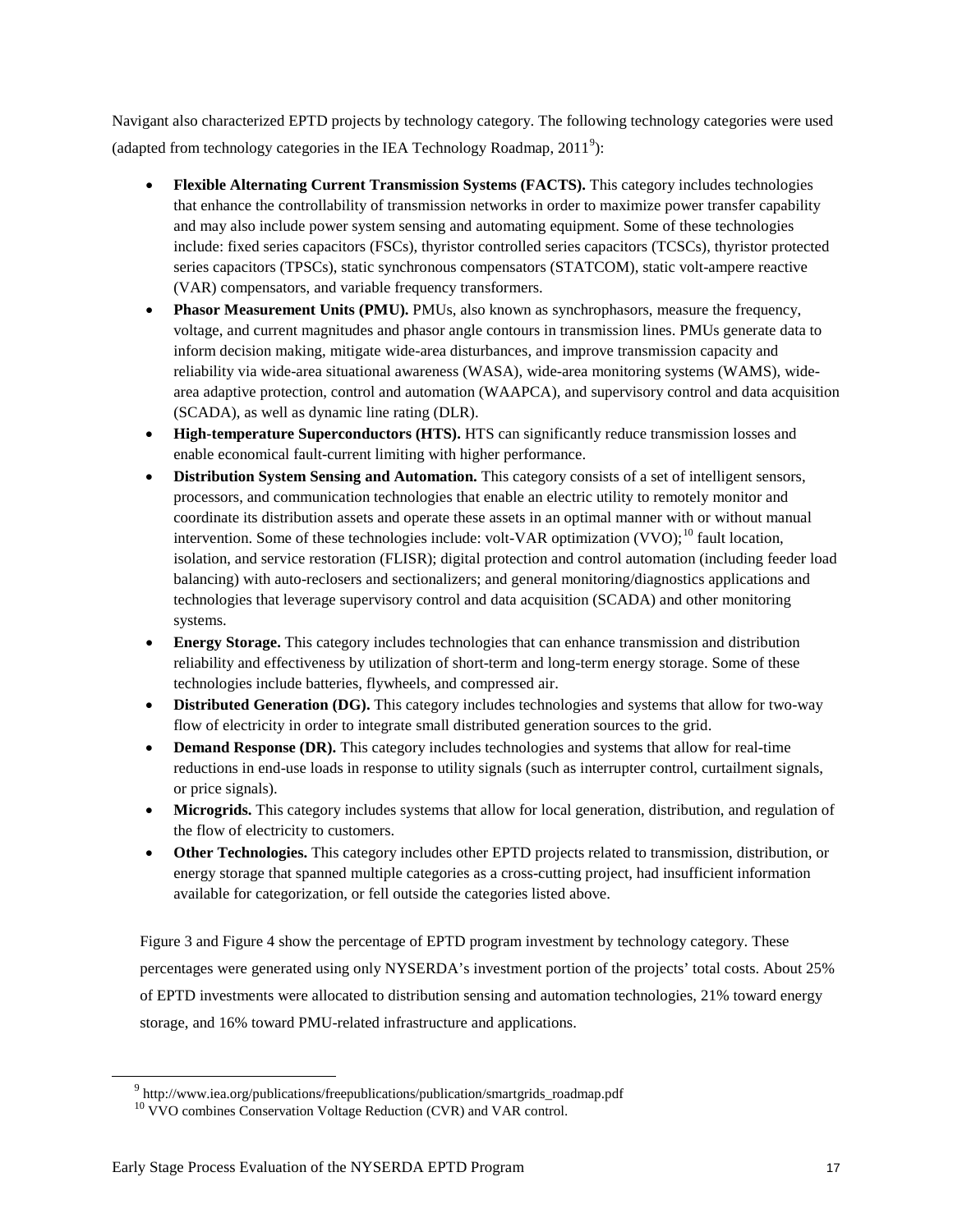Figure 3. EPTD Investments (Percent of Funding by Technology Category)

*Source: EPTD Program records*



<span id="page-23-0"></span>Figure 4. Funding of EPTD Investments by Technology Category, Considering Only NYSERDA's Portion Project Costs



*Source: EPTD Program records*

<span id="page-23-1"></span>-

[Table 5](#page-24-0) summarizes the mapping of Smart Grid technologies to the broader categories emphasized in the EPTD program: Electric Transmission System, Electric Distribution System, and Energy Storage technologies.<sup>[11](#page-23-1)</sup> Navigant

 $11$  It is important to note that national Smart Grid projects and investments extend well beyond these categories. These categories were selected in order to provide a more focused benchmarking and comparison of the EPTD program.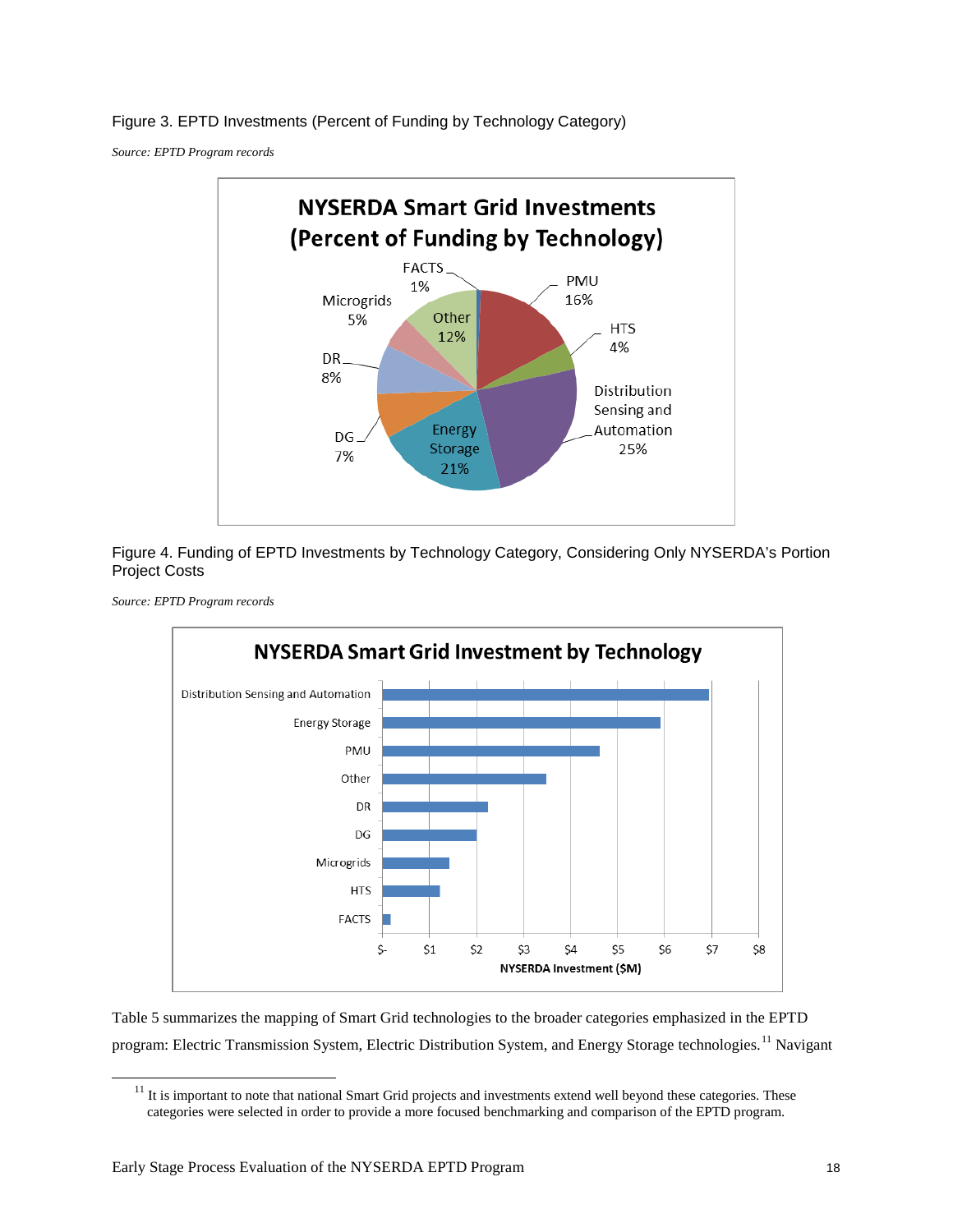used this mapping to allocate total EPTD project investment to broader categories, as shown in [Figure 5.](#page-24-1) Nearly 50% of EPTD investments were allocated to distribution technologies, 27% toward energy storage, and 24% toward transmission-related infrastructure and applications.

| <b>Technology</b>                          | <b>Electric</b><br><b>Transmission</b> | <b>Electric</b><br><b>Distribution</b> | <b>Energy Storage</b> |
|--------------------------------------------|----------------------------------------|----------------------------------------|-----------------------|
| <b>FACTS</b>                               | X                                      |                                        |                       |
| <b>PMU</b>                                 | X                                      |                                        |                       |
| <b>HTS</b>                                 | X                                      |                                        |                       |
| Distribution system sensing and automation |                                        | X                                      |                       |
| Energy storage                             |                                        |                                        | χ                     |
| Distributed generation                     |                                        | X                                      |                       |
| Demand response                            |                                        | X                                      |                       |
| Microgrids                                 |                                        | X                                      |                       |
| Other technologies                         | X                                      | χ                                      | χ                     |

<span id="page-24-0"></span>Table 5. Smart Grid Technologies to Category Mapping

<span id="page-24-1"></span>Figure 5. EPTD Investments (in Total Project Costs) in Transmission, Distribution, and Energy Storage **Technologies** 

*Source: EPTD Program records*



## **4.2 Comparison with National Smart Grid Program Investments**

Navigant benchmarked EPTD program activities, presented above, against a current view of national Smart Grid investments, presented below. This section compares EPTD program investments with a snapshot of the current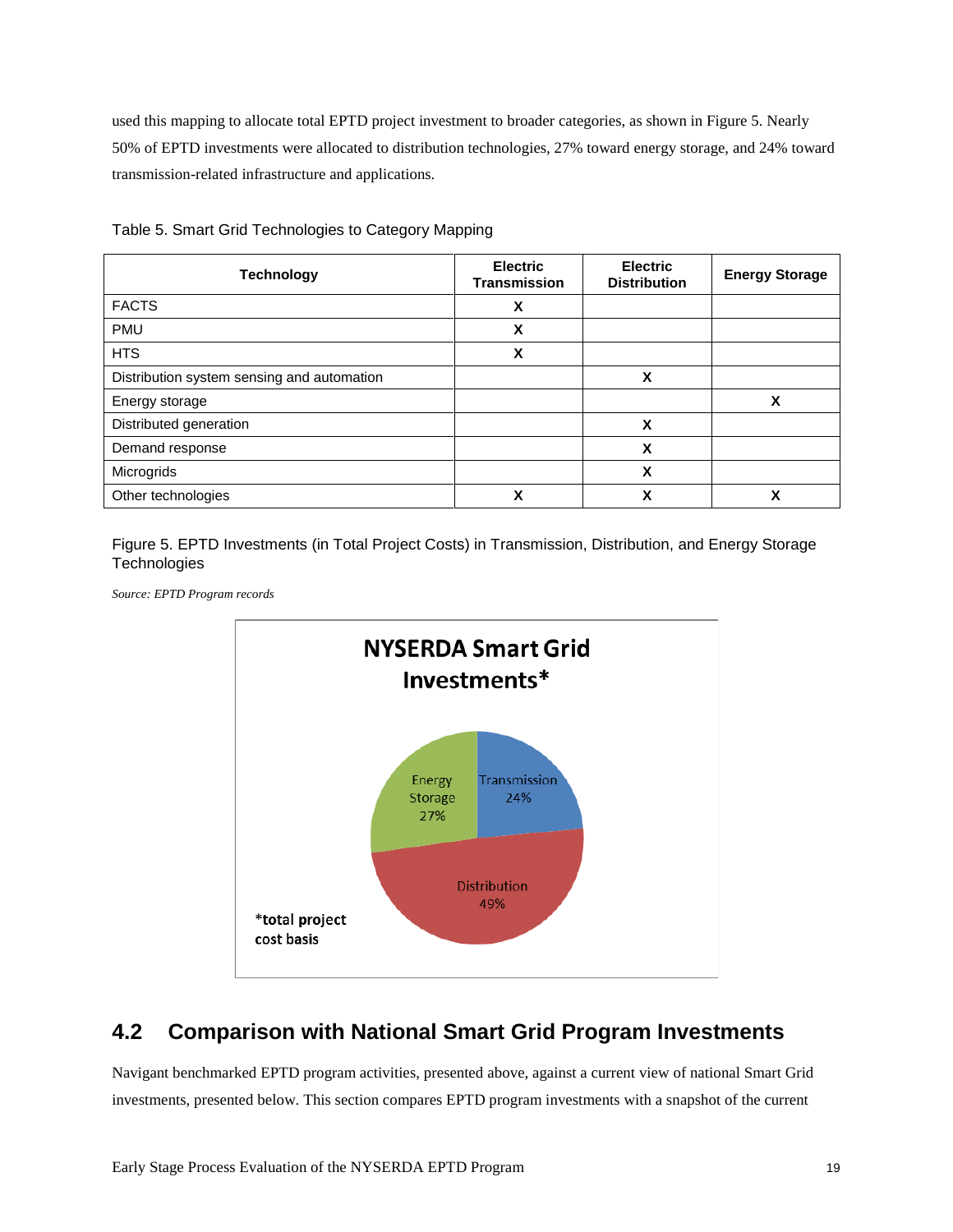investments made through DOE's Smart Grid Investment Grant (SGIG) program, Smart Grid Demonstration Program (SGDP), and Renewable and Distributed Systems Integration (RDSI) program implemented through the American Reinvestment and Recovery Act (ARRA).<sup>[12](#page-25-1)</sup> The investments made through the SGIG program generally represent more mature, market-ready technologies than the projects in the SGDP and RDSI programs.

[Figure 6](#page-25-0) and [Figure 7](#page-26-0) show relative and absolute national Smart Grid investment proportions through ARRA, respectively, in terms of overall project dollars.<sup>[13](#page-25-2)</sup> It is important to note that SGDP and RSDI projects are generally cross-cutting and include investments in transmission, distribution, and energy storage.

### <span id="page-25-0"></span>Figure 6. Relative Proportion of National Smart Grid Investments (in Total Project Costs) for ARRA-Funded Programs



*Source: DOE Program records*

<span id="page-25-2"></span><span id="page-25-1"></span>-

<sup>&</sup>lt;sup>12</sup> As reported by the DOE on SmartGrid.gov for technology assets deployed as of December 31, 2013.<br><sup>13</sup> Two projects participating in the EPTD program (Consolidated Edison's Super Conductor Demo and NYSEG's Compressed Air Energy Storage Demo) receive a relatively small portion of their funding from NYSERDA (ConEd: \$1,000,000 from NYSERDA and \$36,500,000 from the awardee; NYSEG: \$1,000,000 from NYSERDA and \$124,000,000 from the awardee). These projects were removed from the analysis to avoid skewing the results.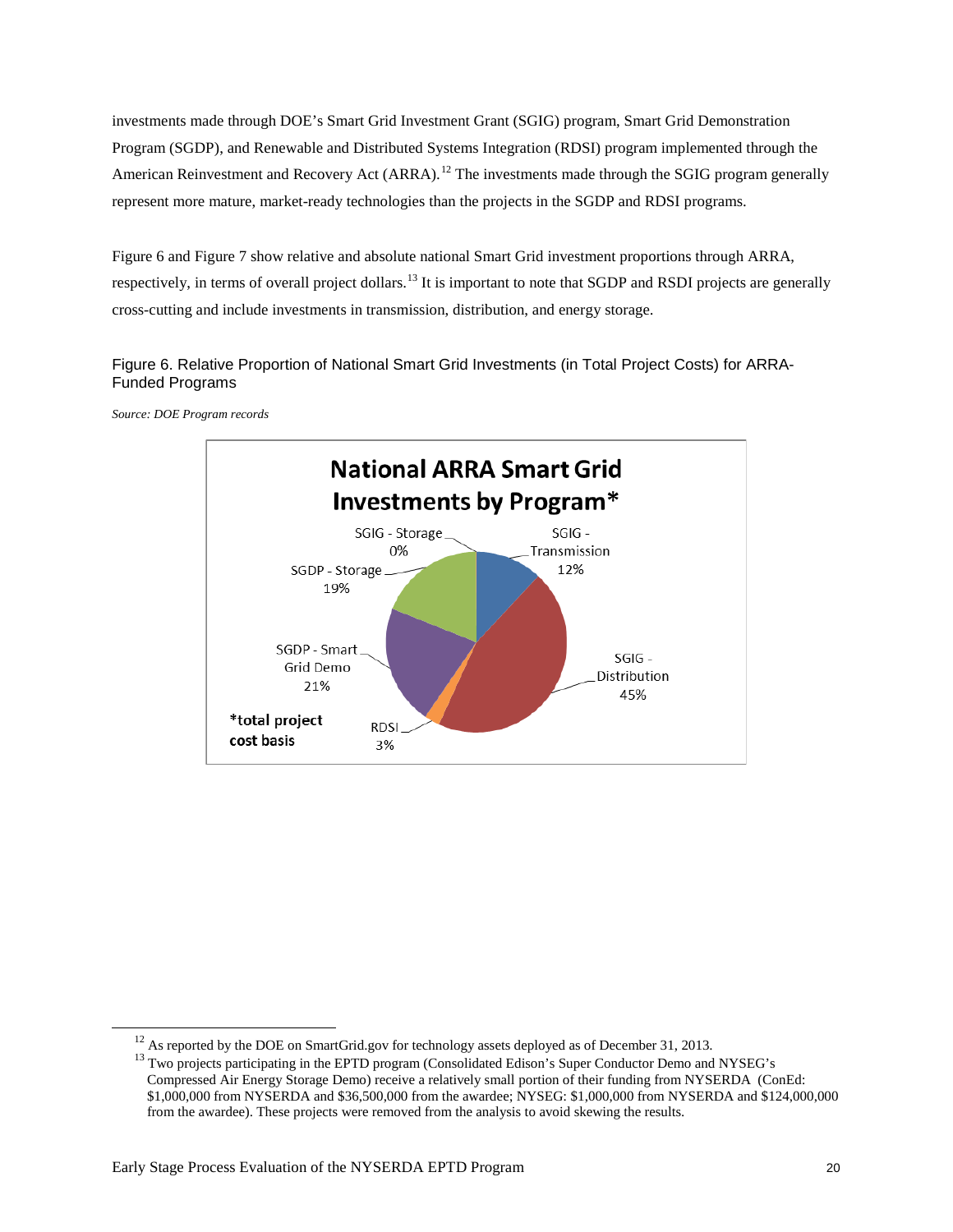<span id="page-26-0"></span>Figure 7. Absolute Proportion of Smart Grid Investments (in Total Project Costs) for ARRA-Funded Programs

*Source: DOE Program records*



[Figure 8](#page-26-1) and [Figure 9](#page-27-0) provide additional detail regarding the breakdown of T&D system assets deployed under the SGIG funding. It is important to note that the values i[n Figure 8](#page-26-1) an[d Figure 9](#page-27-0) do not necessarily reflect the full rollout of technologies planned through the SGIG program for assets deployed as of December 31, 2013.

### <span id="page-26-1"></span>Figure 8. SGIG Program Electric Distribution Asset Expenditures

*Source: DOE Program records*

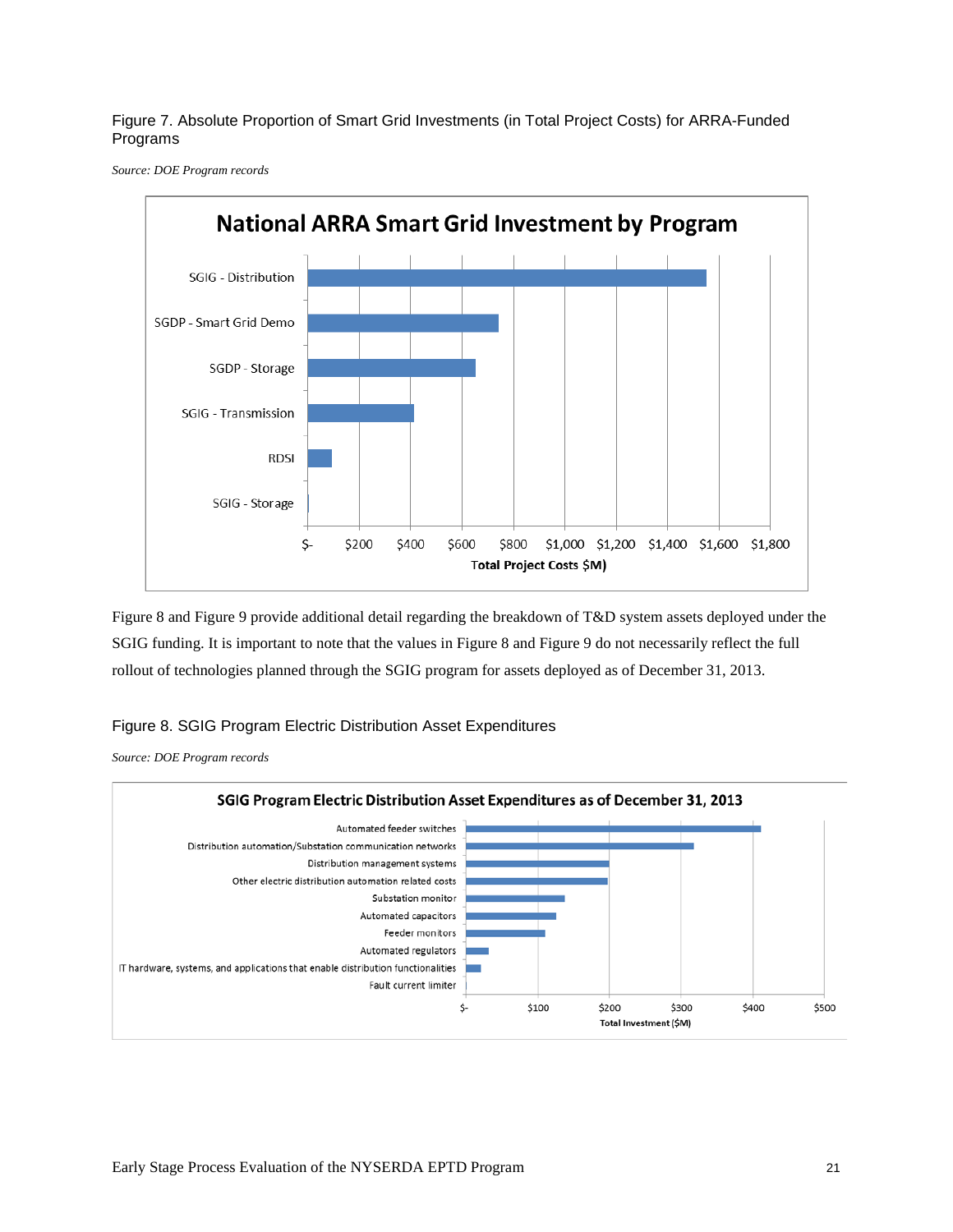<span id="page-27-0"></span>Figure 9. SGIG Program Electric Transmission Asset Expenditures

*Source: DOE Program records*



## **4.3 Findings from the Benchmarking Assessment**

EPTD program investments in the transmission, distribution, and storage categories are relatively similar to those made through the DOE programs, with the most significant investment occurring in distribution technologies and approximately one-quarter of funding going towards energy storage technologies. It is important to note that the national SGDP and RDSI programs are cross-cutting, and therefore the allocation of these programs' funds to these categories is unknown.

Nationally, investment in electric distribution system reliability and efficiency improvements has grown more significantly recently than most other grid-based measures, and this level of growth is expected to continue. For instance, Navigant Research estimated almost \$0.9 billion in revenue from low-voltage distribution automation (DA) and more than \$1.6 billion in revenue from medium-voltage DA in 2012, with revenue growth expected to continue at more than a 6% over the next nine years.<sup>[14](#page-27-1)</sup> The emphasis on distribution-related investments on a national basis mirrors the emphasis in the EPTD program, as shown in the previous figures. Some of the key technologies and applications driving these grid-based distribution investments nationally include the following:

• **Automated Feeder Switches.** Automated switches are being widely deployed on the distribution grid to support applications like Fault Location, Isolation, and Service Restoration (FLISR) for improved grid reliability. More investment has been made in automated feeder switches than in any other T&D technology in the SGIG program, with more than \$400 million invested nationally. This investment represents almost 8,000 switches installed by 49 entities.

<span id="page-27-1"></span> $\ddot{\phantom{a}}$ 

<sup>&</sup>lt;sup>14</sup> Navigant Research, Navigant Inc. Smart Grid Technologies Published Q1 2012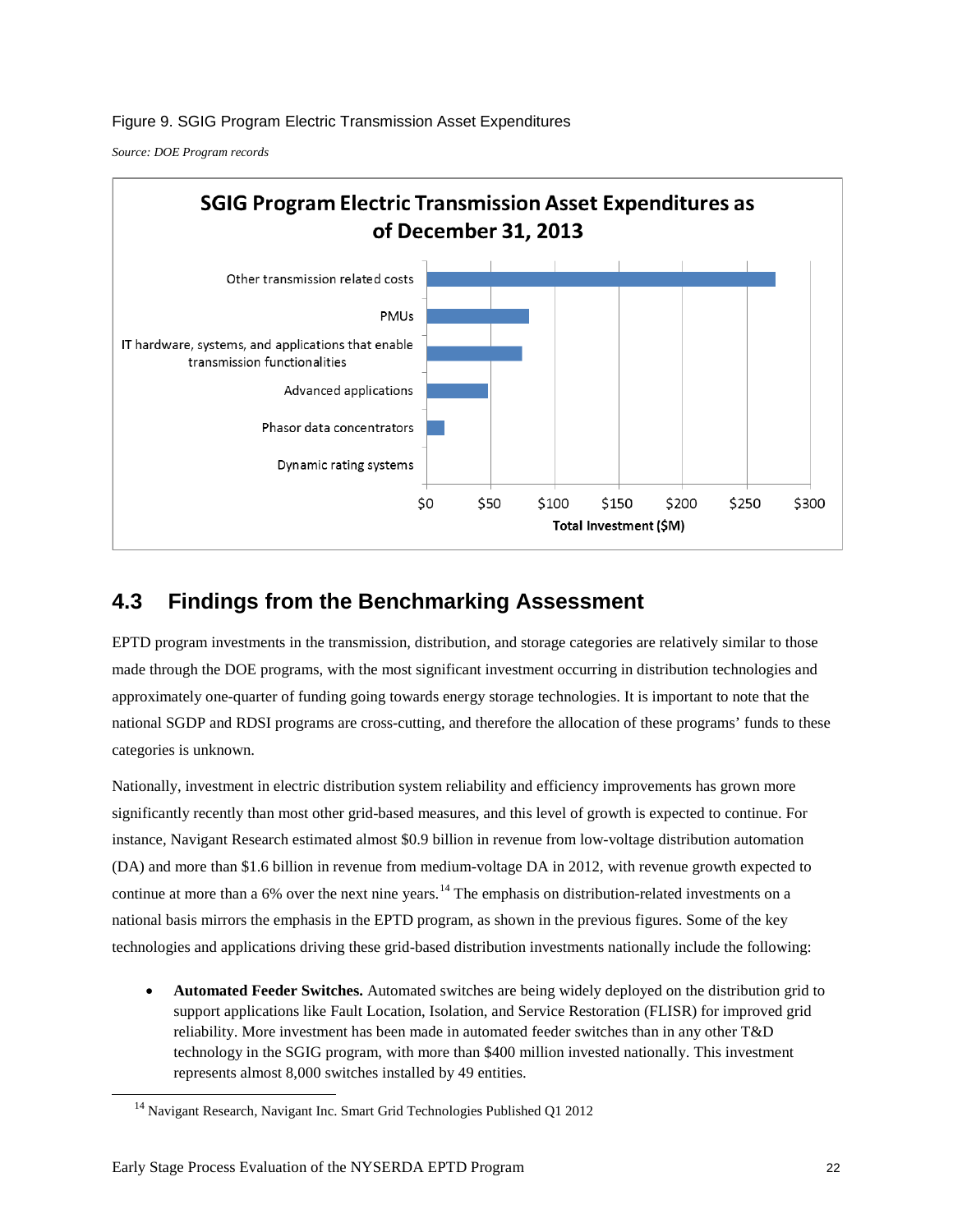- **Automated Capacitors.** Automated capacitors can be used for Volt-VAR optimization (VVO) to improve the efficiency of the distribution network. Almost 12,000 automated capacitors were installed by 45 different reporting entities as part of the SGIG program from 2010 to 2013.
- **Distribution Automation/Substation Communication Networks.** Although communication technologies are not an explicit focus of the EPTD program, communication networks are often a sizeable component of Smart Grid integration costs, encompassing more than \$300 million in investment through the SGIG program from 2010 to 2013.
- **PMUs.** As reported by DOE, more than 1,000 PMUs have been deployed as part of the SGIG program since 2010. Navigant Research predicts a 2% compound annual growth rate (CAGR) in PMU-related revenue that will continue over the next nine years.<sup>[15](#page-28-0)</sup> The longer-term challenge with PMUs is to begin integrating PMUs into the planning and operating procedures of transmission operators. By 2015, DOE has set a goal that 50% of transmission operators will have, to some degree, planning or operating procedures in place that incorporate measurements from PMUs.<sup>[16](#page-28-1)</sup>

The benchmarking analysis also indicated that EPTD program funding seems to be in line with developments in energy storage. It is important to note, however, that energy storage remains a less mature technology category and will require more investment in continued R&D and demonstration efforts than broad-scale deployment in the nearto intermediate-term.

<span id="page-28-1"></span><span id="page-28-0"></span> $\overline{a}$ 

<sup>&</sup>lt;sup>15</sup> Navigant Research, Navigant Inc. Smart Grid Technologies Published Q1 2012<br><sup>16</sup> U.S. Department of Energy, *Synchrophasor Technologies and their Deployment in the Recovery Act Smart Grid Programs*, August 2013.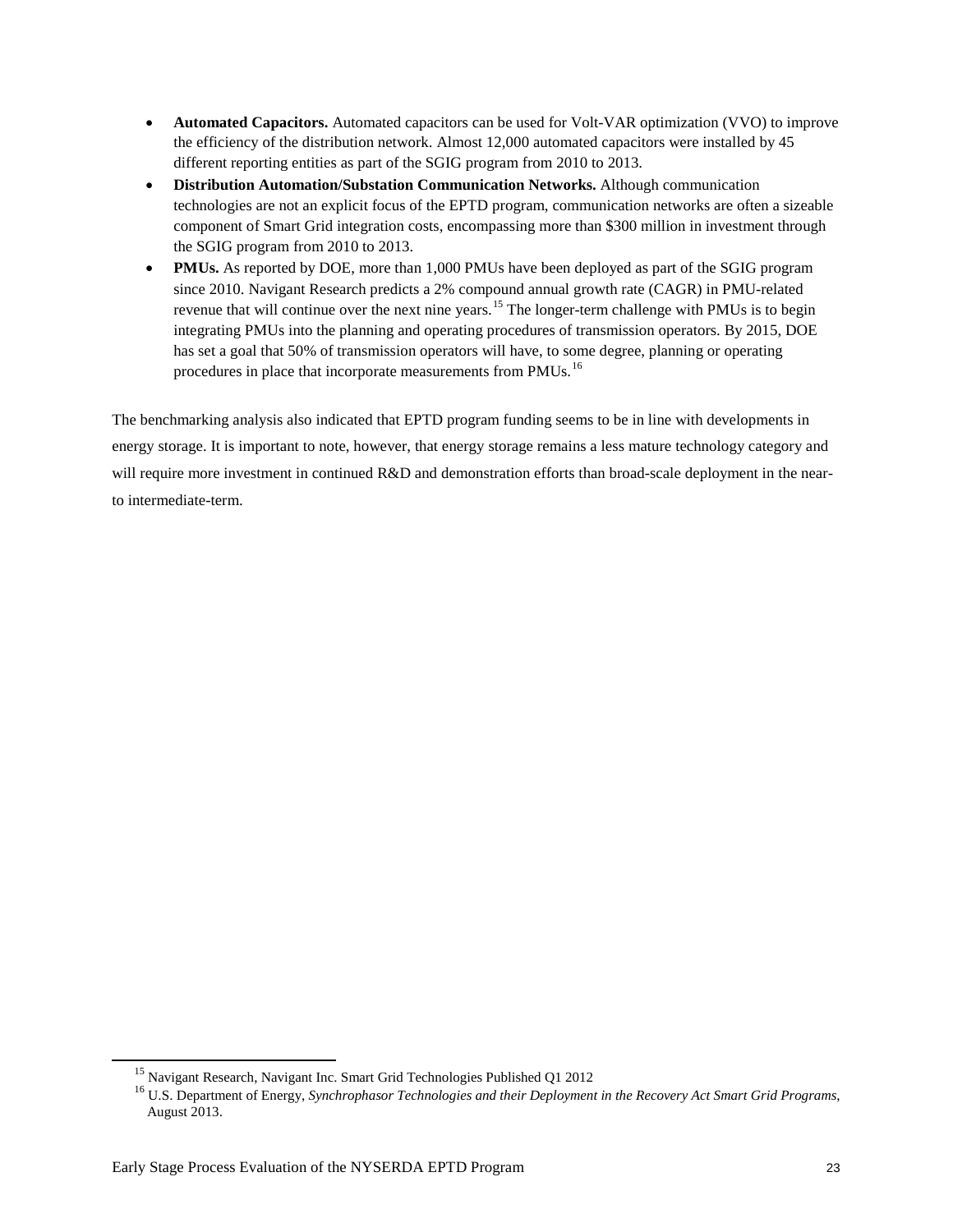# 5 Smart Grid Ecosystem Infographic

Navigant used the observations made during the benchmarking assessment to create an infographic that depicts the spectrum of Smart Grid T&D technologies within the larger electric grid topography [\(Figure 10\)](#page-30-0). The infographic depicts the categorical investment allocation – by both EPTD and DOE – by technology class to help EPTD staff compare their investment decisions to those made on a national scale, while providing a graphical context for the investment decisions. The infographic is color-coded by transmission (blue), distribution (red), and storage (green), with the remaining system components of generation and end-use color-coded in gray to focus attention on the EPTD program's technology focus.

The areas of the dotted circles represent EPTD's relative investments in transmission, distribution, and energy storage (based on total project costs). The bar graph in the bottom left compares the relative spending of ARRAfunded programs and EPTD's investments in these three sectors. As noted in the benchmarking assessment section, EPTD program investments in the transmission, distribution, and storage categories are relatively similar to those made through the DOE programs, with the most significant investment occurring in distribution technologies and approximately one-quarter of funding going towards energy storage technologies. Additional findings from Navigant's benchmarking efforts are highlighted in the call-outs throughout the infographic.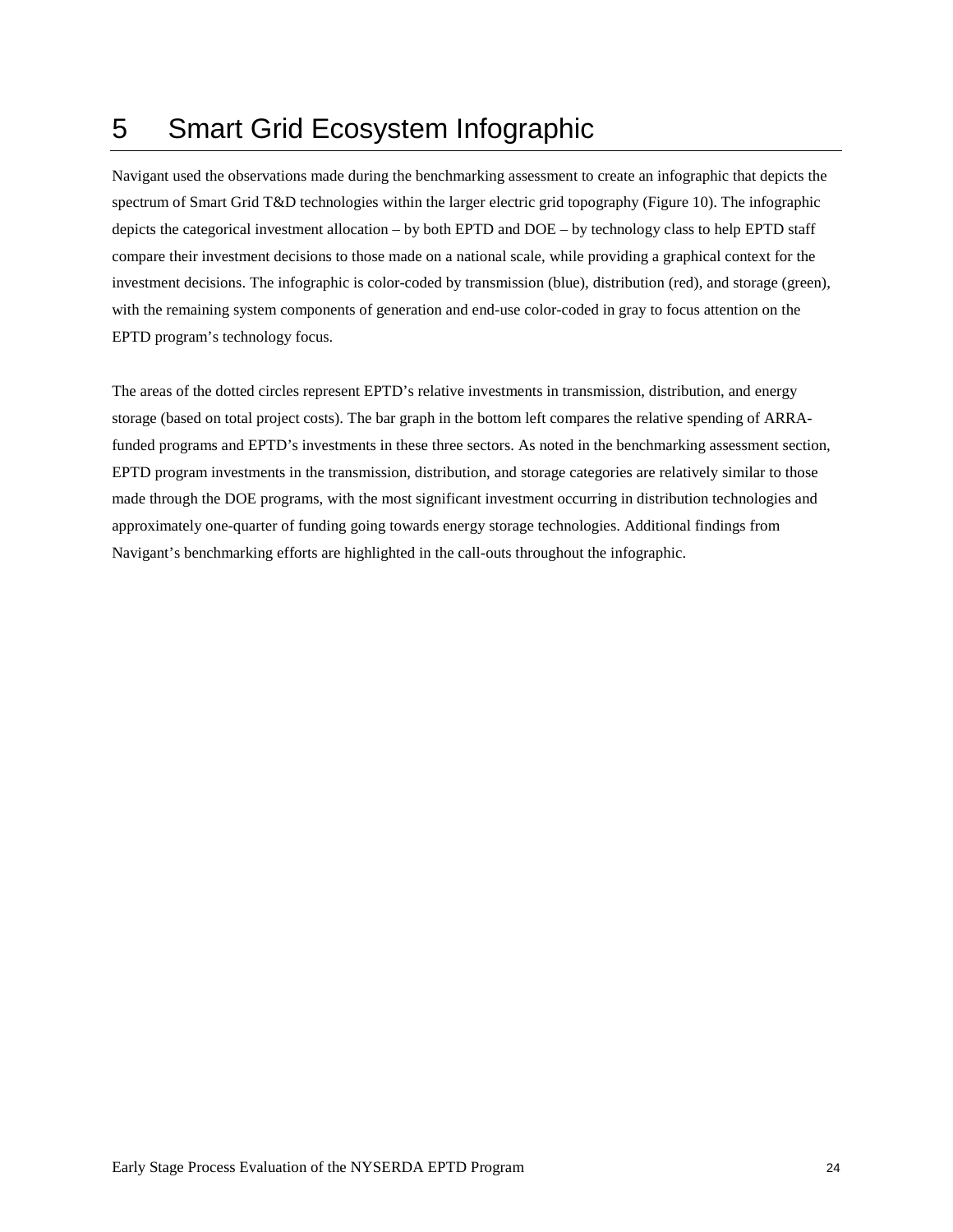### <span id="page-30-0"></span>Figure 10. Smart Grid Ecosystem Infographic

*Source: Navigant analysis*

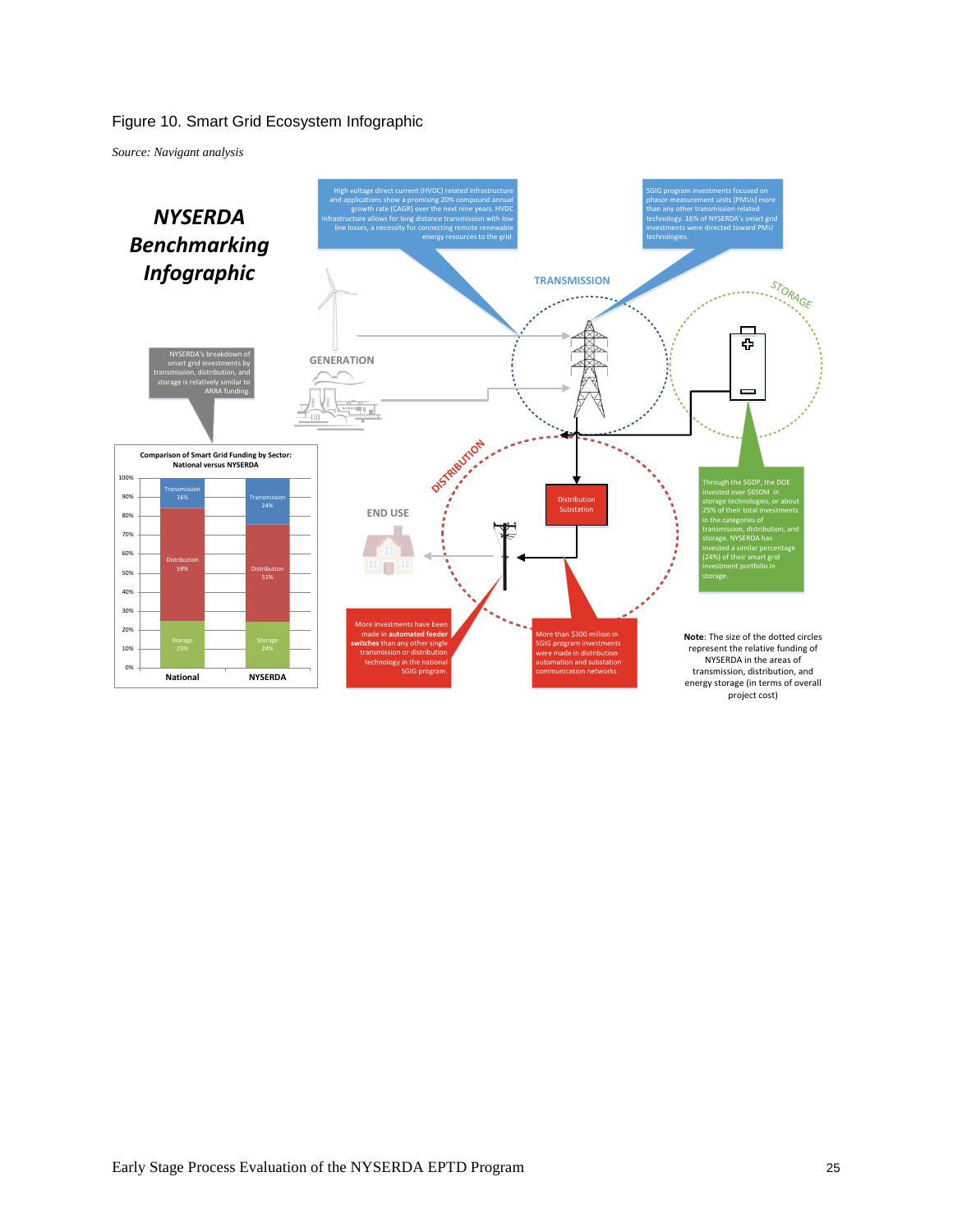# 6 Findings and Recommendations

Navigant performed an early stage process evaluation of the Electric Power Transmission & Distribution (EPTD) program within NYSERDA's Smart Grid initiative. The evaluation included the following tasks:

**Program and Stakeholder Review**: Navigant conducted a review of program materials and in-depth interviews with program staff and external stakeholders to document the program design and objectives, explore the alignment of expectations across program staff and stakeholders, evaluate internal and external communication and collaboration pathways, and identify potential areas for program improvement.

**Benchmarking**: Navigant reviewed EPTD projects to identify technology areas that are well-supported by the program and to identify any program funding gaps. Navigant then benchmarked the EPTD program against American Recovery and Reinvestment Act (ARRA) investments in Smart Grid transmission and distribution (T&D) programs across North America.

**Infographic**: Navigant used the observations made during the benchmarking assessment to create an infographic that depicts the categorical investment allocation – by both EPTD and ARRA-funded Smart Grid programs – by technology class to help EPTD staff compare their investment decisions to those made on a national scale, while providing a graphical context for the investment decisions.

Key findings and recommendations identified by the Navigant team are presented in this section.

## **6.1 Findings**

Navigant identified the following findings as a result of the Program and Stakeholder Review and Benchmarking efforts.

**Stakeholders Desire Increased Communication Regarding Program Activity:** Internal and external stakeholders noted that the EPTD program could improve its communications with stakeholders. Interviewees stated that increased communication of Program Opportunity Notice (PON) awards, as well as participating project progress updates and results, would add value to program efforts and promote stakeholder awareness of and involvement in program activities.

**Stakeholders Agree That EPTD's Portfolio Investment Strategy Is Prudent:** Given the scope of the T&D technology spectrum, stakeholders considered the EPTD program's strategy of making small investments across multiple technologies the most appropriate way to achieve program objectives. In addition, stakeholders reported that program investments, currently distributed among research studies, engineering studies, and demonstration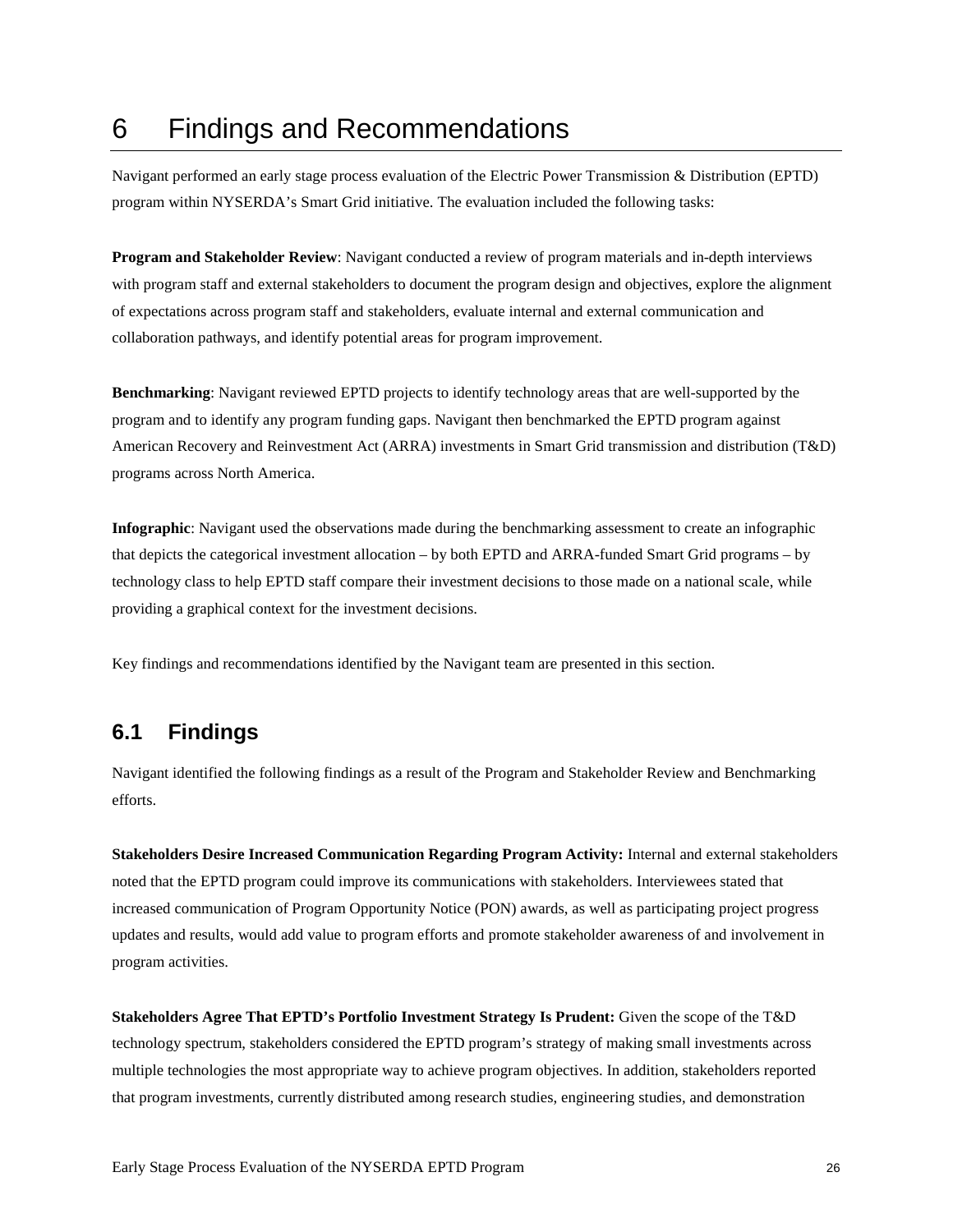projects, are appropriately aligned with the investment needs of each of these project types. Demonstration projects, for example, receive a higher proportion of investment dollars than engineering or research studies. This strategy, which is aligned with the expectations and needs of many external stakeholders, reflects a rational distribution of research and development (R&D) dollars, as demonstration projects tend to require greater investments in hardware and implementation. Stakeholders noted, however, that there appears to be a need to identify transitional funding for projects or technologies that have successfully completed the demonstration phase and are ready for scaling.

**EPTD Investments Are Aligned With Broader Market Trends:** Navigant's assessment of the EPTD program's technology investments shows strong alignment with national trends in Smart Grid technology investments within the T&D domain. This alignment confirms that the EPTD program is effectively focusing its resources to fill technology gaps identified by program staff and the stakeholder community. This alignment may help spur broader economic development from program investments (such as broader use of existing technologies, commercialization of new technologies, and development of new business models in the T&D domain) as private investors respond to program accomplishments.

## **6.2 Recommendations**

Navigant identified the following recommendations for EPTD program staff based on the tasks completed in this evaluation.

**Recommendation 1: Work collaboratively to develop a formal definition of Smart Grid –** EPTD staff and external stakeholders would like a more formal definition of the term Smart Grid in New York State. All stakeholders agreed that a consistent definition would help the EPTD program and Smart Grid initiatives promoted by other organizations throughout the state be more strategic in terms of funding specific types of projects, technologies, and strategies. Stakeholders felt that a collaborative process involving EPTD staff, energy regulators, and other relevant stakeholder groups was needed to better articulate a Smart Grid policy framework for the state. Stakeholders viewed this as an essential task and agreed that the impact of EPTD projects would likely be increased if the EPTD program had a clearly articulated vision for how individual projects fit into a comprehensive Smart Grid policy framework.

**Recommendation 2: Enhance external communications and project information-sharing –** EPTD program staff currently make a number of efforts to communicate the program to interested external stakeholders. These efforts include presenting project information on the NYSERDA website and meeting annually with program stakeholders to discuss EPTD projects and the program's direction. External stakeholders felt that the EPTD information dissemination process could be improved, however. Based on this feedback, as well as an examination of best practices, Navigant recommends enhancing the information dissemination processes used by the EPTD program to improve stakeholder awareness of program activities and the details of specific projects within the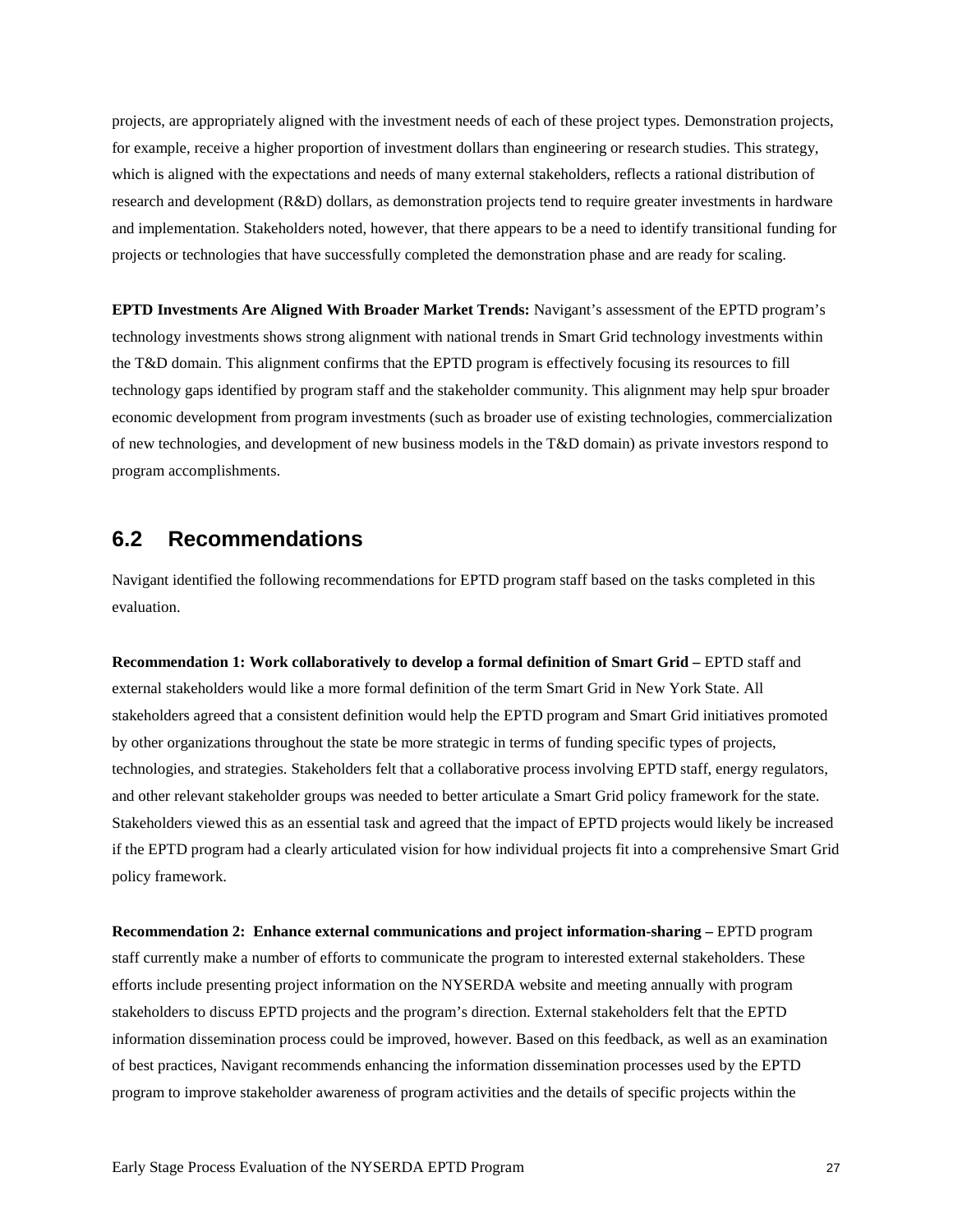program. Examples include providing case summaries of participating projects and corresponding lessons learned, improving access to project information including technology advancements and performance characteristics, and scheduling events (such as webinars and stakeholder meetings) to share project information. These efforts will foster stakeholder awareness of and enthusiasm for EPTD activities and projects and will strengthen existing relationships and feedback loops between stakeholders, project representatives, and the program.

#### **Recommendation 3: Consider developing metrics for measuring the economic impacts of EPTD investments –**

As noted in the EPTD program logic model, objectives of the program include increasing private investment and promoting the adoption of new business models in the T&D domain.<sup>[17](#page-33-0)</sup> Navigant recommends that EPTD staff consider expanding their existing project review process by capturing three types of economic metrics at the conclusion of each project to serve as tracking mechanisms for the projects. The metrics include benefits resulting – either directly or indirectly – from NYSERDA's investment in a particular project. Suggested metrics categories include: **system benefits** (such as improved statewide T&D system condition monitoring), **state economic benefits** (such as private investment generated by program activity), and **business growth** (such as new technologies commercialized by companies that received EPTD funding). EPTD staff should track these metrics beyond the lifecycle of the Program Opportunity Notice (PON) awards to assess EPTD investments over a broader time horizon.

<span id="page-33-0"></span>-

<sup>17</sup> Navigant and Research Into Action, *Electric Power Transmission and Distribution (EPTD) Smart Grid Program, Final Program Theory and Logic Model Report*, December, 2013.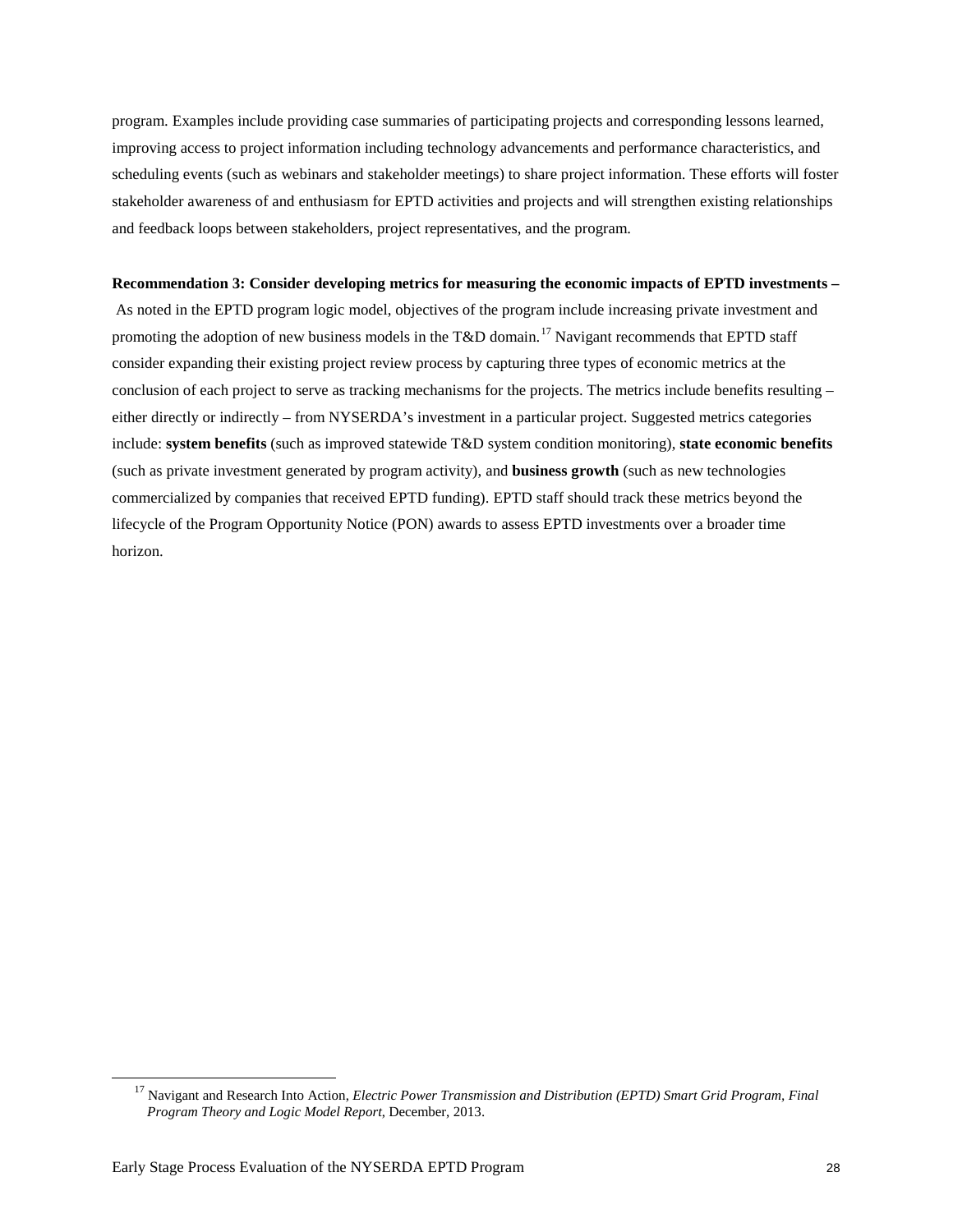# Appendix A: American Recovery and Reinvestment Act Distribution, Transmission, and Energy Storage Smart Grid Investments

The following tables identify the national Smart Grid projects presented in Section 4. These projects were funded, in part, by the federal government through the American Recovery and Reinvestment Act (ARRA)<sup>[18](#page-34-0)</sup> and by the grant recipient.

#### Table 6. ARRA Smart Grid Projects

*Source: Navigant analysis; data from www.SmartGrid.gov*

| Project<br>∸                                                                                     | <b>State</b>      | Award<br>Amount | <b>Total Project</b><br>Value |
|--------------------------------------------------------------------------------------------------|-------------------|-----------------|-------------------------------|
| Amber Kinetics, Inc. (Flywheel Energy Storage<br>Demonstration)                                  | California        | \$3,694,660     | \$7,457,591                   |
| American Transmission Company (Enhanced SCADA and<br><b>PMU Communications Backbone Project)</b> | Wisconsin         | \$11,444,180    | \$22,888,360                  |
| <b>American Transmission Company (Phasor Measurement</b><br>Unit Project)                        | Wisconsin         | \$1,330,825     | \$2,661,650                   |
| Aquion Energy (Sodium-Ion Battery for Grid-level<br>Applications)                                | Pennsylvania      | \$5,179,000     | \$10,359,827                  |
| <b>Atlantic City Electric Company (SGIG Distribution</b><br><b>Automation Project)</b>           | <b>New Jersey</b> | \$18,700,000    | \$37,804,712                  |
| <b>Avista Utilities (Spokane Smart Circuit)</b>                                                  | Washington        | \$20,000,000    | \$40,048,996                  |
| <b>Baltimore Gas and Electric Company (Smart Grid</b><br>Initiative)                             | Maryland          | \$200,000,000   | \$451,814,234                 |
| Beacon Power (20 MW Flywheel Frequency Regulation<br>Plant)                                      | Massachusetts     | \$24,063,978    | \$52,415,000                  |
| <b>Burbank Water and Power (Smart Grid Program)</b>                                              |                   | \$20,000,000    | \$62,650,755                  |
| CenterPoint Energy Houston Electric, LLC (Smart Grid<br>Project)                                 | Texas             | \$200,000,000   | \$639,187,435                 |

<span id="page-34-0"></span> $\ddot{\phantom{a}}$ 

<sup>18</sup> http://www.smartgrid.gov/recovery\_act/deployment\_status/program\_investments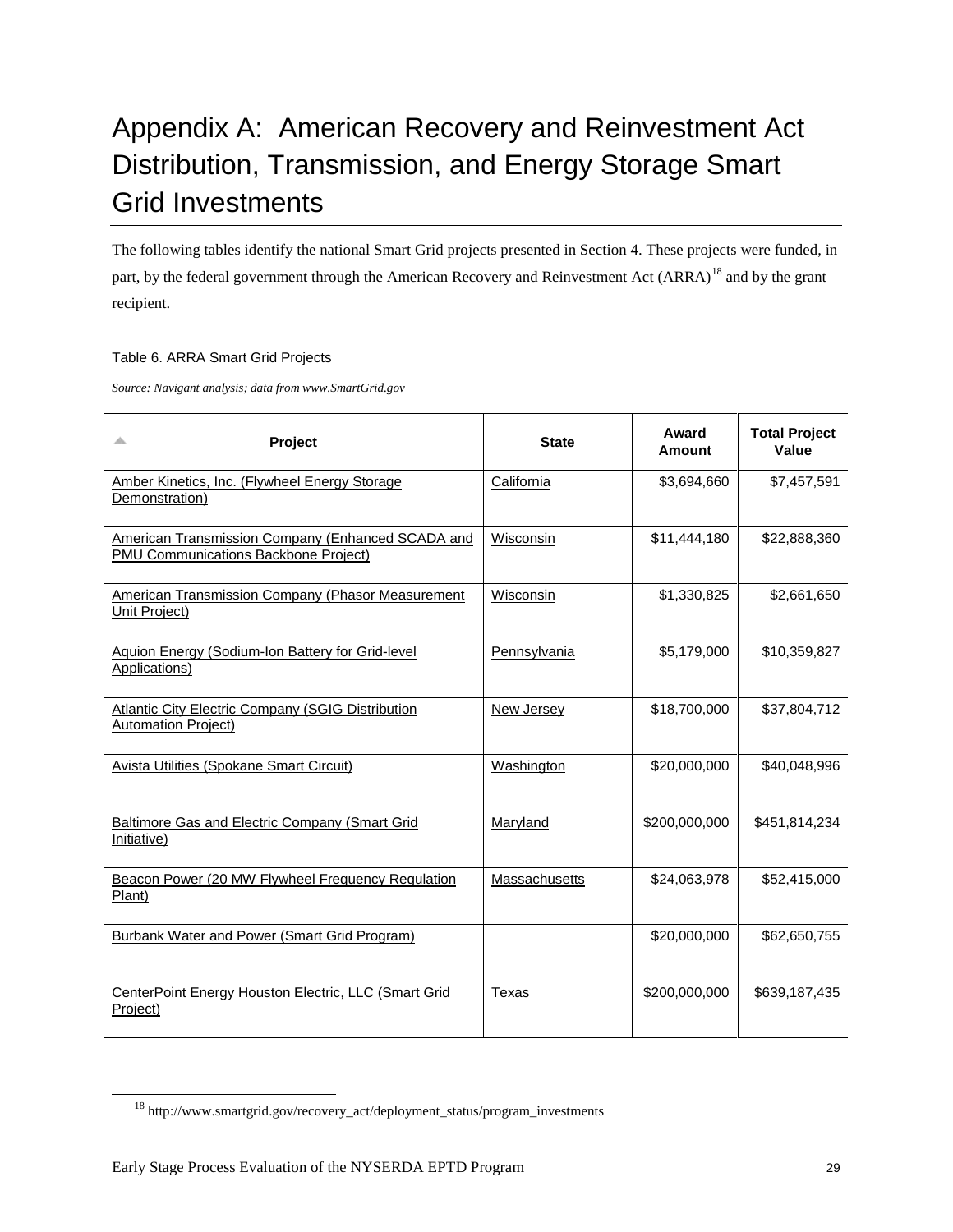| Project<br>▵                                                                                       | <b>State</b>            | Award<br>Amount | <b>Total Project</b><br>Value |
|----------------------------------------------------------------------------------------------------|-------------------------|-----------------|-------------------------------|
| <b>Central Lincoln People's Utility District (Smart Grid Team</b><br>2020 Program)                 | Oregon                  | \$9,936,950     | \$19,873,900                  |
| City of Anaheim (Model for Small and Midsize Utility<br>Districts around the United States)        |                         | \$5,896,025     | \$12,167,050                  |
| City of Auburn, IN (SmartGRID Project)                                                             | Indiana                 | \$2,075,080     | \$4,150,160                   |
| <b>City of Fort Collins Utilities (Front Range Smart Grid</b><br>Cities)                           | Colorado                | \$18,101,263    | \$36,202,526                  |
| City of Glendale (AMI Smart Grid Initiative)                                                       | California              | \$20,000,000    | \$51,302,425                  |
| City of Leesburg, FL (Leesburg Smart Grid Investment<br><b>Grant Project)</b>                      | Florida                 | \$9,748,812     | \$19,497,625                  |
| City of Naperville, IL (City of Naperville Smart Grid<br>Initiative)                               | <b>Illinois</b>         | \$10,994,110    | \$21,988,220                  |
| City of Painesville, Ohio (Vanadium Redox Battery<br>Demonstration Program)                        | Ohio                    | \$4,243,570     | \$9,462,623                   |
| City of Quincy, FL (Smart Grid Project)                                                            | Florida                 | \$2,471,041     | \$4,942,082                   |
| City of Ruston, Louisiana (Advanced Metering<br>Infrastructure and Smart Grid Development Program) | Louisiana               | \$4,331,650     | \$8,663,300                   |
| City of Tallahassee, FL (Full-Scale Implementation of<br>Automated Demand Response)                | Florida                 | \$8,890,554     | \$17,781,108                  |
| City of Wadsworth (Connected Grid Project)                                                         | Ohio                    | \$5,411,769     | \$10,823,539                  |
| Consolidated Edison Company of New York, Inc. (Smart<br><b>Grid Deployment Project)</b>            | New Jersey, New<br>York | \$136,170,899   | \$272,341,798                 |
| Denton County Electric Cooperative, Inc. (CoServ<br><b>Advanced Metering Project)</b>              | <u>Texas</u>            | \$17,205,844    | \$40,966,296                  |
| Detroit Edison (Advanced Implementation of Energy<br><b>Storage Technologies)</b>                  | <u>Michigan</u>         | \$4,995,271     | \$10,877,258                  |
| Detroit Edison Company (SmartCurrents)                                                             | Michigan                | \$83,828,878    | \$167,657,756                 |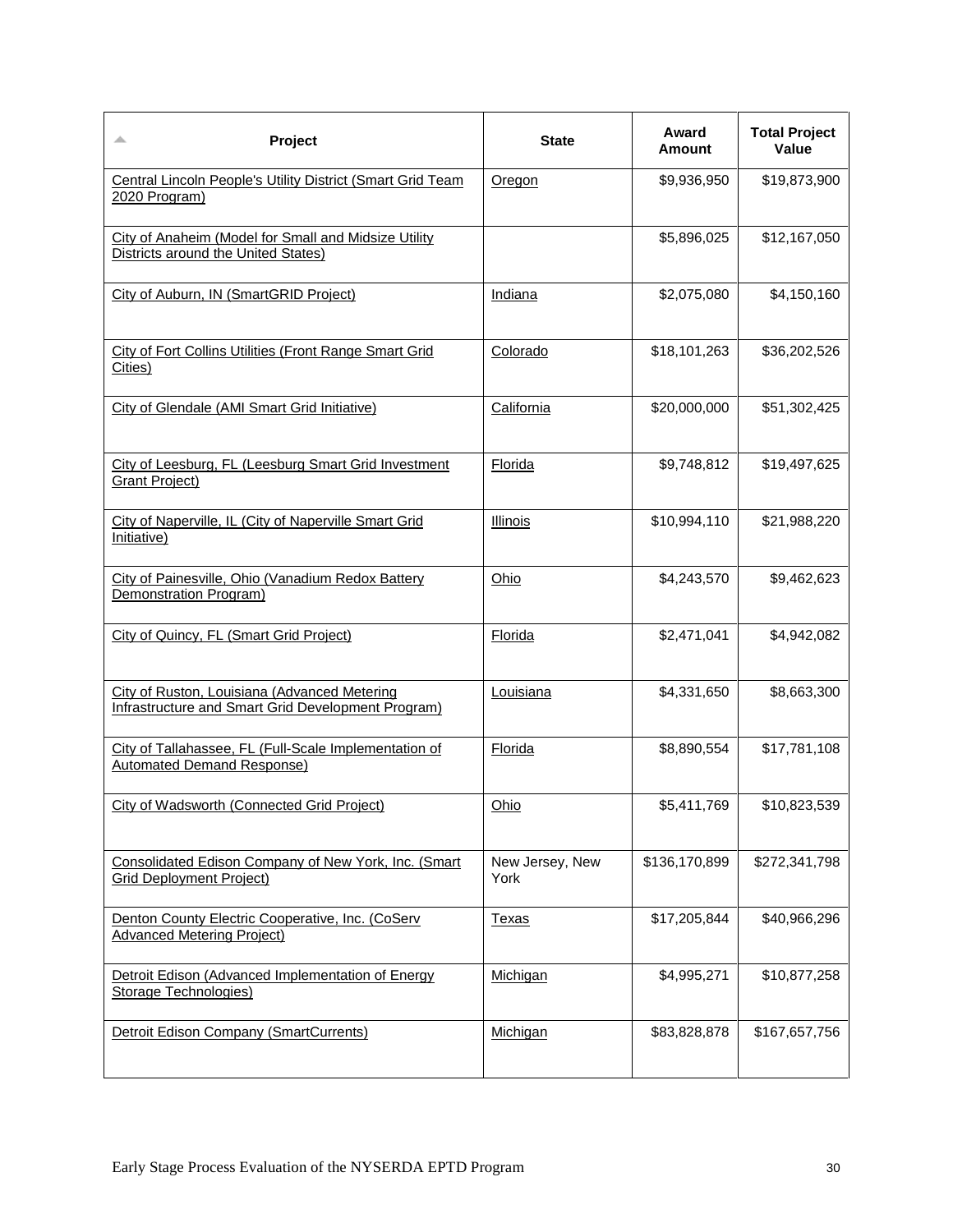| Project<br>▵                                                                                                                | <b>State</b>                                                                     | Award<br>Amount | <b>Total Project</b><br>Value |
|-----------------------------------------------------------------------------------------------------------------------------|----------------------------------------------------------------------------------|-----------------|-------------------------------|
| Duke Energy Business Services (Notrees Wind Storage<br>Demonstration Project)                                               | <b>North Carolina</b>                                                            | \$21,806,226    | \$43,612,464                  |
| Duke Energy Business Services (Smart Grid Deployment)                                                                       | Indiana, North<br>Carolina, Ohio,<br>South Carolina                              | \$200,000,000   | \$555,706,307                 |
| Duke Energy Carolinas, LLC (PMU Deployment in the<br>Carolinas with Communication System Modernization)                     | North Carolina,<br>South Carolina                                                | \$3,927,899     | \$7,855,797                   |
| East Penn Manufacturing Co. (Grid-Scale Energy Storage<br>Demonstration Using UltraBattery Technology)                      | Pennsylvania                                                                     | \$2,543,523     | \$5,087,269                   |
| Eastern Nebraska Public Power District Consortium<br>(Smart Grid Initiative)                                                | <b>Nebraska</b>                                                                  | \$1,874,994     | \$3,749,988                   |
| <b>El Paso Electric Company (Distribution Automation)</b><br>Project)                                                       | New Mexico, Texas                                                                | \$1,014,414     | \$2,196,187                   |
| <b>Entergy Services, Inc. (Deployment and Integration of</b><br><b>Synchro Phasor Technology)</b>                           | Arkansas, Louisiana,<br>Mississippi, Texas                                       | \$4,611,201     | \$9,222,402                   |
| <b>EPB (Smart Grid Project)</b>                                                                                             | Georgia, Tennessee                                                               | \$111,567,606   | \$226,707,562                 |
| Florida Power & Light Company (Energy Smart Florida)                                                                        | Florida                                                                          | \$200,000,000   | \$578,963,314                 |
| <b>Georgia System Operations Corporation (Energy</b><br>Management Infrastructure Project)                                  | Georgia                                                                          | \$6,456,501     | \$12,913,003                  |
| Golden Spread Electric Cooperative, Inc. (Smart Grid<br>Project)                                                            | Texas                                                                            | \$17,263,115    | \$43,157,788                  |
| <b>Guam Power Authority (Smart Grid Project)</b>                                                                            | Guam                                                                             | \$16,603,507    | \$33,207,014                  |
| Hawaiian Electric Company (East Oahu Switching Project)                                                                     | Hawaii                                                                           | \$5,347,598     | \$10,695,196                  |
| Idaho Power Company (IPC Smart Grid Program)                                                                                | Idaho, Oregon                                                                    | \$47,000,000    | \$98,270,405                  |
| Indianapolis Power & Light Company (Smart Energy<br>Project)                                                                | Indiana                                                                          | \$20,000,000    | \$48,900,000                  |
| ISO-New England (Synchrophasor Infrastructure and Data<br>Utilization (SIDU) in the ISO New England Transmission<br>Region) | Connecticut, Maine,<br>Massachusetts, New<br>Hampshire, Rhode<br>Island, Vermont | \$7,993,714     | \$18,087,427                  |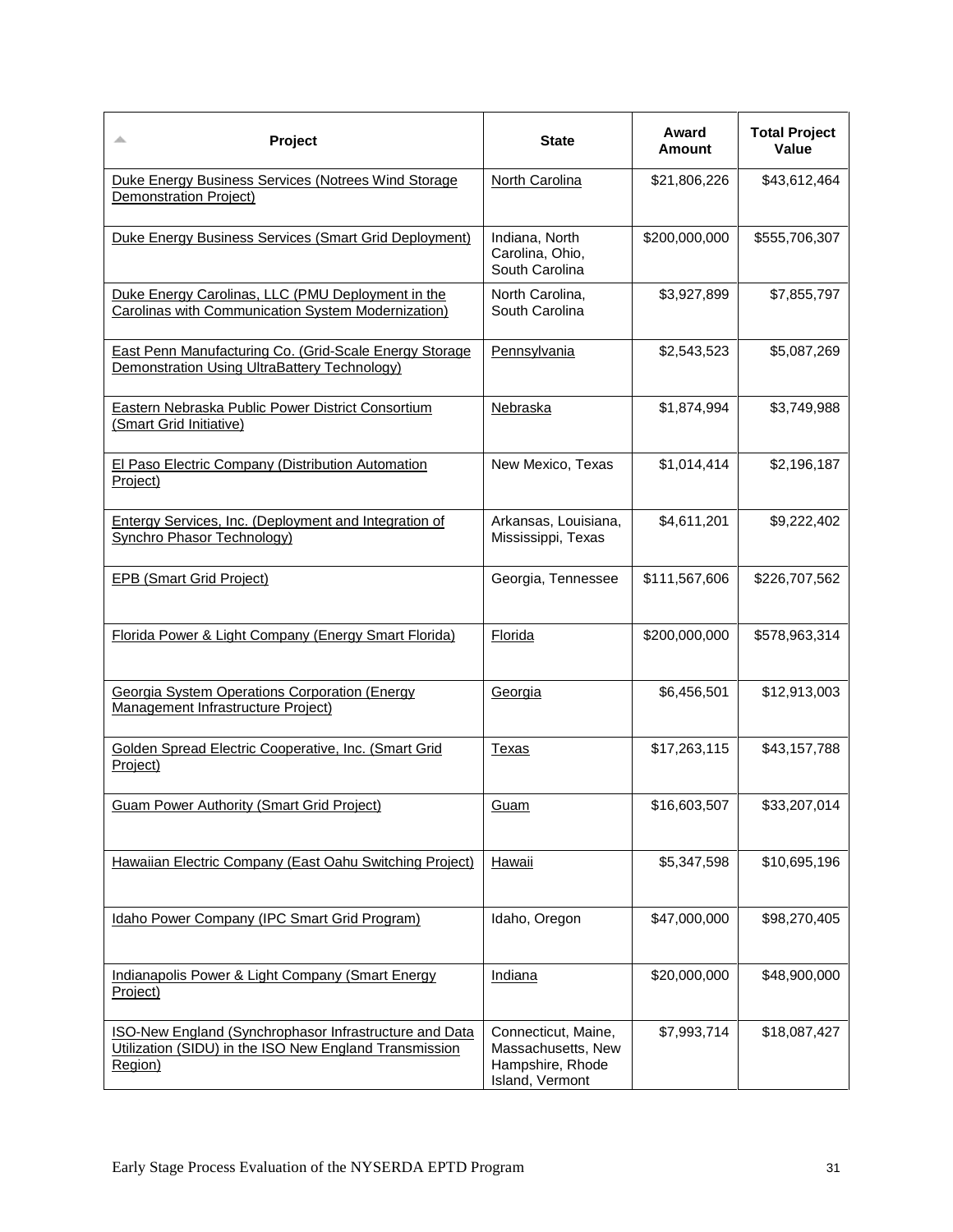| Project<br>▵                                                                                                                    | <b>State</b>                                                                                                                                 | Award<br>Amount | <b>Total Project</b><br>Value |
|---------------------------------------------------------------------------------------------------------------------------------|----------------------------------------------------------------------------------------------------------------------------------------------|-----------------|-------------------------------|
| Knoxville Utilities Board (Knoxville Smart Grid Community<br>Project)                                                           | Tennessee                                                                                                                                    | \$3,585,022     | \$7,170,043                   |
| <b>Ktech Corp (Flow Battery Solution for Smart Grid</b><br>Renewable Energy Applications)                                       | New Mexico                                                                                                                                   | \$4,764,284     | \$9,528,568                   |
| Lafayette Consolidated Government (Lafayette Utilities<br><b>System Smart Grid Project)</b>                                     | Louisiana                                                                                                                                    | \$11,630,000    | \$23,260,000                  |
| Madison Gas and Electric Company (Customer Driven<br>Design of Smart Grid Capabilities)                                         | Wisconsin                                                                                                                                    | \$5,550,941     | \$11,101,881                  |
| Memphis Light, Gas and Water Division (Implementation<br>of Smart Grid Technology in a Network Electric<br>Distribution System) | Tennessee                                                                                                                                    | \$5,063,469     | \$13,112,363                  |
| Midwest Energy (Relay Replacement for Knoll Substation)                                                                         | Kansas                                                                                                                                       | \$712,257       | \$1,424,514                   |
| Midwest Independent Transmission System Operator<br>(Midwest ISO Synchrophasor Deployment Project)                              | Illinois, Indiana,<br>Iowa, Michigan,<br>Minnesota, Missouri,<br>Montana, North<br>Dakota, Ohio,<br>Pennsylvania, South<br>Dakota, Wisconsin | \$17,271,738    | \$34,543,476                  |
| Minnesota Power (Smart Grid Advanced Metering<br><b>Infrastructure Project)</b>                                                 | Minnesota                                                                                                                                    | \$1,544,004     | \$3,088,008                   |
| Modesto Irrigation District (Smart Grid Deployment and<br>Installation Project)                                                 | California                                                                                                                                   | \$1,493,149     | \$2,986,340                   |
| <b>Municipal Electric Authority of Georgia (MEAG Smart Grid</b><br>Distribution Automation Project)                             | Georgia                                                                                                                                      | \$12,267,350    | \$24,534,700                  |
| New York Independent System Operator, Inc. (New York<br><b>Capacitor/Phasor Measurement Project)</b>                            | New York                                                                                                                                     | \$37,828,825    | \$75,710,733                  |
| <b>New York State Electric and Gas (Advanced Compressed</b><br>Air Energy Storage)                                              | <b>New York</b>                                                                                                                              | \$1,394,453     | \$2,942,265                   |
| Northern Virginia Electric Cooperative (Electric Distribution<br><b>System Automation Program)</b>                              | Virginia                                                                                                                                     | \$5,000,000     | \$10,000,000                  |
| <b>NSTAR Electric Company (Grid Self-Healing and</b><br><b>Efficiency Expansion)</b>                                            | <b>Massachusetts</b>                                                                                                                         | \$10,061,883    | \$20,123,766                  |
| NV Energy, Inc. (NV Energize)                                                                                                   | Nevada                                                                                                                                       | \$138,877,906   | \$277,755,812                 |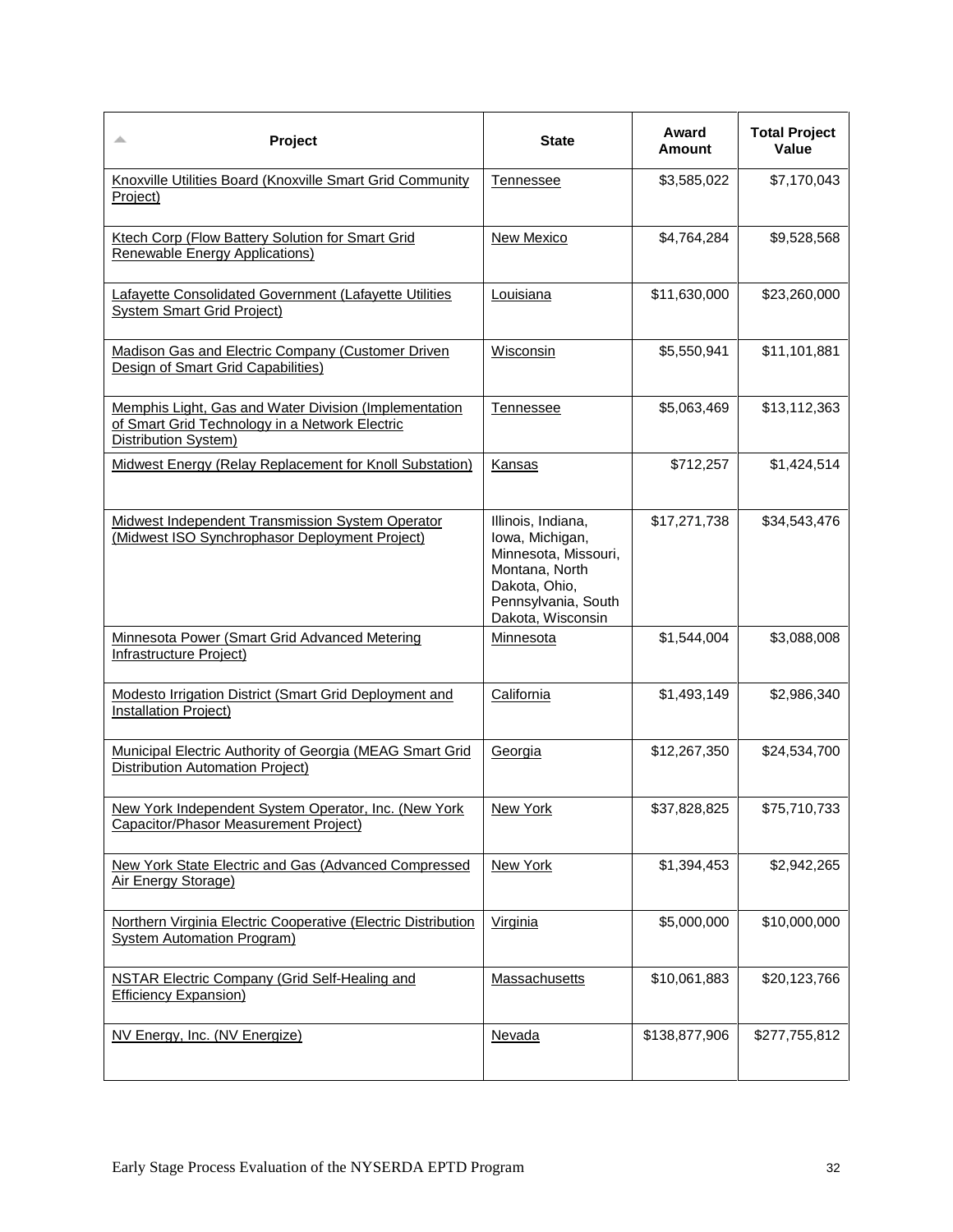| Project<br>∸                                                                                                                        | <b>State</b>                                                                                                                                        | Award<br>Amount | <b>Total Project</b><br>Value |
|-------------------------------------------------------------------------------------------------------------------------------------|-----------------------------------------------------------------------------------------------------------------------------------------------------|-----------------|-------------------------------|
| Oklahoma Gas & Electric (Positive Energy Smart Grid<br>Integration Program)                                                         | Arkansas, Oklahoma                                                                                                                                  | \$130,000,000   | \$357,376,037                 |
| Pacific Gas and Electric Company (Advanced<br>Underground Compressed Air Energy Storage)                                            | California                                                                                                                                          | \$25,000,000    | \$355,938,600                 |
| PECO (Smart Future Greater Philadelphia)                                                                                            | Pennsylvania                                                                                                                                        | \$200,000,000   | \$415,118,677                 |
| Pepco Holdings, Inc.-DC (Smart Grid Project)                                                                                        | District of Columbia                                                                                                                                | \$44,580,549    | \$92,753,369                  |
| PJM Interconnection, LLC (PJM SynchroPhasor<br><b>Technology Deployment Project)</b>                                                | Illinois, Indiana,<br>Kentucky, Maryland,<br>Michigan, New<br>Jersey, North<br>Carolina, Ohio,<br>Pennsylvania, Virgin<br>Islands, West<br>Virginia | \$13,698,091    | \$228,203,511                 |
| Potomac Electric Power Company (Maryland) (Smart Grid<br>Project)                                                                   | District of Columbia                                                                                                                                | \$104,780,549   | \$213,354,494                 |
| Powder River Energy Corporation (Powder River<br><b>Innovation in Energy Delivery Project)</b>                                      | Montana, Wyoming                                                                                                                                    | \$2,554,807     | \$5,109,614                   |
| <b>PPL Electric Utilities Corporation (PPL Smart Grid Project)</b>                                                                  | Pennsylvania                                                                                                                                        | \$19,054,800    | \$38,109,316                  |
| Premium Power (Distributed Energy Storage System)                                                                                   | Massachusetts                                                                                                                                       | \$6,062,552     | \$12,514,660                  |
| Primus Power Corporation (Wind Firming EnergyFarm)                                                                                  | California                                                                                                                                          | \$14,000,000    | \$46,700,000                  |
| Progress Energy Service Company (Optimized Energy<br>Value Chain)                                                                   | Florida, North<br>Carolina, South<br>Carolina                                                                                                       | \$200,000,000   | \$520,000,000                 |
| Public Service Company of New Mexico (PV Plus Battery<br>for Simultaneous Voltage Smoothing and Peak Shifting)                      | <b>New Mexico</b>                                                                                                                                   | \$2,305,931     | \$6,113,433                   |
| Public Utility District No. 1 of Snohomish County (Smart<br>Grid Infrastructure Modernization of Electrical Distribution<br>System) | Washington                                                                                                                                          | \$15,825,817    | \$31,651,634                  |
| Rappahannock Electric Cooperative (Smart Grid Initiative)                                                                           | Virginia                                                                                                                                            | \$15,694,097    | \$31,388,194                  |
| Sacramento Municipal Utility District (SmartSacramento)                                                                             | California                                                                                                                                          | \$127,506,261   | \$308,406,477                 |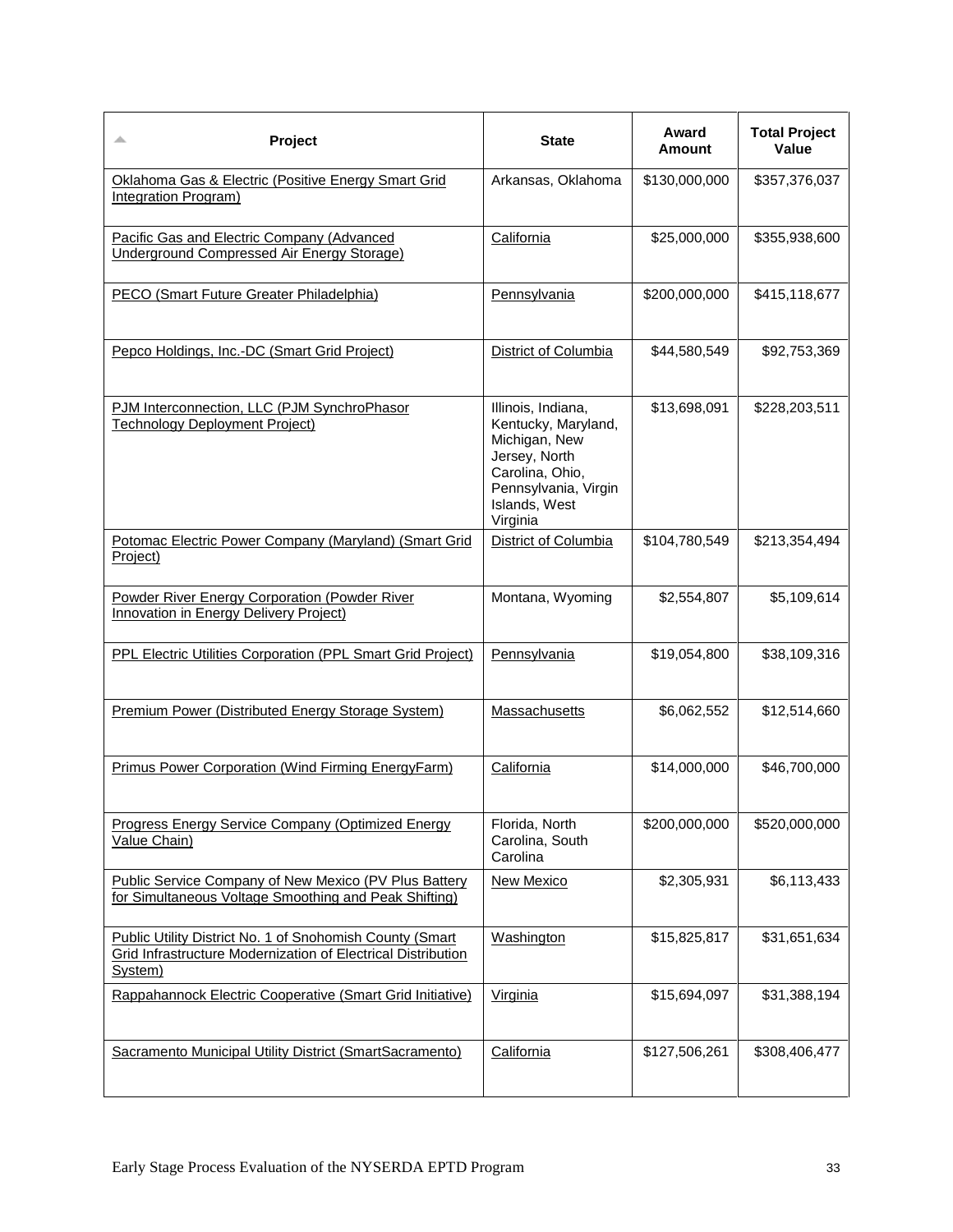| Project                                                                                            | <b>State</b>                                                                                                                 | Award<br>Amount | <b>Total Project</b><br>Value |
|----------------------------------------------------------------------------------------------------|------------------------------------------------------------------------------------------------------------------------------|-----------------|-------------------------------|
| San Diego Gas & Electric Company (SDG&E Grid<br>Communication System)                              | California                                                                                                                   | \$28,115,052    | \$59,427,645                  |
| Seeo Inc (Solid State Batteries for Grid-Scale Energy<br>Storage)                                  | California                                                                                                                   | \$6,196,060     | \$12,392,120                  |
| Southern California Edison Company (Tehachapi Wind<br><b>Energy Storage Project)</b>               | California                                                                                                                   | \$24,978,264    | \$54,856,495                  |
| Southern Company Services, Inc. (Smart Grid Project)                                               | Alabama, Florida,<br>Georgia, Mississippi                                                                                    | \$164,527,160   | \$330,130,420                 |
| SustainX Inc. (Isothermal Compressed Air Energy<br>Storage)                                        | New Hampshire                                                                                                                | \$5,396,023     | \$13,046,588                  |
| <b>Talquin Electric Cooperative (SmartGrid Program)</b>                                            | Florida                                                                                                                      | \$8,100,000     | \$16,200,000                  |
| Town of Danvers, MA (Smart Grid Implementation<br>Program)                                         | Massachusetts                                                                                                                | \$8,476,800     | \$16,953,600                  |
| Vermont Transco, LLC (eEnergy Vermont)                                                             | Vermont                                                                                                                      | \$68,928,650    | \$137,857,302                 |
| <b>Westar Energy (SmartStar Lawrence Project)</b>                                                  | Kansas                                                                                                                       | \$19,041,565    | \$39,290,749                  |
| <b>Western Electricity Coordinating Council (Western</b><br>Interconnection Synchrophasor Program) | Arizona, California,<br>Colorado, Idaho,<br>Montana, Nevada,<br>New Mexico,<br>Oregon, South<br>Dakota, Texas,<br>Washington | \$53,890,000    | \$107,780,000                 |
| Wisconsin Power and Light Company (Smart Grid<br>Distribution Automation)                          | Wisconsin                                                                                                                    | \$3,165,704     | \$6,378,509                   |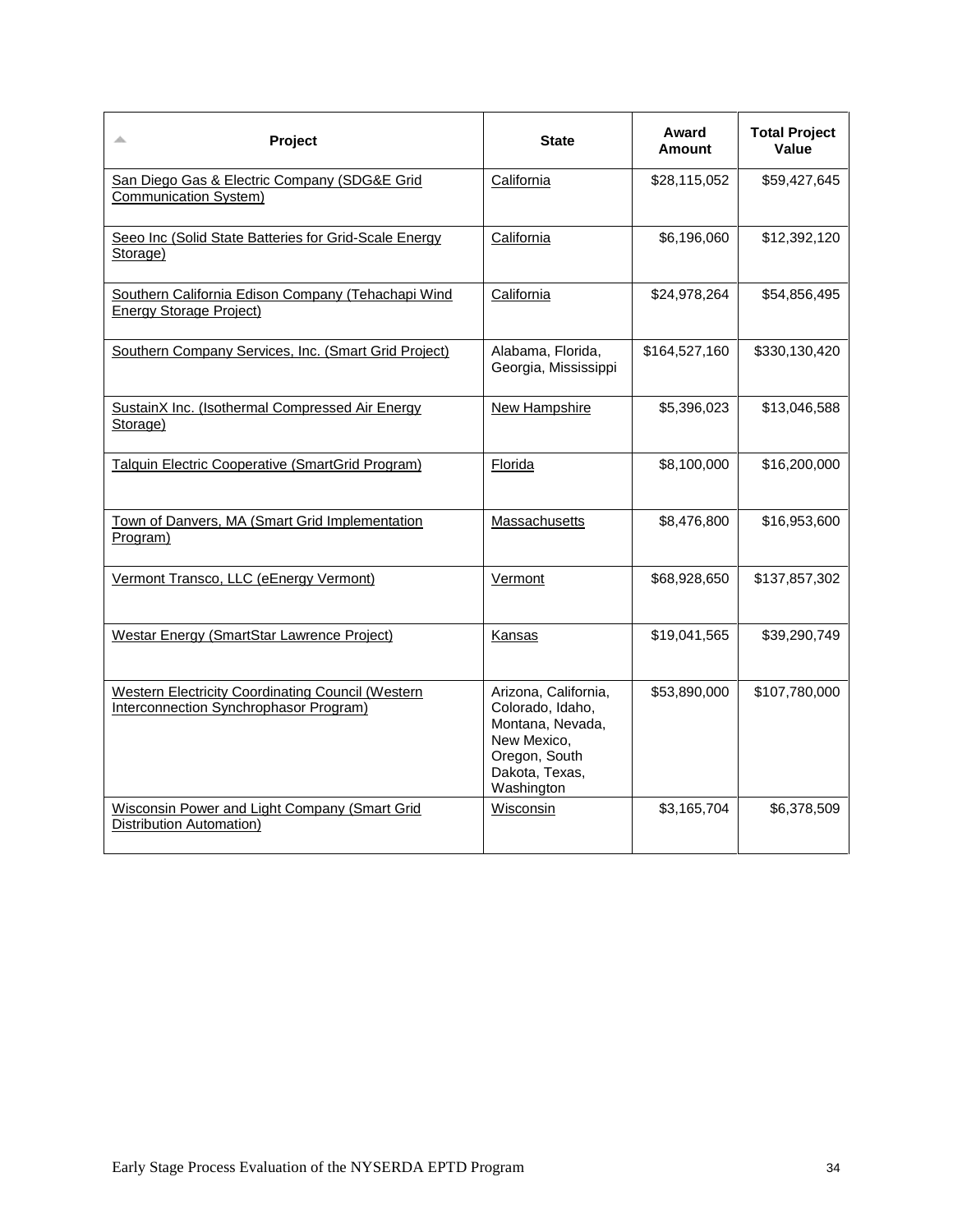## Table 7. NYSERDA Smart Grid Program Projects

| Company/<br><b>Contract</b>                    | Project                                                                                                                                              | <b>Project Type</b>   | <b>NYSERDA</b><br>$($ \$) | <b>Total</b><br>$Cost($ \$) | <b>Project Category</b>                          |
|------------------------------------------------|------------------------------------------------------------------------------------------------------------------------------------------------------|-----------------------|---------------------------|-----------------------------|--------------------------------------------------|
| Premium<br>Power<br>11008                      | Zn-Br Flow Battery<br>Demonstration                                                                                                                  | Demonstration         | 231,688                   | 463,376                     | <b>Energy Storage</b>                            |
| <b>NYPA</b><br>8718                            | Na-S Stationary Battery<br>Demonstration                                                                                                             | Demonstration         | 1,000,000                 | 4,700,000                   | <b>Energy Storage</b>                            |
| <b>NY</b><br>Presbyterian<br>Hospital<br>10466 | <b>Ground Fault Protector</b><br>Demonstration                                                                                                       | Demonstration         | 110,000                   | 220,000                     | <b>Distribution</b><br>Sensing and<br>Automation |
| <b>EPRI</b><br>10470                           | Real-Time Applications of<br><b>Phasor Measurement Units</b>                                                                                         | Demonstration         | 744,120                   | 1,495,302                   | <b>FACTS</b>                                     |
| <b>EPRI</b><br>10471                           | Fast Fault Screening Tool for<br><b>Real-Time Transient Stability</b><br>Assessment                                                                  | Demonstration         | 250,000                   | 500,000                     | <b>FACTS</b>                                     |
| Orange &<br>Rockland<br>10474                  | <b>Smart Grid Pilot Project</b>                                                                                                                      | Demonstration         | 1,000,000                 | 4,422,000                   | <b>Distribution</b><br>Sensing and<br>Automation |
| Consolidated<br>Edison<br>10674                | <b>Super Conductor</b><br>Demonstration                                                                                                              | Demonstration         | 1,000,000                 | 37,500,00<br>0              | <b>HTS</b>                                       |
| Innoventive<br>Power<br>10676                  | Use of Demand Response to<br><b>Support NYS Transmission</b><br>and Distribution Circuits                                                            | Demonstration         | 999,665                   | 2,451,934                   | Other                                            |
| <b>NYSEG</b><br>10467                          | <b>Compressed Air Energy</b><br><b>Storage Study</b>                                                                                                 | Engineering<br>Study  | 200,000                   | 373,923                     | <b>Energy Storage</b>                            |
| Alcoa<br>10468                                 | NYISO Demand Response<br><b>Capability Assessment</b>                                                                                                | Engineering<br>Study  | 165,000                   | 215,000                     | Other                                            |
| Clarkson<br>University<br>10677                | Design Methodology for<br><b>Electric Power Distribution</b><br>Systems                                                                              | Engineering<br>Study  | 190,079                   | 258,209                     | <b>Distribution</b><br>Sensing and<br>Automation |
| General<br>Electric<br>10465                   | Analysis of the Impact of<br>Proposed Greenhouse Gas<br>Policies on the NY Power Grid                                                                | <b>Research Study</b> | 200,000                   | 350,250                     | Other                                            |
| Pace<br>University<br>10472                    | Identification and Development<br>of More Effective Approaches<br>for Engaging Distribution<br>Utilities in the Deployment of<br>DG as T&D Resources | Research Study        | 148,650                   | 203,003                     | Other                                            |
| <b>NETSS</b><br>10476                          | Voltage Dispatch and Pricing<br>Support of Efficient Real<br>Power Dispatch                                                                          | <b>Research Study</b> | 150,000                   | 150,000                     | <b>FACTS</b>                                     |
| <b>JWD</b><br>Consulting<br>10477              | Installing Flexible Alternating<br><b>Current Transmission System</b><br>Devices on the Electric<br><b>Transmission System Grid</b>                  | <b>Research Study</b> | 182,500                   | 351,000                     | <b>FACTS</b>                                     |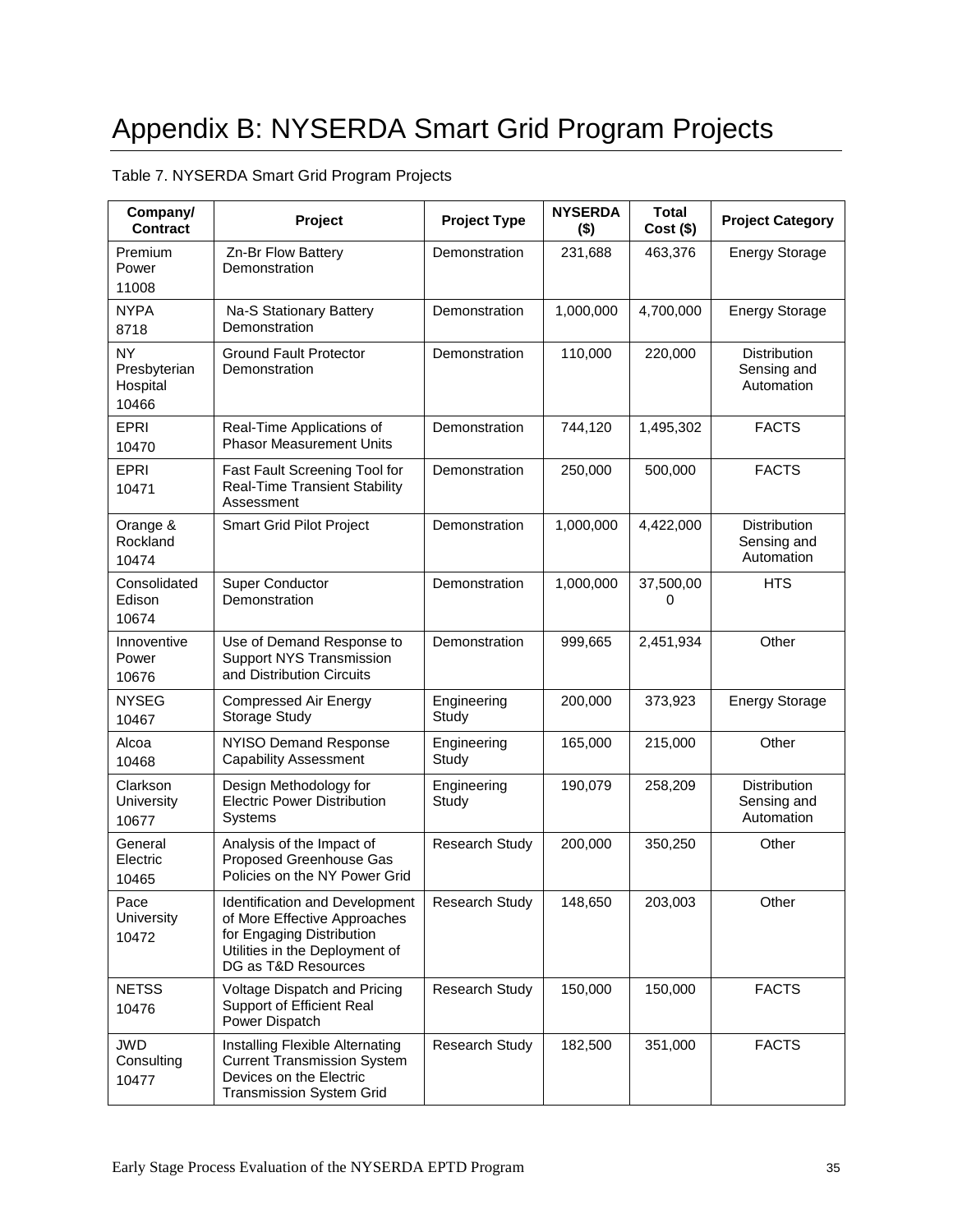| Company/<br><b>Contract</b>                  | Project                                                                                                                                                                              | <b>Project Type</b>    | <b>NYSERDA</b><br>$($ \$) | <b>Total</b><br>$Cost($ \$) | <b>Project Category</b>                          |
|----------------------------------------------|--------------------------------------------------------------------------------------------------------------------------------------------------------------------------------------|------------------------|---------------------------|-----------------------------|--------------------------------------------------|
| Columbia<br><b>University</b><br>10675       | Micro-grids: Benefits of Small<br>Scale Electricity Networks in<br><b>NYS</b>                                                                                                        | <b>Research Study</b>  | 134,958                   | 179,944                     | <b>Distribution</b><br>Sensing and<br>Automation |
| Beacon<br>Power<br>11007                     | Interconnection of a 20 MW<br>Flywheel Regulation Plant to a<br>High Voltage Grid                                                                                                    | Demonstration          | 500,000                   | 4,206,000                   | <b>Energy Storage</b>                            |
| <b>NYSEG</b><br>11052                        | <b>Compressed Air Energy</b><br><b>Storage Demonstration</b>                                                                                                                         | Demonstration          | 1,000,000                 | 125,000,0<br>00             | <b>Energy Storage</b>                            |
| <b>Brookfield</b><br>Power<br>11054          | Dispatchable Green Energy<br>Integration with Intermittent<br><b>Wind Resources</b>                                                                                                  | Demonstration          | 1,000,000                 | 2,975,725                   | Other                                            |
| Central<br>Hudson Gas<br>& Electric<br>11058 | Utilization of Micro-grids for<br>Reliability Improvement and<br><b>System Reinforcement</b>                                                                                         | Demonstration          | 371,000                   | 800,000                     | Distribution<br>Sensing and<br>Automation        |
| Clarkson<br><b>University</b><br>11053       | Surface-Textured High Voltage<br>Insulators with Super<br>Hydrophobicity                                                                                                             | Product<br>Development | 200,000                   | 400,401                     | Other                                            |
| <b>EPRI</b><br>11051                         | Conceptual Design and<br>Assessment for a Green Urban<br><b>Network</b>                                                                                                              | Engineering<br>Study   | 194,280                   | 259,280                     | Other                                            |
| 6-Nines<br>Power<br>11057                    | Public Ownership of Energy<br>Storage Systems in NYS                                                                                                                                 | Research Study         | 76,500                    | 149,365                     | <b>Energy Storage</b>                            |
| Power Factor<br>Correction<br>11059          | <b>Local Distribution System</b><br><b>Power Factor Correction</b>                                                                                                                   | Demonstration          | 200,000                   | 240,950                     | Distribution<br>Sensing and<br>Automation        |
| <b>SMRT Line</b><br>11060                    | <b>Commercial and Regulatory</b><br>Models for Non-Utility<br>Transmission Infrastructure                                                                                            | <b>Research Study</b>  | 200,000                   | 430,000                     | Other                                            |
| <b>NYISO</b><br>15467                        | New York State Phasor<br><b>Measurement Network</b>                                                                                                                                  | Demonstration          | 400,000                   | 800,000                     | <b>FACTS</b>                                     |
| V&R Energy<br><b>Systems</b><br>15468        | Prevention of Occurrence of<br>Major Catastrophic Events:<br><b>Demonstration for Electrical</b><br>System                                                                           | Demonstration          | 300,000                   | 1,250,000                   | <b>FACTS</b>                                     |
| EPRI<br>15466                                | <b>Transmission Grid Operation</b><br>Risk Assessment using<br><b>Advanced Sensor</b><br>Technologies                                                                                | Engineering<br>Study   | 199,400                   | 349,400                     | <b>FACTS</b>                                     |
| <b>EPRI</b><br>15464                         | Energy Assessment of T&D<br>Losses                                                                                                                                                   | Engineering<br>Study   | 187,500                   | 250,062                     | Other                                            |
| <b>NYPA</b><br>21083                         | Increased Reliability and<br><b>Efficiency Using Combined</b><br><b>Phasor Measurement Units</b><br>(PMU), Dynamic Line Rating<br>and Optimized Equipment<br>Management Technologies | Demonstration          | 1,683,494                 | 3,366,988                   | <b>FACTS</b>                                     |
| <b>National Grid</b><br>21086                | Assessment of Microgrid<br>Powered by Renewables                                                                                                                                     | Engineering<br>Study   | 106,624                   | 195,468                     | Distribution<br>Sensing and<br>Automation        |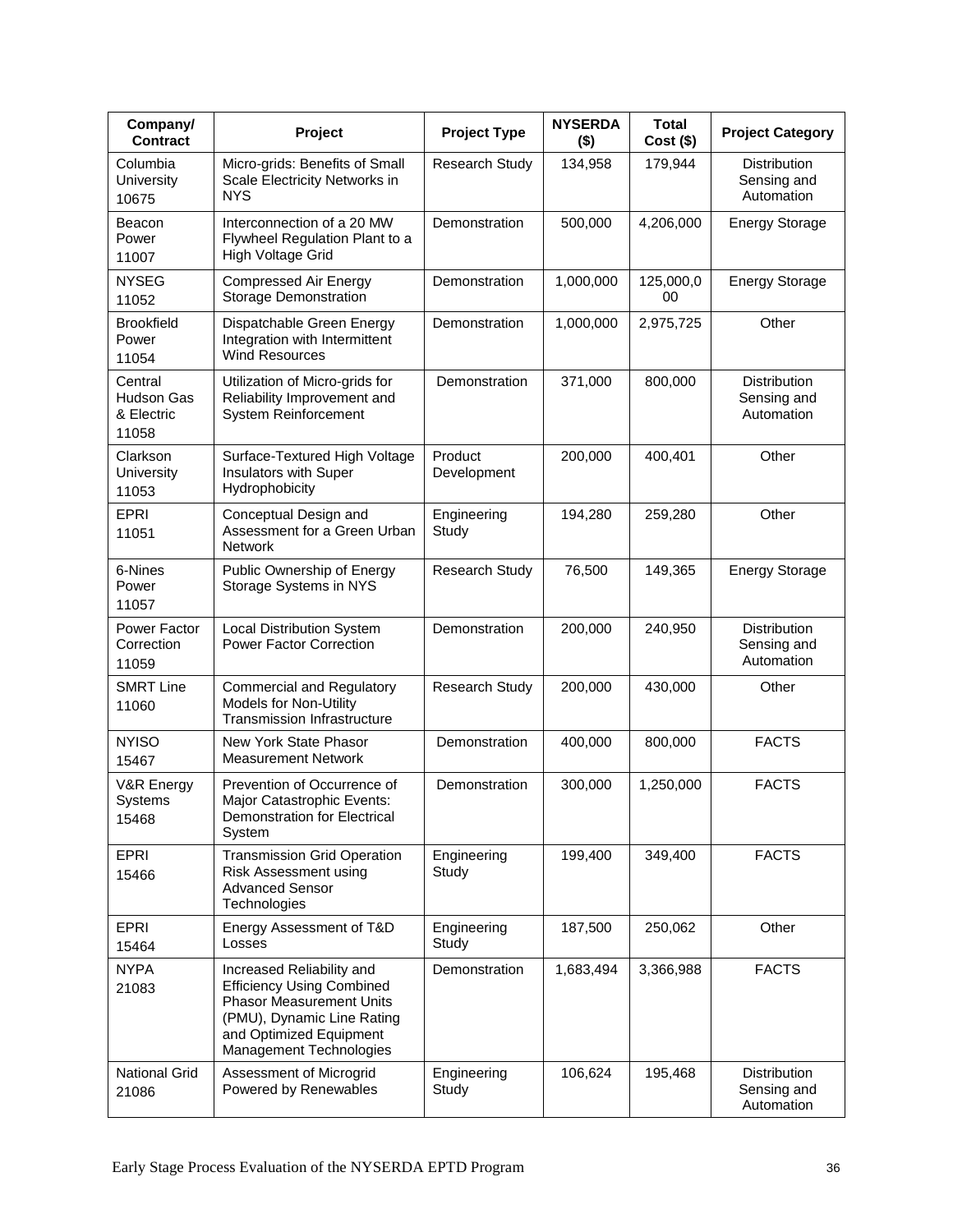| Company/<br><b>Contract</b>                   | Project                                                                                                          | <b>Project Type</b>    | <b>NYSERDA</b><br>$($ \$) | <b>Total</b><br>$Cost($ \$) | <b>Project Category</b>                          |
|-----------------------------------------------|------------------------------------------------------------------------------------------------------------------|------------------------|---------------------------|-----------------------------|--------------------------------------------------|
| <b>National Grid</b><br>21085                 | <b>Advanced Distribution</b><br>Protection, Automation, and<br>Control for the Smart Grid                        | Engineering<br>Study   | 246,045                   | 416,432                     | <b>Distribution</b><br>Sensing and<br>Automation |
| Energy<br>Storage and<br>Power<br>21087       | Small Compressed Air Energy<br>Storage                                                                           | Engineering<br>Study   | 250,000                   | 393,234                     | <b>Energy Storage</b>                            |
| Central<br>Hudson Gas<br>& Electric<br>21082  | <b>Distribution Smart Grid</b>                                                                                   | Demonstration          | 1,599,450                 | 4,849,450                   | <b>Distribution</b><br>Sensing and<br>Automation |
| Consert Inc.<br>21084                         | Central Hudson Virtual Peak<br>Plant                                                                             | Demonstration          | 114,955                   | 282,360                     | Other                                            |
| Delaware<br>County<br>Electric Co-op<br>21081 | <b>Smart Grid Demonstration</b><br>Project                                                                       | Demonstration          | 869,633                   | 1,739,266                   | Other                                            |
| <b>KEMA</b><br>28813                          | Markets & System Dynamics<br>* buildings program budget                                                          | Research Study         | 96,070                    | 127,903                     | Other                                            |
| Stony Brook<br>University<br>28814            | Enhanced Power System and<br>Control<br>Through High Performance<br>Computing                                    | Engineering<br>Study   | 250,000                   | 359,928                     | <b>FACTS</b>                                     |
| <b>RPI</b><br>28815                           | State Estimation and<br><b>Situational Awareness</b>                                                             | Engineering<br>Study   | 212,429                   | 283,381                     | <b>Distribution</b><br>Sensing and<br>Automation |
| Ceralink Inc.<br>28816                        | Elimination of Transmission &<br>Distribution<br>Line Losses through use of<br><b>Line Arrestors</b>             | Engineering<br>Study   | 249,988                   | 365,802                     | Other                                            |
| EPRI<br>28817                                 | Determine Effectiveness of<br>Smart Grid Inverters to<br>Support PV in NY Electric<br><b>Distribution System</b> | Engineering<br>Study   | 250,000                   | 350,000                     | Distribution<br>Sensing and<br>Automation        |
| Utility<br>Systems<br>Technologies<br>28819   | Optimizing Supply Voltage<br>Support to<br>Minimize Energy Consumption                                           | Product<br>Development | 250,000                   | 381,000                     | <b>FACTS</b>                                     |
| <b>Triple Point</b><br>Energy<br>28820        | Thermal Power Plant Energy<br>Storage System                                                                     | Engineering<br>Study   | 146,962                   | 197,801                     | <b>Energy Storage</b>                            |
| V&R Energy<br>Systems<br>28821                | Advanced State Estimation to<br>Improve Reliability<br>of Con Edison's Network                                   | Demonstration          | 500,000                   | 1,000,000                   | Distribution<br>Sensing and<br>Automation        |
| <b>NYPA</b><br>28822                          | Above Ground Compressed<br>Air Energy Storage Plant                                                              | Engineering<br>Study   | 250,000                   | 500,000                     | <b>Energy Storage</b>                            |
| Orange &<br>Rockland<br>28823                 | <b>Advanced Smart Grid System</b><br>Applications                                                                | Demonstration          | 2,000,000                 | 7,316,188                   | Other                                            |
| Central                                       | <b>Advanced Distribution Smart</b>                                                                               | Demonstration          | 967,800                   | 2,066,100                   | Distribution                                     |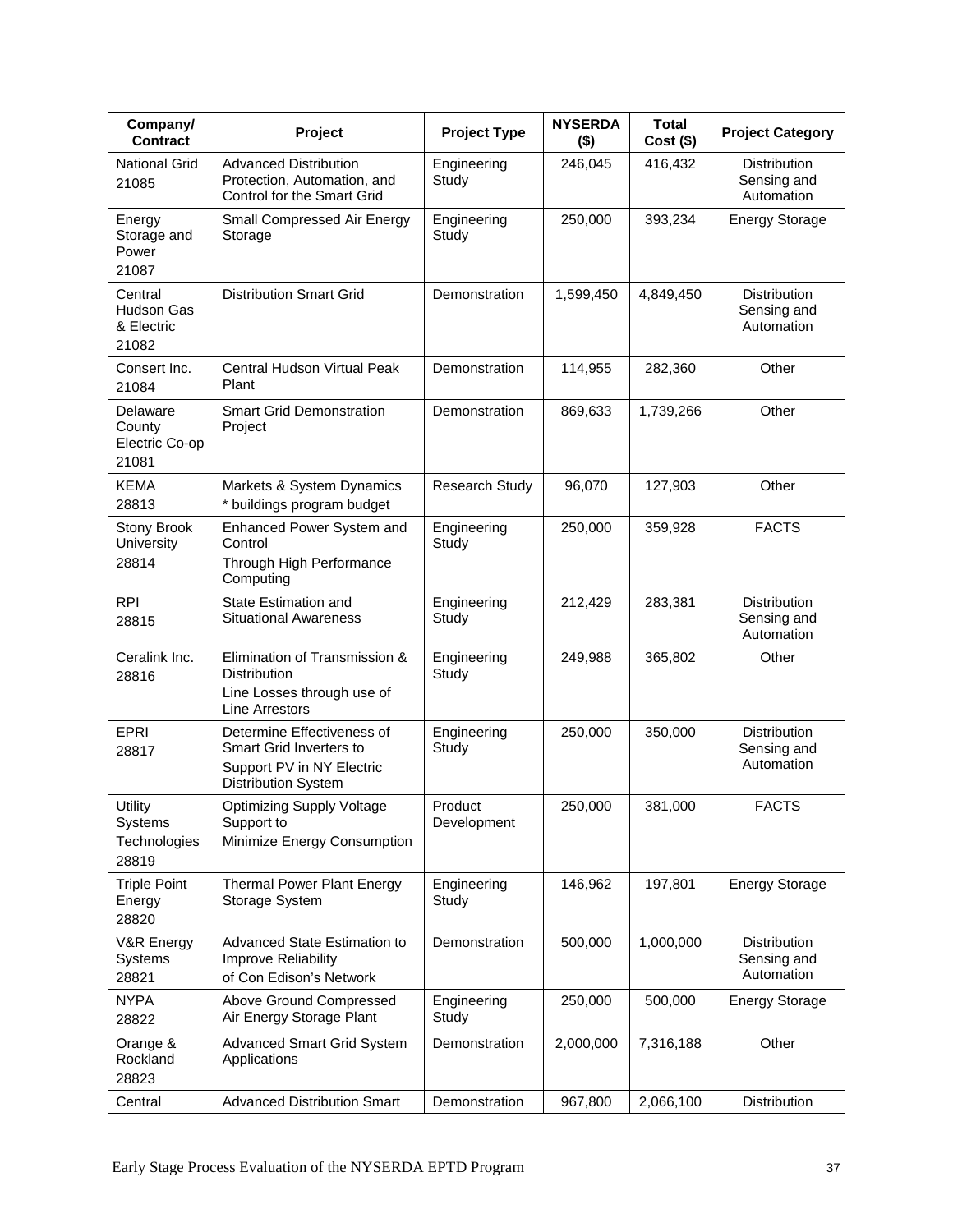| Company/<br><b>Contract</b>                | Project                                                                                                                     | <b>Project Type</b>    | <b>NYSERDA</b><br>$($ \$) | <b>Total</b><br>$Cost($ \$) | <b>Project Category</b>                   |
|--------------------------------------------|-----------------------------------------------------------------------------------------------------------------------------|------------------------|---------------------------|-----------------------------|-------------------------------------------|
| <b>Hudson Gas</b><br>& Electric<br>28824   | Grid - Phase II                                                                                                             |                        |                           |                             | Sensing and<br>Automation                 |
| Electrovaya<br>28825                       | Utility Scale Transportable<br>Energy Storage System                                                                        | Demonstration          | 1,324,210                 | 2,975,996                   | <b>Energy Storage</b>                     |
| Urban Electric<br>Power<br>30366           | Grid Scale Energy Storage Ni<br>Zn Flow Battery                                                                             | Product<br>Development | 1,000,000                 | 2,000,000                   | <b>Energy Storage</b>                     |
| Applied<br><b>Materials</b><br>30730       | <b>Superconducting Fault Current</b><br>Limiter                                                                             | Demonstration          | 1,221,574                 | 2,443,148                   | <b>HTS</b>                                |
| Binghamton<br>University<br>30733          | <b>Electric Grid Reliability</b><br>Improvements Utilizing<br>Security Profile and Control<br><b>Effectiveness Analysis</b> | Research Study         | 100,000                   | 133,580                     | <b>FACTS</b>                              |
| <b>RIT</b><br>30732                        | <b>Improving Operator Situational</b><br>Awareness Wide Area<br>Geographic View of Electric<br>Grid                         | Research Study         | 75,000                    | 100,000                     | <b>FACTS</b>                              |
| Pareto Energy<br>30731                     | <b>Micro Grid Power Electronics</b>                                                                                         | Engineering<br>Study   | 150,000                   | 275,000                     | Distribution<br>Sensing and<br>Automation |
| Enernex<br>36651                           | Major Disturbance Mitigation                                                                                                | Research Study         | 210,000                   | 285,000                     | <b>FACTS</b>                              |
| <b>RPI</b><br>36653                        | State Estimation using PMU's                                                                                                | Research Study         | 150,048                   | 199,960                     | <b>FACTS</b>                              |
| Georgia Tech<br>36654                      | <b>Dynamic Resilience</b><br><b>Measurements of Electric</b><br>Service Under Severe<br><b>Weather Conditions</b>           | Research Study         | 90,000                    | 120,000                     | <b>FACTS</b>                              |
| EPRI<br>36655                              | Application of Super<br>Hydrophobicity and<br>Icephobicity                                                                  | Research Study         | 700,000                   | 1,100,000                   | Other                                     |
| Con Ed<br>36656                            | Integration of Microgrids and<br><b>Distributed Energy Resources</b>                                                        | Engineering<br>Study   | 663,094                   | 884,125                     | Distribution<br>Sensing and<br>Automation |
| Bigwood<br>Systems<br>36657                | <b>Continuous Distribution Power</b><br>Flow                                                                                | Engineering<br>Study   | 90,634                    | 120,846                     | Distribution<br>Sensing and<br>Automation |
| <b>NYPA</b><br>36658                       | Improved Performance of NYS<br>Power Grid                                                                                   | Engineering<br>Study   | 250,000                   | 668,468                     | <b>FACTS</b>                              |
| <b>Brookhaven</b><br>National Lab<br>36659 | Impacts of Utility Scale Solar<br>Photovoltaic                                                                              | Engineering<br>Study   | 280,000                   | 350,000                     | Other                                     |
| <b>EPRI</b><br>36660                       | Assessment of Urban<br>Microgrid                                                                                            | Engineering<br>Study   | 334,990                   | 734,990                     | Distribution<br>Sensing and<br>Automation |
| Georgia Tech<br>36661                      | Setting-less Protection System                                                                                              | Product<br>Development | 897,994                   | 1,838,235                   | <b>FACTS</b>                              |
| <b>NYPA</b>                                | Demonstration of Energy<br>Storage System at SUNY                                                                           | Demonstration          | 424,998                   | 969,976                     | <b>Energy Storage</b>                     |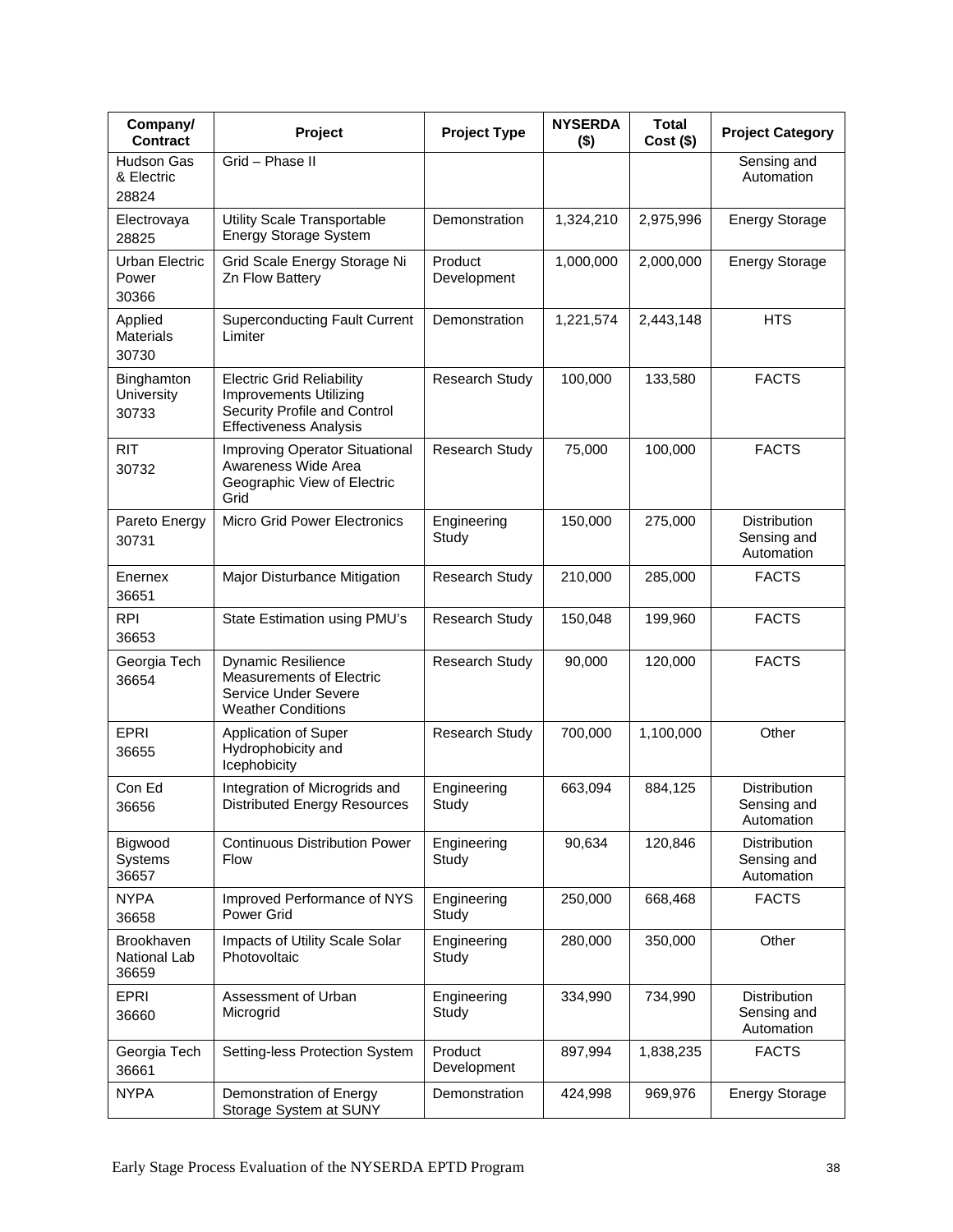| Company/<br><b>Contract</b>   | <b>Project</b>                                                             | <b>Project Type</b> | <b>NYSERDA</b><br>$($ \$) | Total<br>Cost(S) | <b>Project Category</b> |
|-------------------------------|----------------------------------------------------------------------------|---------------------|---------------------------|------------------|-------------------------|
| 36663                         | Canton                                                                     |                     |                           |                  |                         |
| American<br>Vanadium<br>36664 | Vanadium Redox Flow Battery<br>Demonstration<br>* buildings program budget | Demonstration       | 500,000                   | 2,091,830        | <b>Energy Storage</b>   |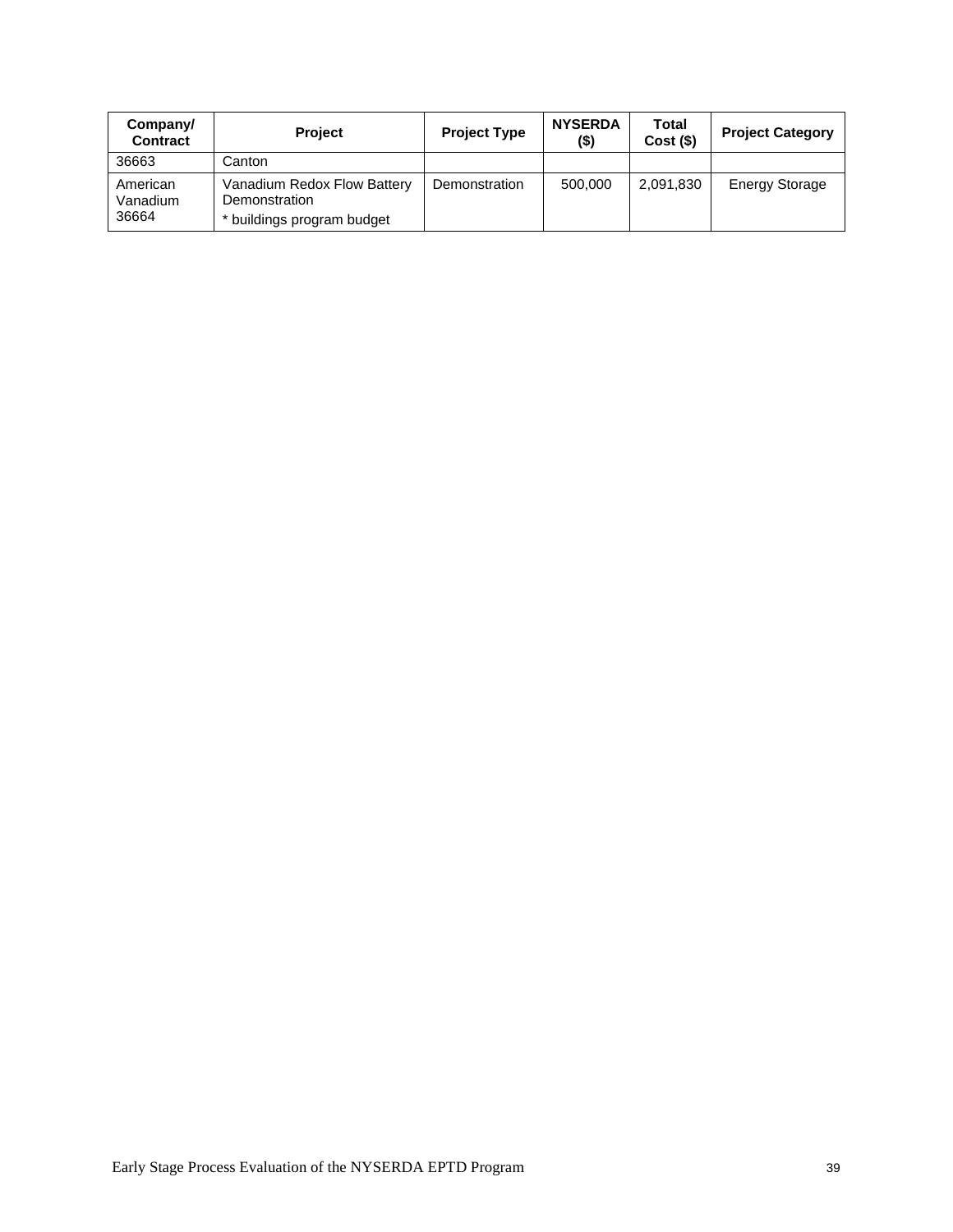## **C.1 Stakeholder Themes: Interview Protocol**

### **Your Role & Your Organization's Role**

- Tell me briefly about your organization.
- Tell me about the team of individuals that you work with specifically on Smart Grid issues.

### **Perspectives on NYSERDA & Perspectives on NYSERDA Smart Grid Programs**

- Have you interacted with NYSERDA on any energy-related programs?
- How about interactions with NYSERDA on Smart Grid programs?
- Describe for me these interactions.
- What were your objectives for participation/engagement with NYSERDA? Have these objectives been met? How have they changed? How do you measure progress in achieving these objectives?
- How has your organization benefited from these interactions? New knowledge? Technology?
- Where have you struggled in your interactions with NYSERDA's Smart Grid programs? How have you resolved those issues? Do you have recommendations to improve these interactions?
- What would you say are the greatest strengths of NYSERDA's Smart Grid programs? Weaknesses?
- How does your organization use Smart-Grid -ated data? What is NYSERDA's role in data collection? Analysis and application? How could they play a better role in facilitating the use of data for Smart Grid?

#### **Interactions with Other Organizations**

- Tell me about some of the particular Smart Grid programs in which your organization participates.
- What are some of the activities involved in participation? How long has your organization participated in each of these programs?
- What are your objectives for each of these programs? Have they been met? Have they changed? How do you measure progress against these objectives?
- Have you heard of the Smart Grid Consortium? Tell me about your participation in that organization. What are some key interactions or outcomes that have resulted from participation in the Smart Grid Consortium? How does participation in the Smart Grid Consortium fit with your organization's long-term vision for Smart Grid technology? How does it fit with your organization's goals or priorities?

### **Role of NYSERDA**

- What do you see as NYSERDA's biggest role in Smart Grid deployment? How do you see that changing? Do you have recommendations for a better role they may be able to play in Smart Grid programming?
- How knowledgeable are you about NYSERDA's funding process? How would you evaluate their strategy for investment in various Smart Grid projects or programs? Do you have some specific examples that illustrate this at all?